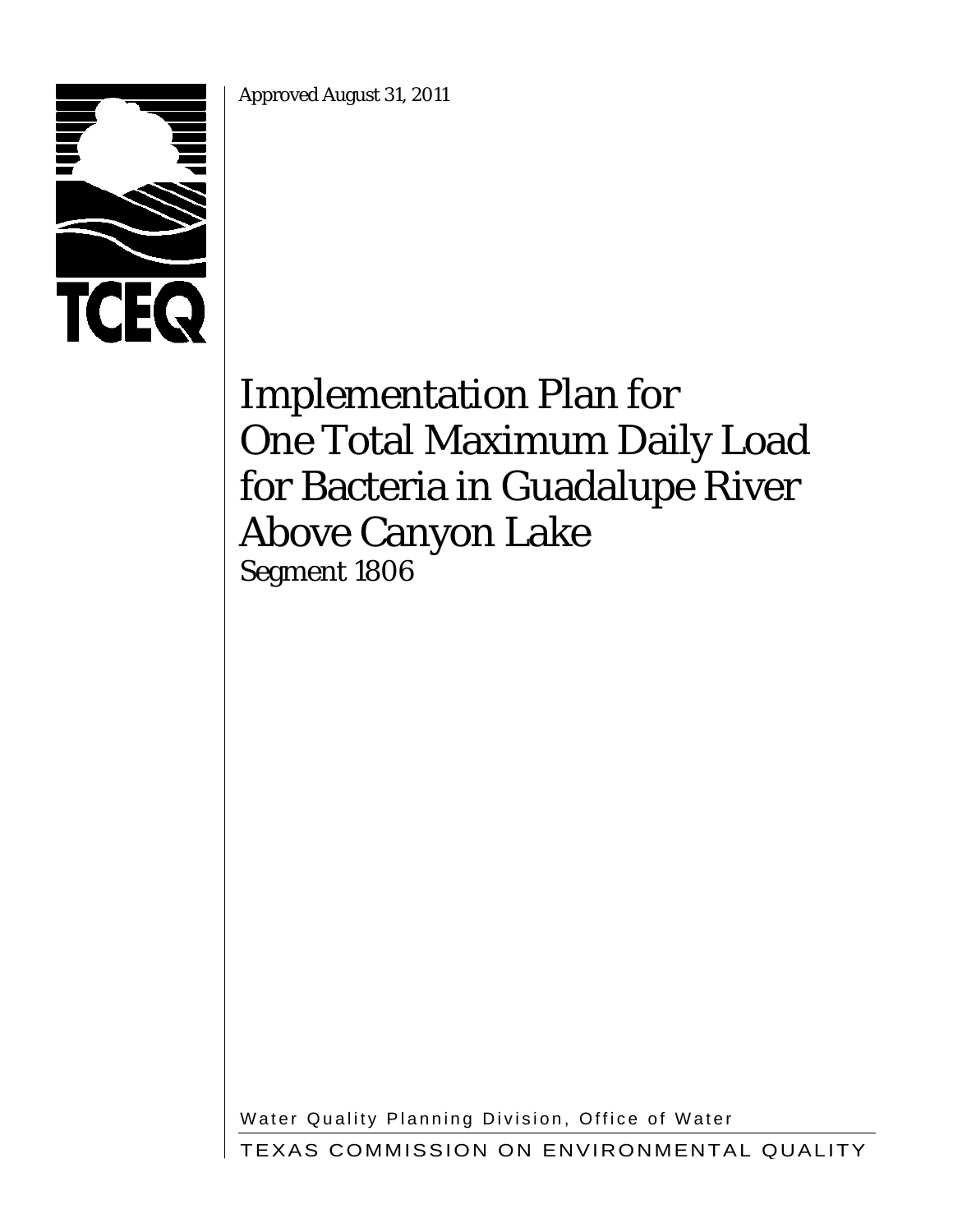Distributed by the Total Maximum Daily Load Team Texas Commission on Environmental Quality MC-203 P.O. Box 13087 Austin, Texas 78711-3087 E-mail: tmdl@tceq.texas.gov

TMDL implementation plans are available on the TCEQ website at: www.tceq.texas.gov/waterquality/tmdl/

This implementation plan is based in large part on the submissions from the Upper Guadalupe River Authority.

The preparation of this report was financed in part through grants from the U.S. Environmental Protection Agency.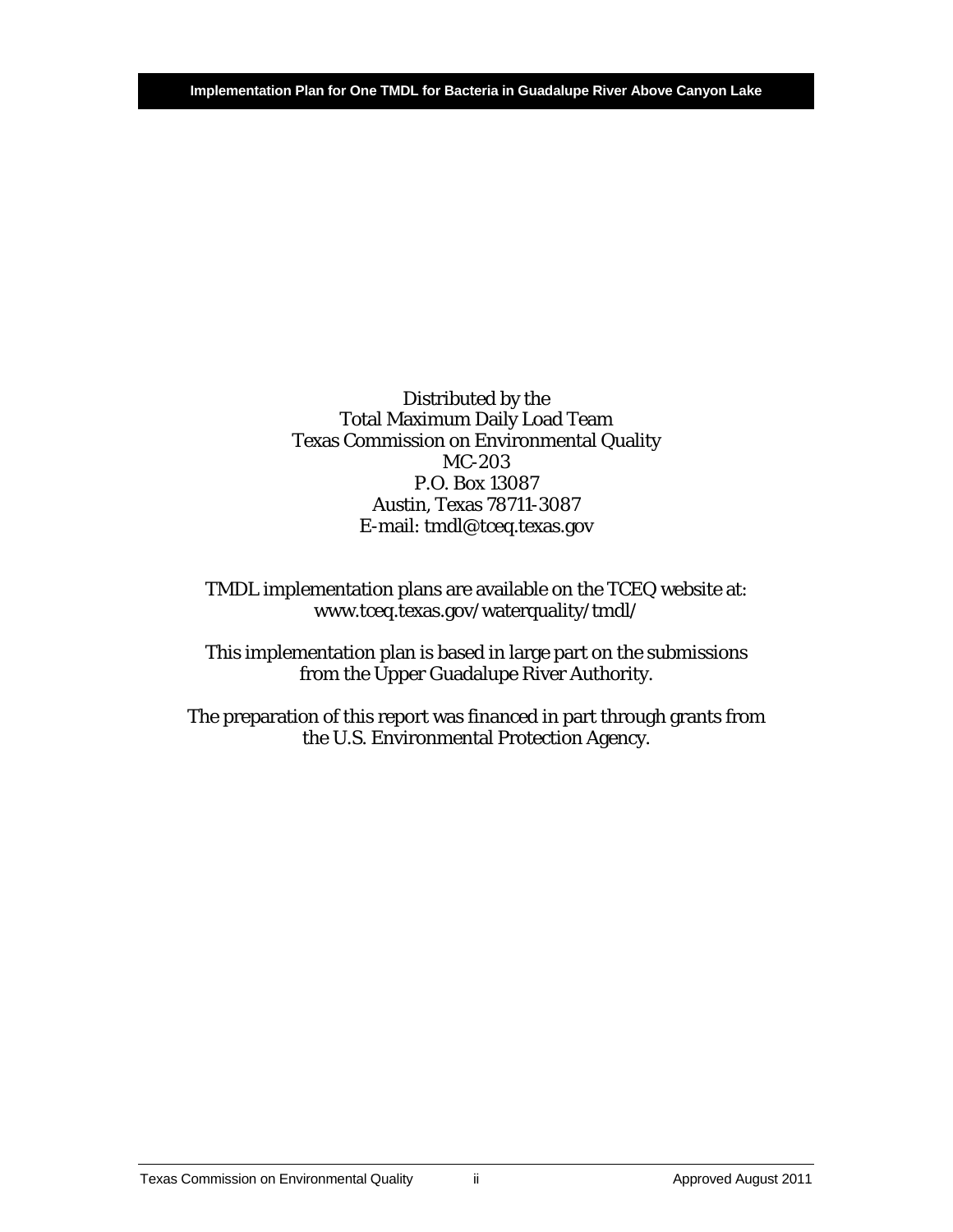# **Contents**

| Reduce bird feeding at Louise Hays Park and Kerrville-Schreiner Park  10  |  |
|---------------------------------------------------------------------------|--|
| Install bird exclusion/deterrent devices on bridges over the waterway  10 |  |
| Manage the waterfowl population at Louise Hays Park and                   |  |
|                                                                           |  |
|                                                                           |  |
|                                                                           |  |
|                                                                           |  |
|                                                                           |  |
|                                                                           |  |
|                                                                           |  |
|                                                                           |  |
|                                                                           |  |
|                                                                           |  |
|                                                                           |  |
|                                                                           |  |
|                                                                           |  |
|                                                                           |  |
|                                                                           |  |
|                                                                           |  |
|                                                                           |  |
|                                                                           |  |
|                                                                           |  |
|                                                                           |  |
|                                                                           |  |
|                                                                           |  |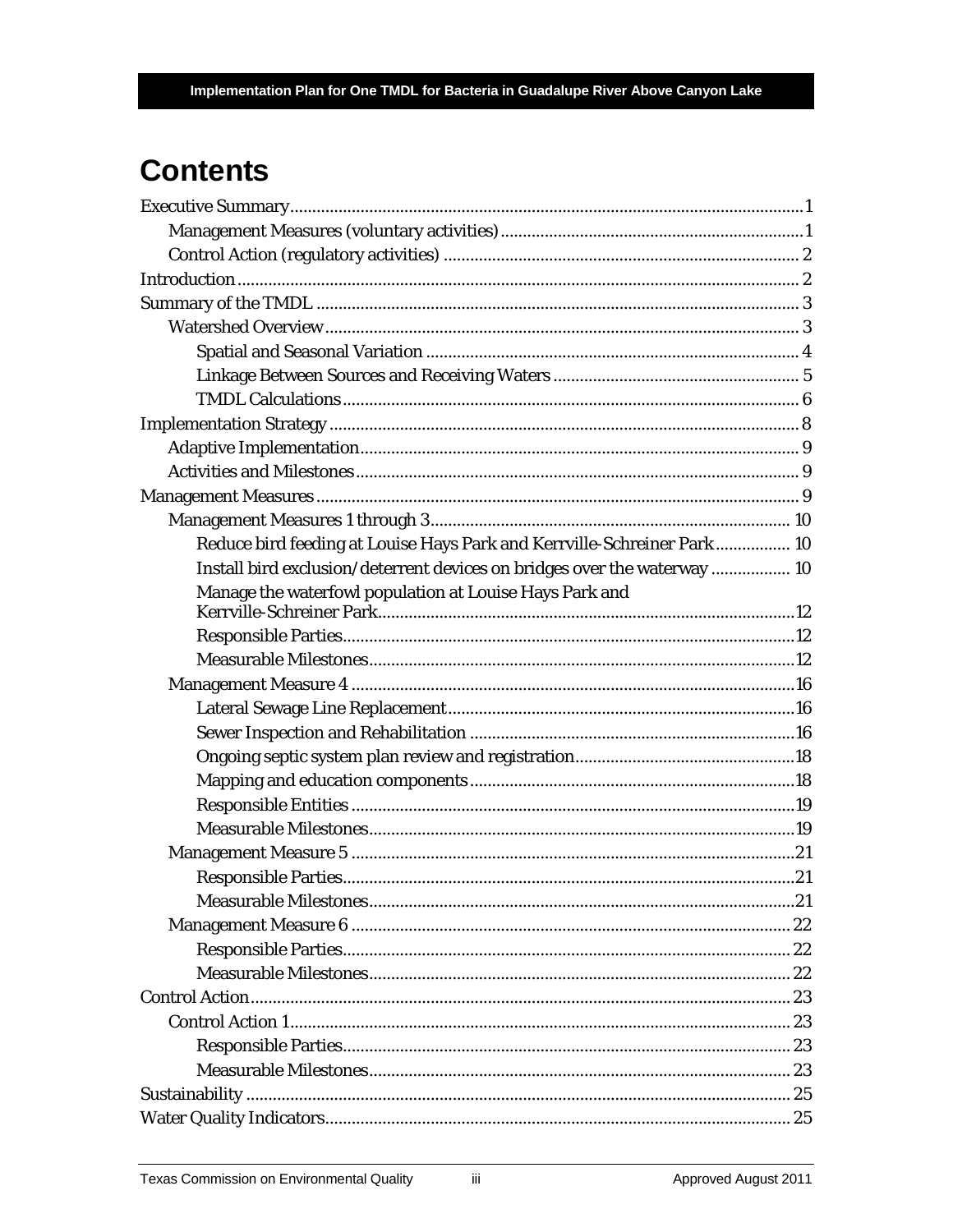# **Figures**

| Figure 1: Map of the impaired reach of the Upper Guadalupe River Above      |  |
|-----------------------------------------------------------------------------|--|
| Figure 2: Spatial Variation in Summer Geometric Mean E. coli Concentrations |  |
| Figure 4: Approximate Extent of Wastewater Collection Service (2006) 17     |  |
|                                                                             |  |

# **Tables**

| Table 1:   |                                                                      |  |
|------------|----------------------------------------------------------------------|--|
| Table 2:   | Upper Mid-range Flow (10-40% Regime) TMDL at Station 12617 7         |  |
| Table 3:   |                                                                      |  |
| Table 4:   | Lower Mid-range Flow (60-90% Regime) TMDL at Station 126177          |  |
| Table 5:   |                                                                      |  |
| Table 6:   |                                                                      |  |
| Table 7:   | Upper Mid-range Flow (10-40% Regime) TMDL at Station 12615  8        |  |
| Table 8:   |                                                                      |  |
| Table 9:   | Lower Mid-range Flow (60-90% Regime) TMDL at Station 12615 8         |  |
| Table 10:  | Low-range Flow (90-100% Regime) TMDL at Station 12615 8              |  |
| Table 11:  |                                                                      |  |
| Table 12:  |                                                                      |  |
| Table 13:  |                                                                      |  |
| Table 14.  |                                                                      |  |
| Table 15.  |                                                                      |  |
| Table 16.  |                                                                      |  |
| Table A-1. | Implementation Task Schedule for Management Measures 1, 2, and 3  30 |  |
| Table A-2. | Implementation Task Schedule for Management Measure 4 32             |  |
| Table A-3. | Implementation Task Schedule for Management Measure 5  34            |  |
| Table A-4. | Implementation Task Schedule for Management Measure 6 35             |  |
| Table A-5. |                                                                      |  |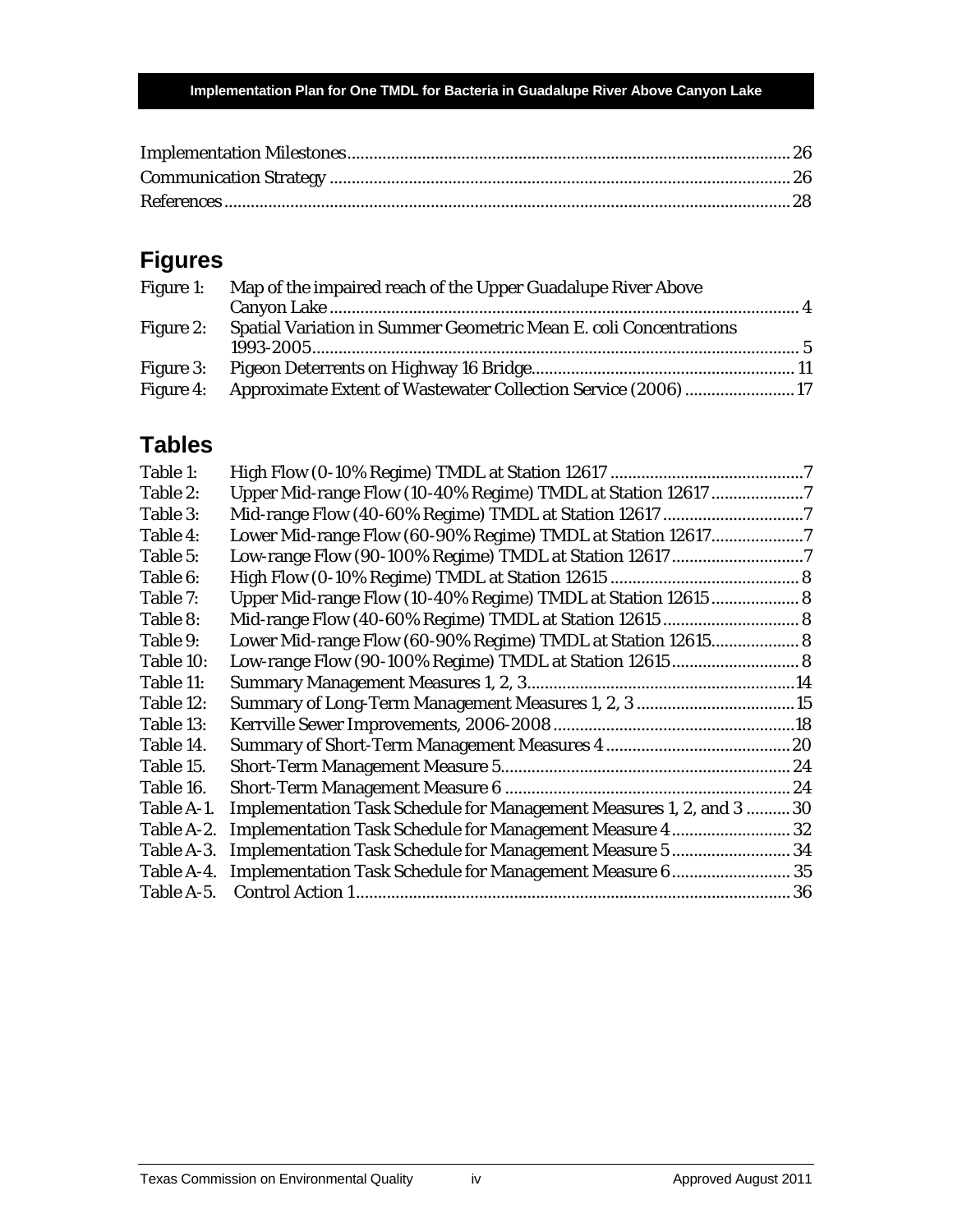# **Acronyms and Abbreviations**

| AU            | assessment unit                                                                                                      |
|---------------|----------------------------------------------------------------------------------------------------------------------|
| <b>BMP</b>    | best management practice                                                                                             |
| cfu           | colony-forming units                                                                                                 |
| <b>CIG</b>    | <b>Conservation Innovation Grants</b>                                                                                |
| <b>CRP</b>    | <b>Conservation Reserve Program</b>                                                                                  |
| <b>DMR</b>    | <b>Discharge Monitoring Report</b>                                                                                   |
| E. coli       | Escherichia coli                                                                                                     |
| <b>EPA</b>    | <b>U.S. Environmental Protection Agency</b>                                                                          |
| <b>ETJ</b>    | extraterritorial jurisdiction                                                                                        |
| ft            | feet                                                                                                                 |
| <b>GIS</b>    | geographic information system                                                                                        |
| I&I           | inflow and infiltration                                                                                              |
| I-Plan        | implementation plan                                                                                                  |
| <b>KSP</b>    | <b>Kerrville Schreiner Park</b>                                                                                      |
| LA            | load allocation                                                                                                      |
| <b>LDC</b>    | load duration curve                                                                                                  |
| <b>LHP</b>    | <b>Louise Hays Park</b>                                                                                              |
| LF            | linear feet                                                                                                          |
| MM            | management measure                                                                                                   |
| mL            | milliliter                                                                                                           |
| <b>MGD</b>    | million gallons per day                                                                                              |
| <b>MOS</b>    | margin of safety                                                                                                     |
|               |                                                                                                                      |
| MS4           |                                                                                                                      |
| <b>NELAC</b>  | municipal separate storm sewer system                                                                                |
| <b>NPDES</b>  | National Environmental Laboratory Accreditation Conference<br><b>National Pollutant Discharge Elimination System</b> |
| <b>NRCS</b>   | <b>USDA Natural Resources Conservation Service</b>                                                                   |
| <b>OSSF</b>   | on-site sewage facility                                                                                              |
| RC&D          | <b>Resource Conservation and Development Areas</b>                                                                   |
| <b>SEP</b>    | Supplemental Environmental Project                                                                                   |
| <b>SSO</b>    | sanitary sewer overflow                                                                                              |
| <b>SWMP</b>   | storm water management plan                                                                                          |
| <b>TAC</b>    | <b>Texas Administrative Code</b>                                                                                     |
| <b>TCEQ</b>   | <b>Texas Commission on Environmental Quality</b>                                                                     |
| <b>TMDL</b>   |                                                                                                                      |
| <b>TPDES</b>  | total maximum daily load<br><b>Texas Pollutant Discharge Elimination System</b>                                      |
| <b>TPWD</b>   | <b>Texas Parks and Wildlife Department</b>                                                                           |
| <b>TxDOT</b>  |                                                                                                                      |
| <b>TSSWCB</b> | <b>Texas Department of Transportation</b><br><b>Texas State Soil and Water Conservation Board</b>                    |
| <b>UGRA</b>   | <b>Upper Guadalupe River Authority</b>                                                                               |
| <b>USFWS</b>  | <b>United States Fish and Wildlife Service</b>                                                                       |
| <b>WLA</b>    | waste load allocation                                                                                                |
| <b>WQMP</b>   | <b>Water Quality Management Plan</b><br>wastewater treatment facility                                                |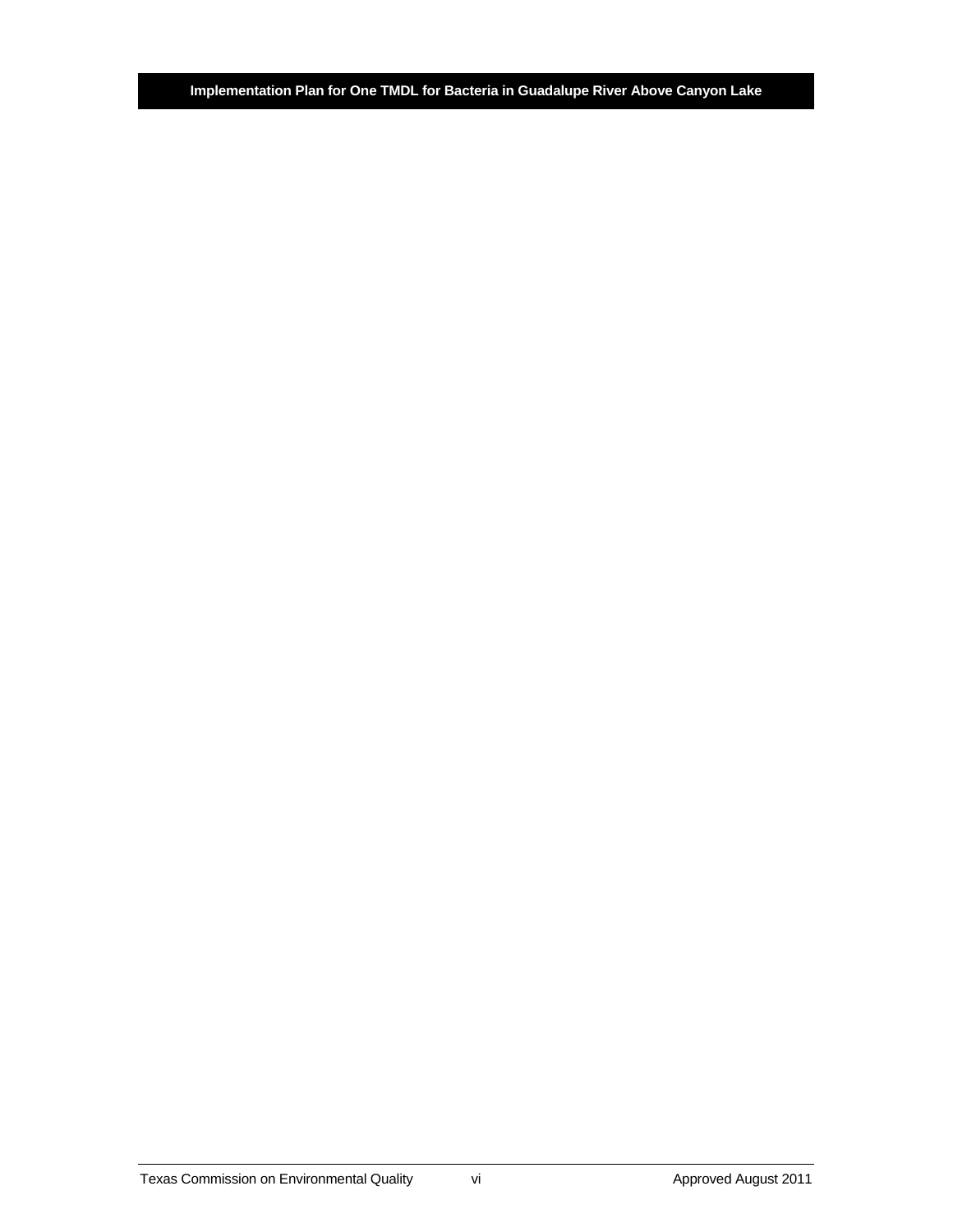

# <span id="page-6-0"></span>**Executive Summary**

*One Total Maximum Daily Load (TMDL) for Bacteria in Guadalupe River Above Canyon Lake (Segment 1806)* was adopted by the Texas Commission on Environmental Quality (TCEQ) on July 25, 2007 and approved by the U.S. Environmental Protection Agency (EPA) on September 25, 2007. The TMDL addressed bacteria in two assessment units (AUs) within the City of Kerrville (AUs 1806\_04 and 1806\_06 based on the 2008 Texas Water Quality Integrated Report). The AUs are from the confluence of Camp Meeting Creek to one mile upstream of Flat Rock Dam inclusive of Kerrville-Schreiner Park and from Francisco Lemos Street inclusive of Louise Hays Park to one mile downstream.

The second part of the TMDL process is an Implementation Plan (I-Plan) which describes the strategy and activities the TCEQ and watershed partners will carry out to improve water quality in the affected watershed. The I-Plan will focus on the impaired AUs of the Guadalupe River Above Canyon Lake identified in the TMDL and the main tributaries of these AUs.

This I-Plan is based on the TMDL and its subsequent revisions, which are documented in updates to the state's Water Quality Management Plan (WQMP). The TMDL identified potential regulated and unregulated sources of the indicator bacteria *Escherichia coli* (*E. coli*). There is one regulated discharger in the Guadalupe River Above Canyon Lake watershed, a domestic wastewater treatment facility (WWTF), and the collection system infrastructure. Potential unregulated bacteria sources identified in the TMDL include urban storm water runoff, malfunctioning on-site sewage facilities (OSSFs), nesting birds at bridge crossings, livestock, direct human deposition (swimmers), and pet, wildlife, and unmanaged animal waste.

The goal of this I-Plan is the reduction of bacteria concentrations in the Guadalupe River Above Canyon Lake to levels that meet the contact recreation criterion defined in the Texas Surface Water Quality Standards. This plan documents six stakeholder developed management measures and one control action that will be used to reduce bacteria contributions.

# <span id="page-6-1"></span>**Management Measures (voluntary activities)**

- 1) Reduce bird feeding at Louise Hays Park and Kerrville-Schreiner Park.
- 2) Install bird exclusion/deterrent devices on bridges directly over the waterway.
- 3) Manage the waterfowl population at Louise Hays Park and Kerrville-Schreiner Park.
- 4) Reduce human contributions through ongoing lateral sewage line replacement, sewer inspection and rehabilitation, ongoing OSSF plan review and registration, mapping of the priority OSSF area, and an education program for OSSF owners.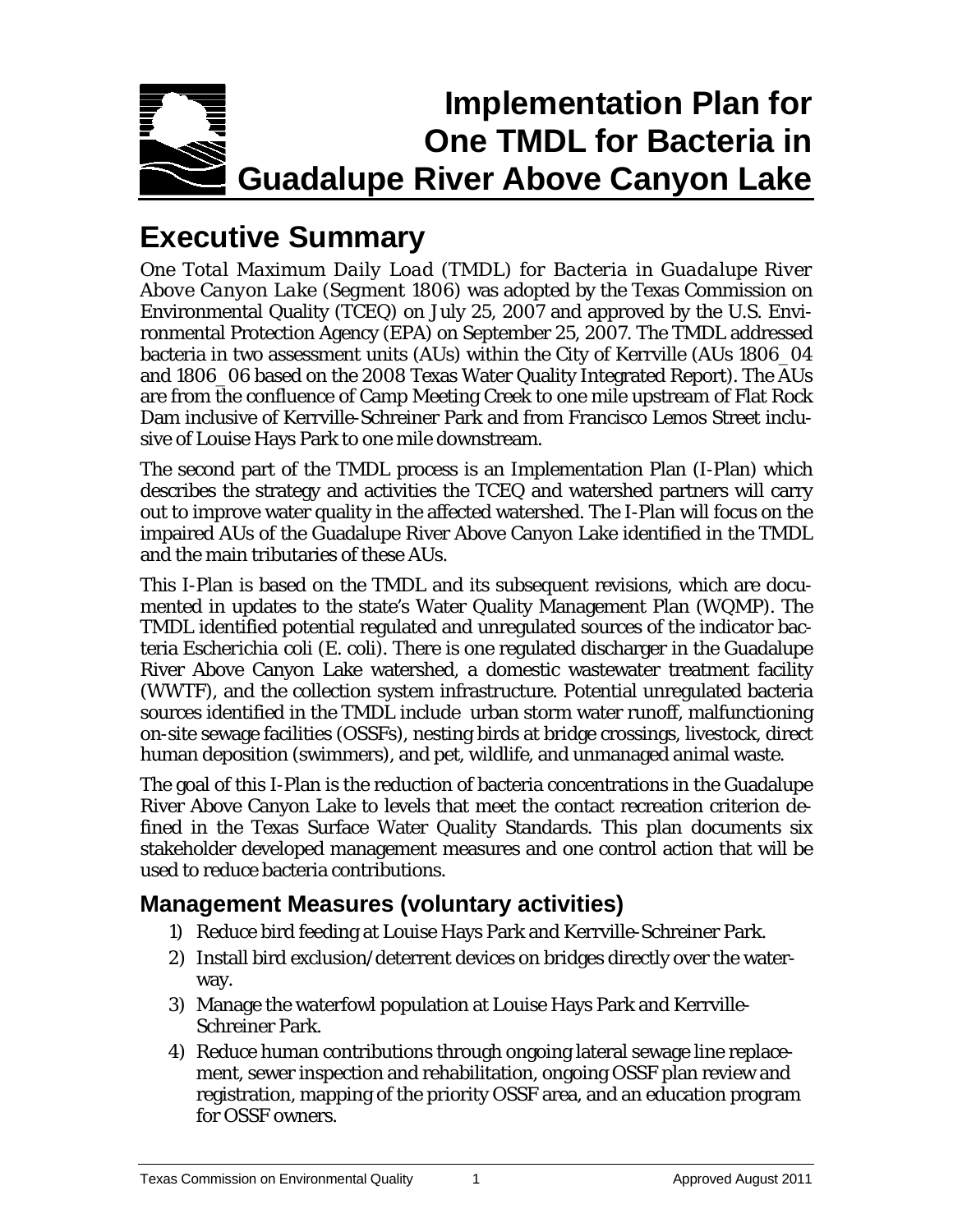- 5) Implement an education program for pet owners and install pet waste stations at public parks.
- 6) Reduce contributions from general urban runoff through street sweeping, river clean ups and storm water education programs.

# <span id="page-7-0"></span>**Control Action (regulatory activities)**

1) Monitor and report *E. coli* bacteria concentrations from the WWTF.

This I-Plan identifies the responsible parties, technical and financial needs, monitoring and outreach efforts, and a schedule of activities for each of the management measures and the one control action. It describes the process that the TCEQ and stakeholders will use to assess progress and adjust the plan periodically. The TCEQ will report results and evaluations from implementation tracking to stakeholders as needed.

# <span id="page-7-1"></span>**Introduction**

To restore and maintain water quality in impaired rivers, lakes, and bays, the TCEQ works with stakeholders to develop an I-Plan for each adopted TMDL. A TMDL is a technical analysis that:

- determines the amount of a particular pollutant that a water body can receive and still meet applicable water quality standards, and
- establishes water quality goals for different categories of sources that will result in achieving water quality standards.

This I-Plan is designed to guide activities that will achieve the water quality goals for Guadalupe River Above Canyon Lake as defined in the adopted TMDL. This I-Plan is a flexible tool that governmental and nongovernmental organizations involved in implementation use to guide their activities to reduce bacteria loads. The participating partners may accomplish the activities described in this I-Plan through rule, order, guidance, or other appropriate formal or informal action.

This I-Plan contains the following components:

- [1](#page-7-2)) A description of the control action and management measures<sup>1</sup> that will be implemented to achieve the water quality target.
- 2) A schedule for implementing activities (Appendix A).
- 3) The legal authority under which the participating agencies may require implementation of the control actions.
- 4) A follow-up tracking and monitoring plan to determine the effectiveness of the control action and management measures undertaken.
- 5) Identification of measurable outcomes and other considerations the TCEQ and stakeholders will use to determine whether the I-Plan has been properly executed, water quality standards are being achieved, or the plan needs to be modified.

<span id="page-7-2"></span> $1$  Control actions refer to regulated sources reduction strategies, generally TPDES permits. Management measures refer to strategies for reducing unregulated pollutants, generally through voluntary best management practices (BMPs).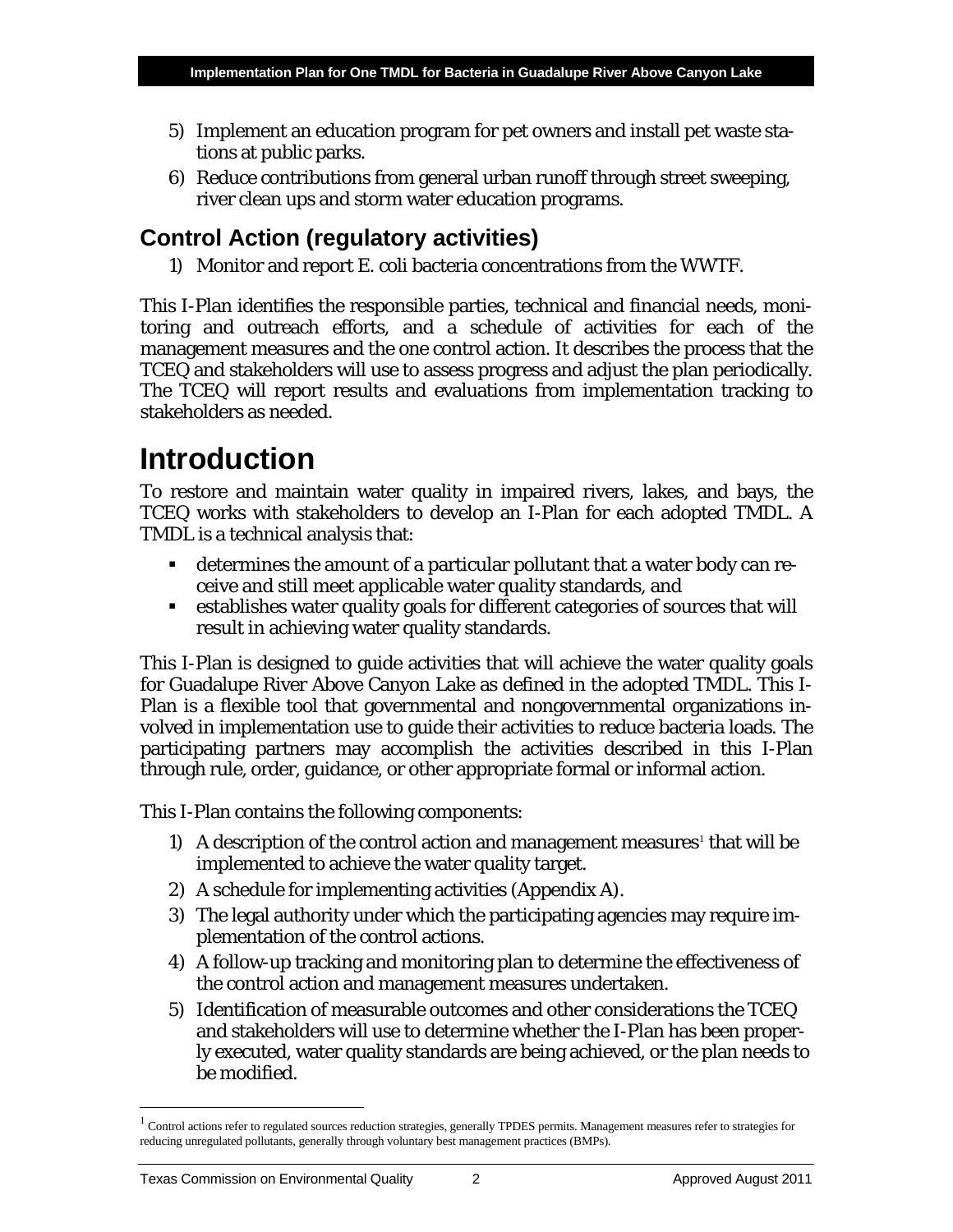- 6) Identification of the communication strategies the TCEQ will use to disseminate information to stakeholders.
- 7) A review strategy that stakeholders will use to periodically review and revise the plan to ensure there is continued progress in improving water quality.

This I-Plan also includes information about the causes and sources of the bacterial impairment, management measure descriptions, estimated potential load reductions, technical and financial assistance needed, educational components for each measure, schedule of implementation, measurable milestones, indicators to measure progress, monitoring components, and responsible entities. Consequently, projects developed to implement unregulated (nonpoint) sources that meet the grant program conditions may be eligible for funding under the EPA's Section 319(h) grant program.

# <span id="page-8-0"></span>**Summary of the TMDL**

This section summarizes sections of the Guadalupe River Above Canyon Lake TMDL. Additional background information, including the problem definition, endpoint identification, source analysis, linkages between sources and receiving waters, and seasonal variation can be found in the Guadalupe River Above Canyon Lake TMDL (TCEQ 2007). In addition, continuous and in-depth monitoring has continued to occur along the segment of the Guadalupe River. This additional data has helped refine further source identification.

# <span id="page-8-1"></span>**Watershed Overview**

In 2002, the Upper Guadalupe River was identified as impaired due to excessive levels of indicator bacteria (*E. coli*). The Guadalupe River Above Canyon Lake is identified as Segment 1806 by the TCEQ. The upstream end of this segment is the confluence of the North and South Forks of the Guadalupe River in Kerr County. The downstream end of this segment is Canyon Reservoir, which begins 1.7 miles downstream of Rebecca Creek Road in Comal County. This project includes only a small reach of Segment 1806, located within the City of Kerrville, which is impaired for contact recreation. The impaired reach is defined as the Guadalupe River from its confluence with Town Creek downstream to Flat Rock Lake, as illustrated in Figure 1. This implementation plan addresses the impaired AUs and the watershed of the main tributaries of those AUs.

The Guadalupe River above Canyon Lake's watershed is principally a rocky, moderately dissected terrain fed by springs issuing from beds of limestone. The watershed averages 29 inches of rainfall annually and is a semi-arid, sub-humid climate. The land is used for recreation, raising livestock, and small-grain crops. During the drier months of summer, pumps are activated to divert water from the Guadalupe River for irrigation and domestic purposes. Base flow of the Upper Guadalupe River is sustained entirely by groundwater discharge. The main source of base flow is water discharged from the Edwards-Trinity formation and associated limestone.

Segment 1806 was first identified as not supporting the contact recreation use on the *2002 Texas Water Quality Inventory and List*. The 2002 Inventory and List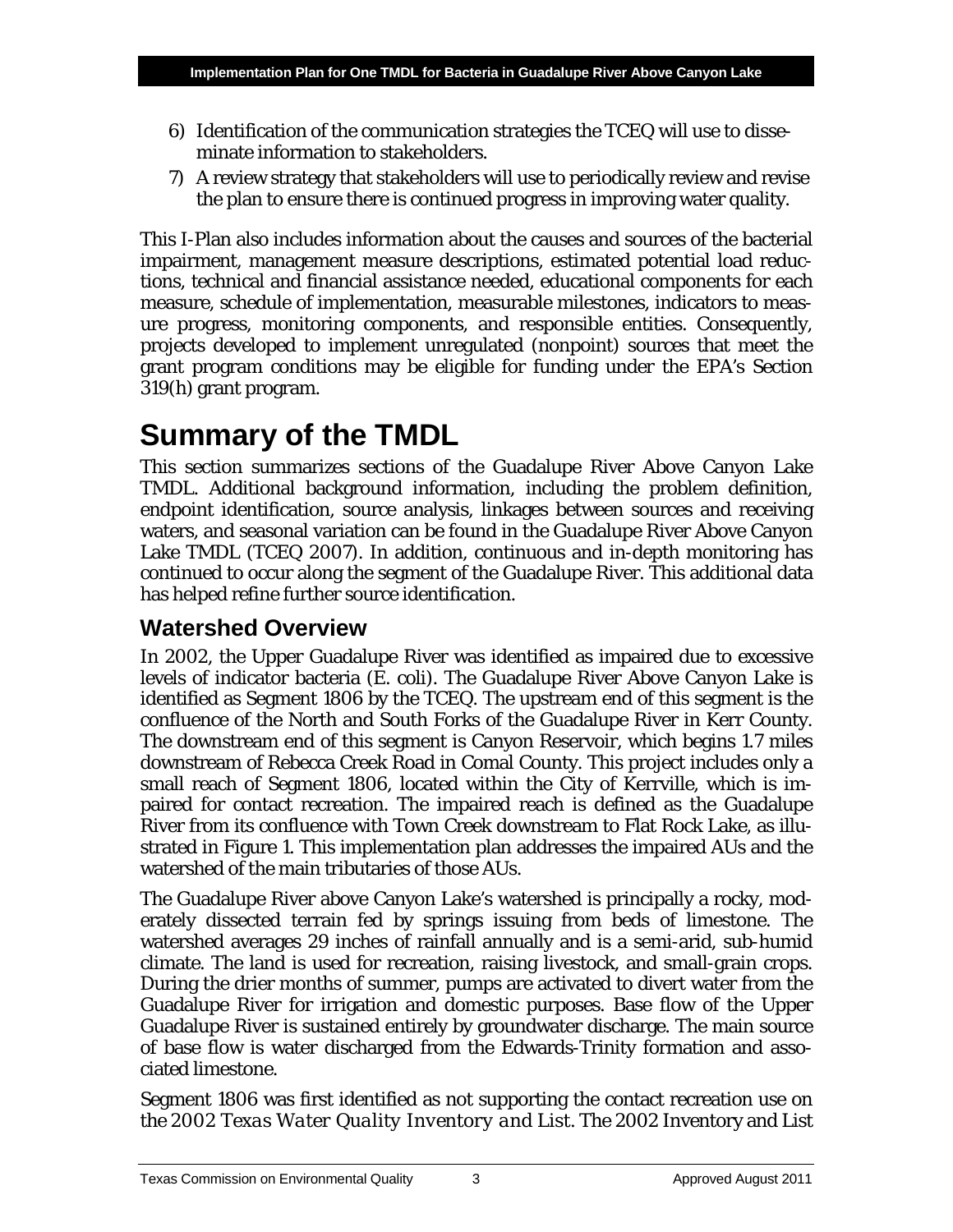identified AU 1806\_04 and AU 1806\_06 as exceeding the contact recreation standard (126 colony forming units (cfu)/100mL) with values of 231 and 193 cfu/100mL respectively. Values reported in the *2006 Texas Water Quality Inventory and List* remained above the contact recreation standard. In the 2008 Inventory and List, both AU 1806\_04 and AU 1806\_06 reported *E. coli* geometric mean values just over 150 cfu/100mL.

In the draft *2010 Texas Water Quality Integrated Report* (formerly the Inventory and List), *E. Coli* concentrations in each AU continued to be above the contact recreation standard, with AU 1806\_04 only slightly elevated at 128cfu/100mL and the upstream AU consistent with previous assessments at 151 cfu/100mL. The draft 2010 Integrated Report also identified two tributaries of the impaired reach as not supporting the contract recreation use: Quinlan Creek, AU 1806D\_01, and Town Creek, AU 1806E\_01. The draft 2010 Integrated Report also redefined the boundaries of all the AUs in 1806, but these will be revised and returned to their original descriptions in the 2012 Integrated Report.



<span id="page-9-1"></span>Figure 1: Map of the impaired reach of the Upper Guadalupe River Above Canyon Lake

# <span id="page-9-0"></span>**Spatial and Seasonal Variation**

The TMDL examined water quality data and identified spatial trends along the Guadalupe River Above Canyon Lake. A considerable increase in *E. coli* concentrations at water quality station 12617 (Guadalupe River at Louise Hays Park, Hwy 16) suggested that a significant source of bacteria loading exists within the vicinity of this station. *E. coli* concentrations remain relatively high throughout the impaired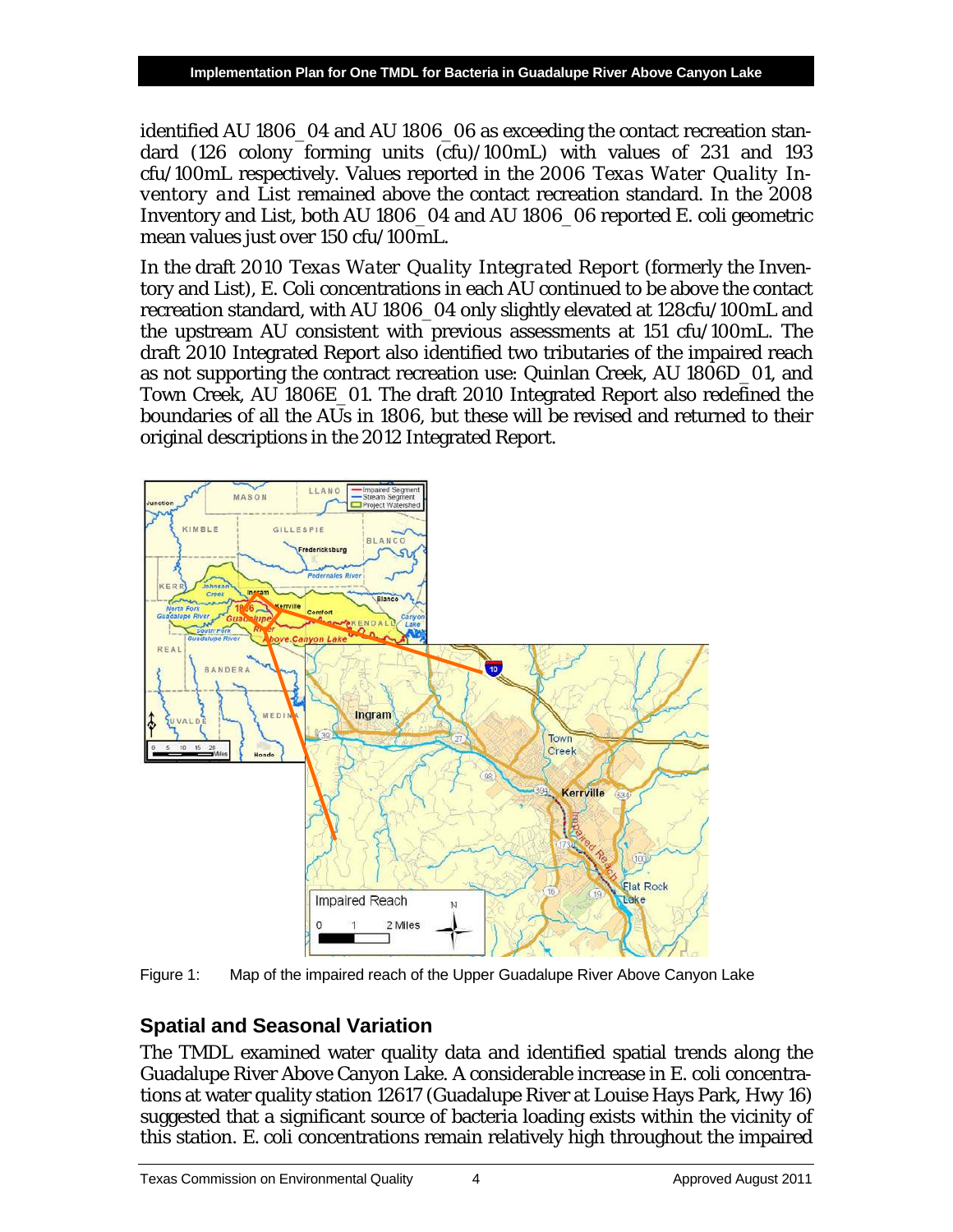reach, through at least Station 12615 (Guadalupe River at Kerrville-Schreiner Park), as shown in Figure 2.



<span id="page-10-1"></span>Figure 2: Spatial Variation in Summer Geometric Mean *E. coli* Concentrations 1993-2005

During the summer season, the river has relatively high bacteria levels; it is also when primary contact recreation activities occur frequently. The TMDL concluded the following about the seasonal variability of *E. coli* in the impaired reach:

- Stations that report the highest bacteria levels also have the greatest degree of seasonal variability.
- The highest *E. coli* concentrations are typically experienced in the late summer.
- Stations that report the lowest bacteria levels exhibit little or no seasonal variability in *E. coli* concentrations.

## <span id="page-10-0"></span>**Linkage Between Sources and Receiving Waters**

The TMDL identified possible regulated and unregulated sources of bacteria, and quantified appropriate reductions necessary to comply with established water quality standards. Possible sources and/or causes of contamination identified in the TMDL include:

- Wildlife and feral animals (nesting birds, including domestic waterfowl, at bridge crossings in particular)
- **EXECUTE:** leaking collection lines in sanitary sewer infrastructure
- failing septic systems
- direct human deposition
- **u** livestock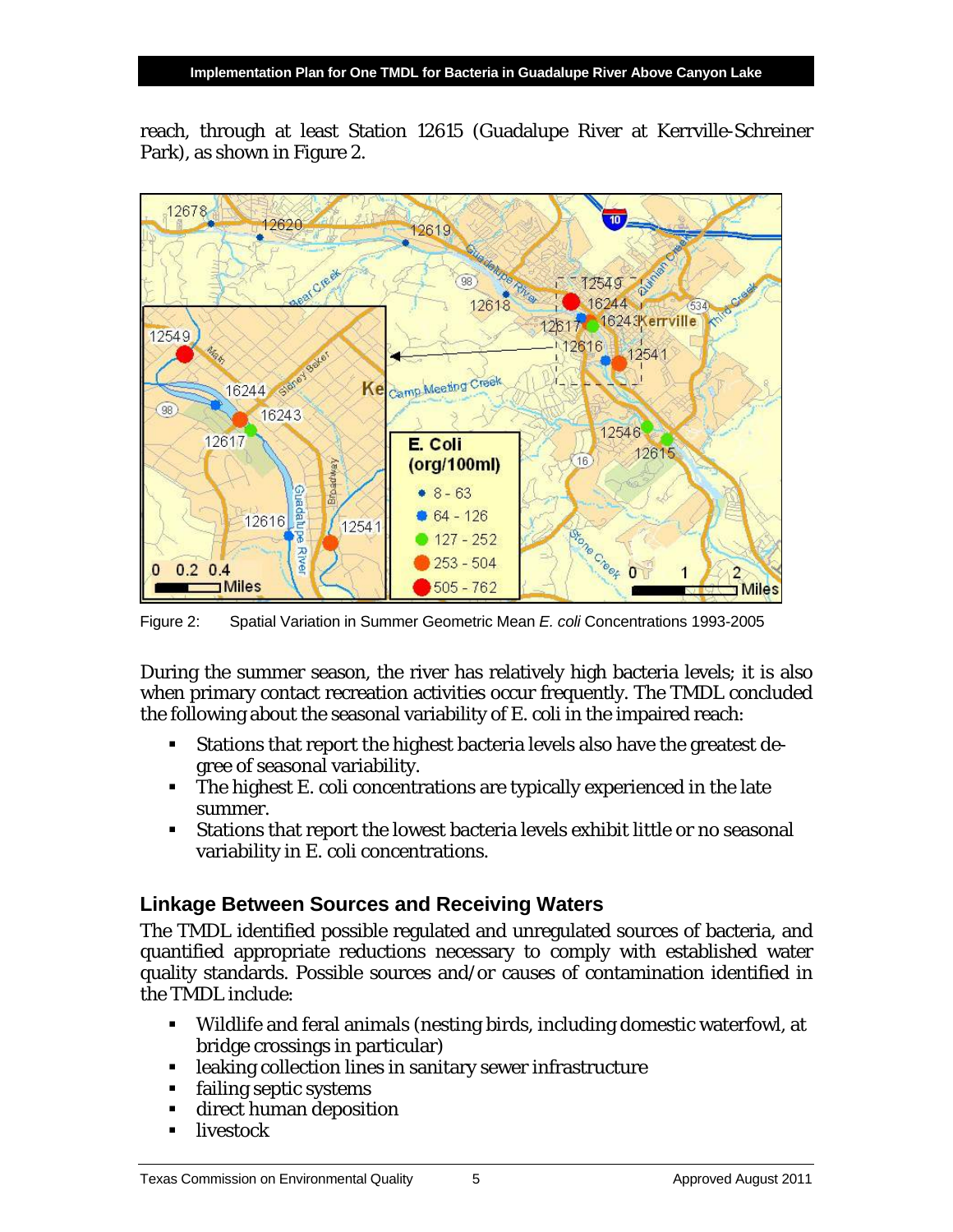urban storm water runoff

## <span id="page-11-0"></span>**TMDL Calculations**

Updates to TMDLs are made through the TCEQ's WQMP. The WQMP identifies long-range planning and technical data for management activities as required under the Texas Water Code and the federal Clean Water Act. The following section summarizes the TMDL calculation for the waste load allocation (WLA) and load allocation (LA). A more detailed explanation can be found in the TMDL report.

The TMDL represents the maximum amount of pollutant that the stream can receive in a single day without exceeding the water quality standard. The final TMDL, including updates to the WQMP, for *E. coli* loadings to Guadalupe River Above Canyon Lake was determined using the following equation:

Where:

 $TMDL = \sum WLA + \sum LA + MOS$ 

WLA = waste load allocation (regulated source contributions); LA = load allocation (unregulated source allocation); and MOS = margin of safety.

### **Waste Load Allocation (WLA)**

A WLA represents the maximum allowable contribution of regulated sources. Kerrville WWTF was the only potential regulated source for bacteria in the study area during the development of the TMDL. The Kerrville WWTF is located on Third Creek, a tributary of the Guadalupe River. The WWTF source was not included in the 2007 TMDL allocation because of its downstream location. The TMDL identified no existing regulated sources and the WLA was identified as zero. In 2008 TMDL updates to the WQMP added a potential new discharge to the impaired segment: Hill Country Camp (Texas Pollutant Discharge Elimination System (TPDES) permit number 14832-001) with a discharge of 0.025 million gallons per day (MGD). The permit for Hill Country Camp was approved by TCEQ on February 3, 2010 and includes reporting requirements of daily monitoring for E. coli. A WQMP update adjusted the WLA to include the Hill Country Camp discharge identified in the permit.

### **Load Allocation (LA)**

Load allocations represent the maximum allowable contribution of unregulated sources (nonpoint sources (NPS)). The TMDL allocated the City of Kerrville's urban runoff to the load allocation (LA). Currently the City of Kerrville does not have a Municipal Separate Storm Sewer System (MS4) permit because the US Census does not identify Kerrville as urbanized area. A city outside of an urbanized area is not regulated by a MS4 permit unless it is designated by TCEQ. Currently, the TCEQ has not designated the City of Kerrville. If the City of Kerrville were to be designated by the TCEQ, the urban runoff load would be included as part of the WLA instead of the LA.

## **TMDL Allocation**

The total LAs, WLAs, and MOSs for *E. coli* are expressed as billion organisms per day for all flow categories. The TMDLs for each flow category are summarized in Appendix B for the monitoring stations identified as critical in the TMDL—Station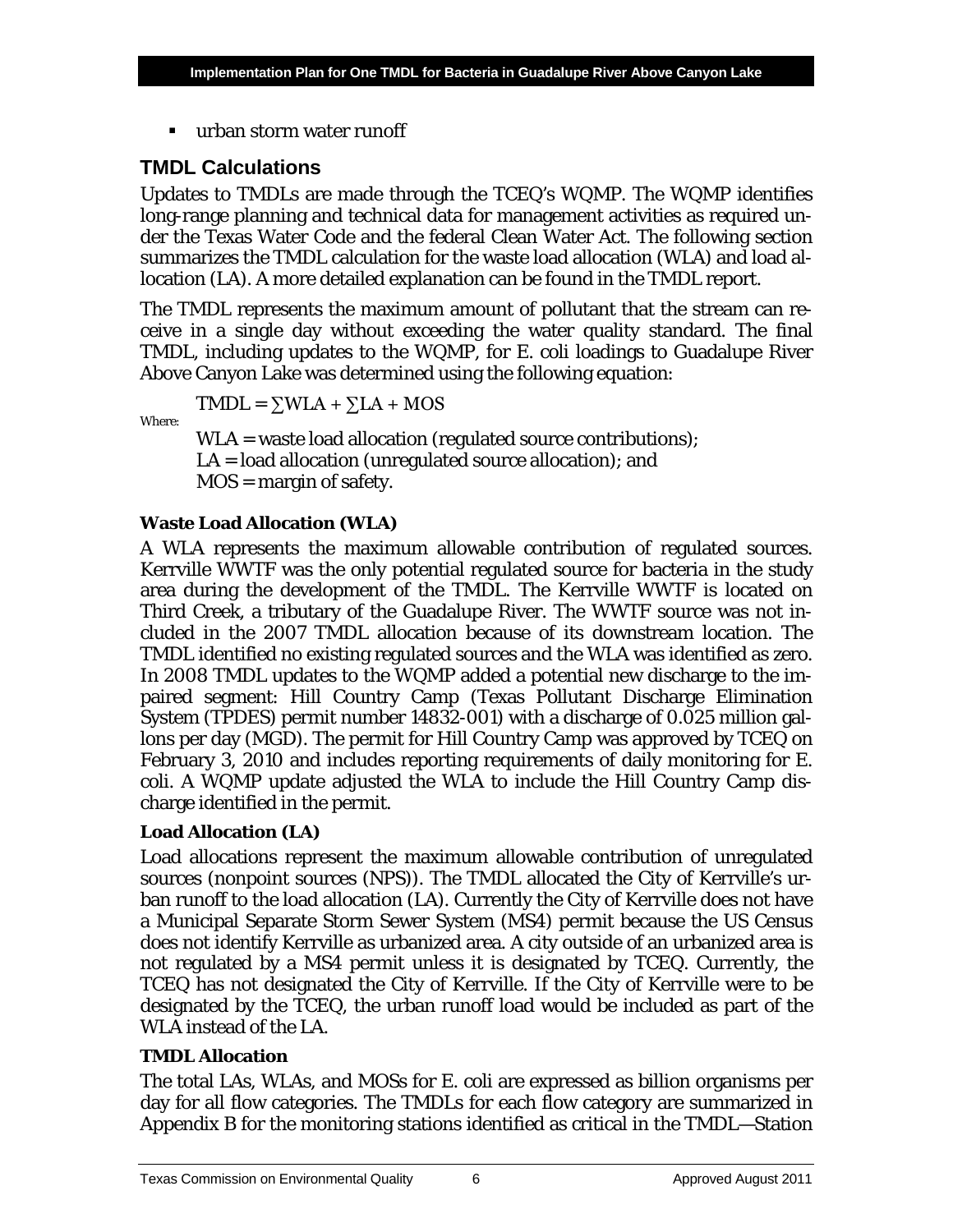12617 (Guadalupe River at Highway 16 in L. Hays Park) and Station 12615 (Guadalupe River at Kerrville-Schreiner Park).

To achieve the water quality standards in effect at adoption of this TMDL, a 70.5% reduction in loads at Highway 16 (Station 12617) under mid-range flow conditions, and a 52.1% reduction in loads at Kerrville-Schreiner Park (Station 12615) under upper mid-range flow conditions is necessary. These loading reductions are to be achieved in the summer season when bacteria levels are typically highest.

### **Station 12617, Guadalupe River at Highway 16 in Louise Hays Park**

| TMDL (10^9org/day) | <b>WLA (billion org/day)</b> | LA (billion org/day) | MOS (billion org/day) |
|--------------------|------------------------------|----------------------|-----------------------|
| 1175               | 0.12                         | 1115.88              | 59                    |

<span id="page-12-0"></span>Table 1: High Flow (0-10% Regime) TMDL at Station 12617

<span id="page-12-1"></span>

| Table 2: |  | Upper Mid-range Flow (10-40% Regime) TMDL at Station 12617 |
|----------|--|------------------------------------------------------------|
|          |  |                                                            |

| TMDL (10^9org/day) | <b>WLA (billion org/day)</b> | LA (billion org/day) | MOS (billion org/day) |
|--------------------|------------------------------|----------------------|-----------------------|
| 472                | 0.12                         | 447.88               | 24                    |

<span id="page-12-2"></span>

| Table 3: | Mid-range Flow (40-60% Regime) TMDL at Station 12617 |
|----------|------------------------------------------------------|
|----------|------------------------------------------------------|

| TMDL (billion org/day) | <b>WLA (billion org/day)</b> | LA (billion org/day) | MOS (billion org/day) |
|------------------------|------------------------------|----------------------|-----------------------|
| 274                    | 0.12                         | 260.88               | 13                    |

#### <span id="page-12-3"></span>Table 4: Lower Mid-range Flow (60-90% Regime) TMDL at Station 12617

| <b>TMDL (billion org/day)</b> | <b>WLA (billion org/day)</b> | LA (billion org/day) | MOS (billion org/day) |
|-------------------------------|------------------------------|----------------------|-----------------------|
| 172                           | 0.12                         | 163.88               |                       |

#### <span id="page-12-4"></span>Table 5: Low-range Flow (90-100% Regime) TMDL at Station 12617

| TMDL (billion org/day) | <b>WLA (billion org/day)</b> | LA (billion org/day) | MOS (billion org/day) |
|------------------------|------------------------------|----------------------|-----------------------|
| 108                    | 0.12                         | 102.88               |                       |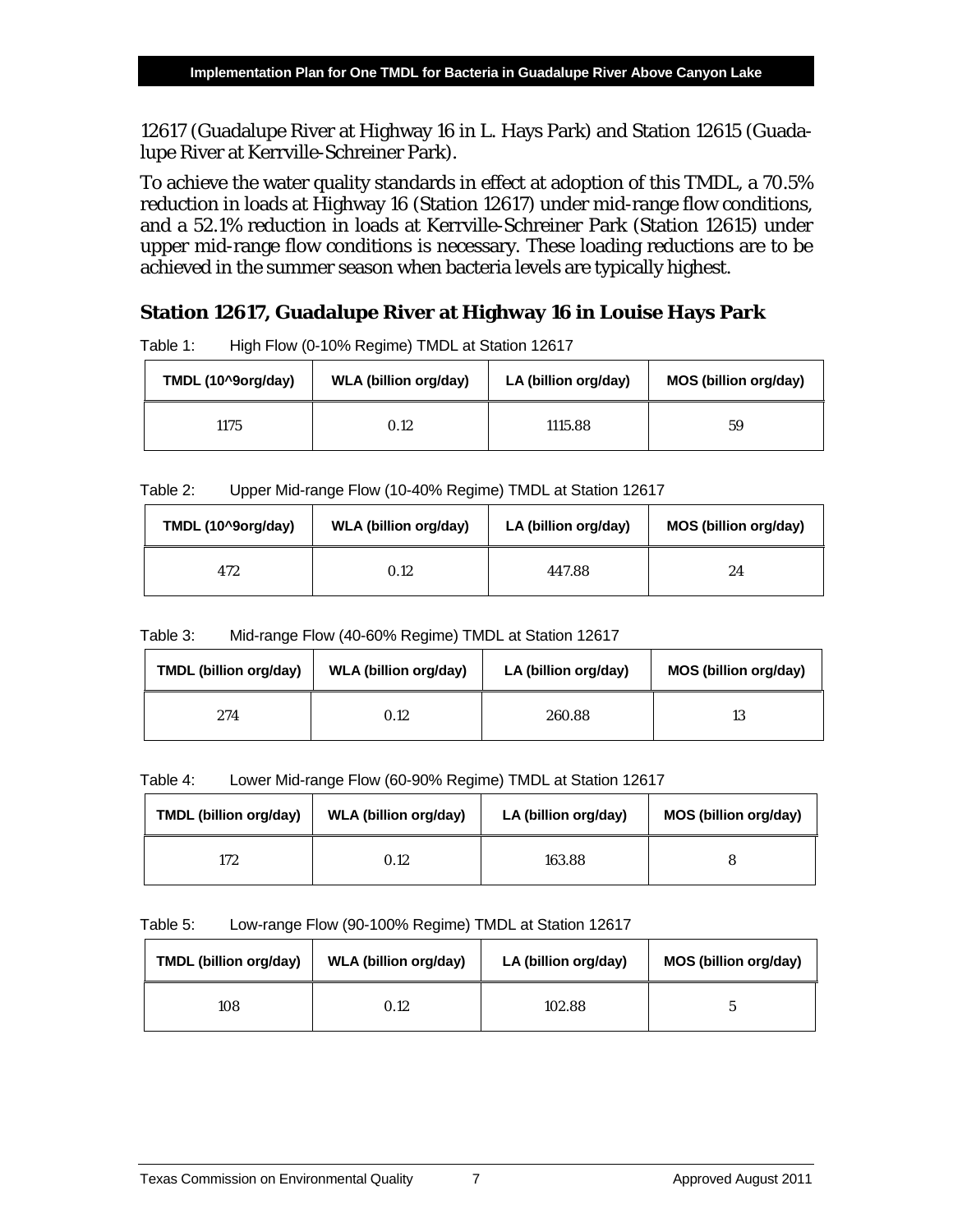## **Station 12615, Guadalupe River at Kerrville-Schreiner Park**

| <b>TMDL (billion org/day)</b> | <b>WLA (billion org/day)</b> | LA (billion org/day) | MOS (billion org/day) |  |  |
|-------------------------------|------------------------------|----------------------|-----------------------|--|--|
| 1233                          |                              | 1171                 | 62                    |  |  |

<span id="page-13-1"></span>Table 6: High Flow (0-10% Regime) TMDL at Station 12615

#### <span id="page-13-2"></span>Table 7: Upper Mid-range Flow (10-40% Regime) TMDL at Station 12615

| <b>TMDL (billion org/day)</b><br><b>WLA (billion org/day)</b> |  | LA (billion org/day) | MOS (billion org/day) |  |  |
|---------------------------------------------------------------|--|----------------------|-----------------------|--|--|
| 493                                                           |  | 469                  | 24                    |  |  |

<span id="page-13-3"></span>Table 8: Mid-range Flow (40-60% Regime) TMDL at Station 12615

| <b>TMDL</b> (billion org/day)<br>WLA (billion org/day) |  | LA (billion org/day) | MOS (billion org/day) |  |  |
|--------------------------------------------------------|--|----------------------|-----------------------|--|--|
| 290                                                    |  | 275                  | 15                    |  |  |

<span id="page-13-4"></span>Table 9: Lower Mid-range Flow (60-90% Regime) TMDL at Station 12615

| TMDL (billion org/day) | WLA (billion org/day) |     | MOS (billion org/day) |  |  |
|------------------------|-----------------------|-----|-----------------------|--|--|
| 179                    |                       | 170 |                       |  |  |

<span id="page-13-5"></span>Table 10: Low-range Flow (90-100% Regime) TMDL at Station 12615

| TMDL (billion org/day) | <b>WLA (billion org/day)</b> |     | MOS (billion org/day) |  |  |
|------------------------|------------------------------|-----|-----------------------|--|--|
|                        |                              | 105 |                       |  |  |

# <span id="page-13-0"></span>**Implementation Strategy**

This I-Plan documents six management measures and one control action to reduce bacteria loads. Management measures are voluntary activities, such as restoring and improving riparian buffer zones. Control actions are regulatory activities, such as monitoring *E. coli* concentrations in WWTF effluent. The management measures were selected based on feasibility, costs, support, and timing. Implementation activities can be implemented in phases based on the needs of the stakeholders and the progress made in improving water quality.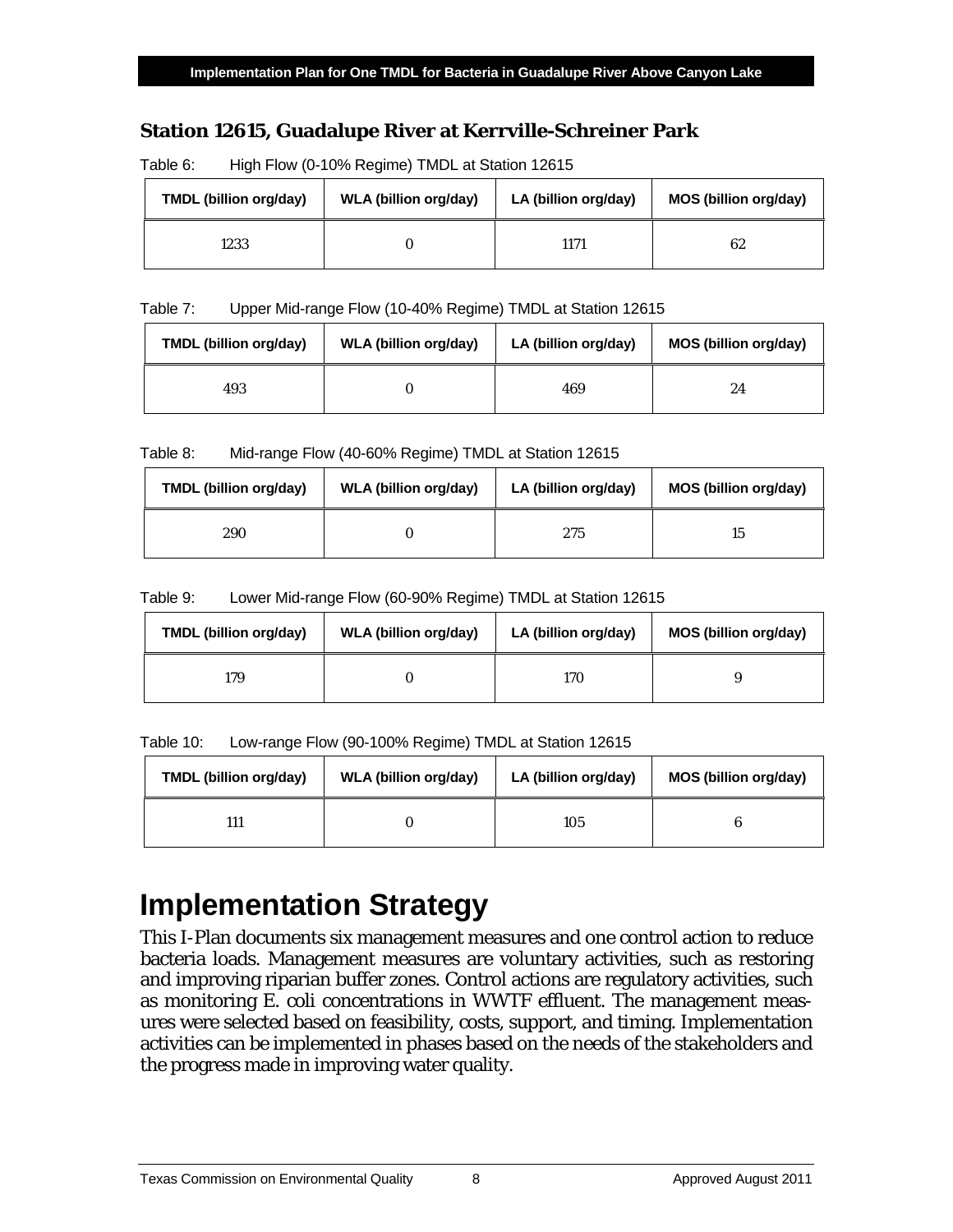# <span id="page-14-0"></span>**Adaptive Implementation**

All I-Plans are implemented using an adaptive management approach in which measures are periodically assessed for efficiency and effectiveness. This adaptive management approach is one of the most important elements of the I-Plan. The iterative process of evaluation and adjustment ensures continuing progress toward achieving water quality goals, and expresses stakeholder commitment to the process.

The TCEQ will host annual meetings for up to five years. At the annual meetings, the stakeholders will assess progress using the schedule of implementation, interim measurable milestones, water quality data, and the communication plan included in this document. Based on the periodic assessments of progress the implementation strategy will be adjusted.

# <span id="page-14-1"></span>**Activities and Milestones**

As the lead water-resource planning agency in Kerr County, the Upper Guadalupe River Authority (UGRA) has worked with the TCEQ to develop the I-Plan. The plan includes surface water quality monitoring activities to define unregulated sources of bacteria, technical analysis of control measures to predict efficiency of possible best management practices (BMPs), and stakeholder guidance to review possible implementation measures and provide recommendations to the TCEQ for inclusion in the official I-Plan. In addition, the I-Plan outlines effective partnerships with local entities to implement the BMPs. The City of Kerrville, Kerr County, and the Texas Department of Transportation (TxDOT) have committed to collaborate with UGRA to implement the BMPs.

After drafting the TMDL document, the Guadalupe River Above Canyon Lake Stakeholder Advisory Group began developing the I-Plan during the spring 2007. The Guadalupe River Above Canyon Lake I-Plan describes the six stakeholderdeveloped management measures and one control action in the following sections.

# <span id="page-14-2"></span>**Management Measures**

- 1) Reduce bird feeding at Louise Hays Park and Kerrville-Schreiner Park.
- 2) Install bird exclusion/deterrent devices on bridges directly over the waterway.
- 3) Manage the waterfowl population at Louise Hays Park and Kerrville-Schreiner Park.
- 4) Reduce human contributions through ongoing lateral sewage line replacement, sewer inspection and rehabilitation, ongoing septic system plan review and registration, mapping of the priority OSSF area, and an education program for OSSF owners.
- 5) Implement an education program for pet owners and install pet waste stations at public parks.
- 6) Reduce contributions from general urban runoff through street sweeping, river clean ups, and storm water education programs.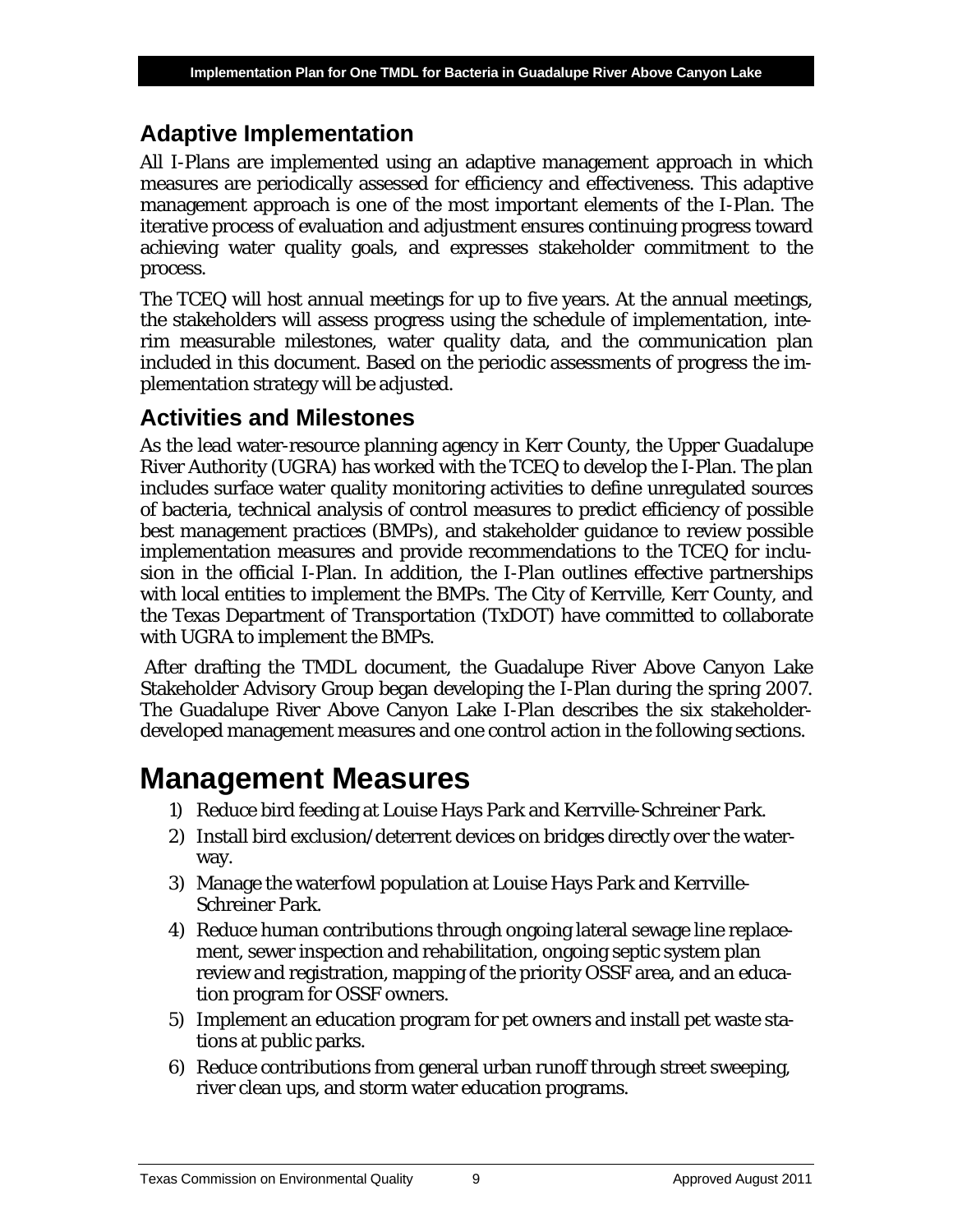# <span id="page-15-0"></span>**Management Measures 1 through 3**

*Reduce bird feeding at Louise Hays Park and Kerrville-Schreiner Park.*

*Install bird exclusion/deterrent devices on bridges directly over the waterway.*

*Manage the waterfowl population at Louise Hays Park and Kerrville-Schreiner Park.*

Ducks and geese have long been suspected as a primary cause of the impairment in the Upper Guadalupe River Above Canyon Lake. Animal surveys conducted over the past several years provide data about the specific number of animals (including birds) in or near the waterway over the past several years. These surveys were conducted to gather additional information about the number of birds and animals in and near the waterway. These animal surveys are expected to continue. The recent monitoring and modeling work done for this project suggests that animals and birds found near the water's edge may be the largest source of bacteria loading to the Guadalupe River under dry weather conditions. For watershed management purposes, waterfowl can be broken into two primary categories:

- Wild (i.e. migratory) waterfowl are protected under the Federal Migratory Bird Treaty Act, and may not be harmed except during the legal hunting season or with special governmental permits. A small number of wild ducks were observed on the Guadalupe River during the main stem survey in September 2008. However, they were only found in remote portions of the river, far from points of regular human access. They generally appeared smaller than domestic ducks, and they flew away when approached. Due to their relatively small size and small numbers, wild ducks are not expected to be a major source of bacteria in the Guadalupe River.
- Domestic waterfowl are those that do not migrate, and include exotic and feral species. It is believed that most (or all) of the waterfowl at Louise Hays Park and Kerrville-Schreiner Park fall into this category. They are generally present in large groups.

## <span id="page-15-1"></span>**Reduce bird feeding at Louise Hays Park and Kerrville-Schreiner Park**

At the December 2008 meeting, stakeholders agreed that some action is required to reduce the number of waterfowl at the city parks. A public awareness campaign to reduce public bird feeding is planned including signs and pamphlets. Public feeding encourages waterfowl to congregate in unnaturally high concentrations. Reducing public feeding will help prevent additional waterfowl from gathering in public parks and may reduce the existing population.

## <span id="page-15-2"></span>**Install bird exclusion/deterrent devices on bridges over the waterway**

Stakeholders also agreed that actions should be taken to reduce the number of bridge roosting birds (pigeons, swallows, and grackles). Birds that roost on bridges are of particular concern because they can contribute fecal matter directly to a watercourse. Results from the TMDL study suggest that bridge-roosting birds are a significant source of bacteria loading to the impaired reach. Large colonies of cliff swallows nest under the Highway 16 Bridge in Louise Hays Park and under the Loop 534 bridge upstream of Kerrville-Schreiner Park. Over 400 swallow nests, lo-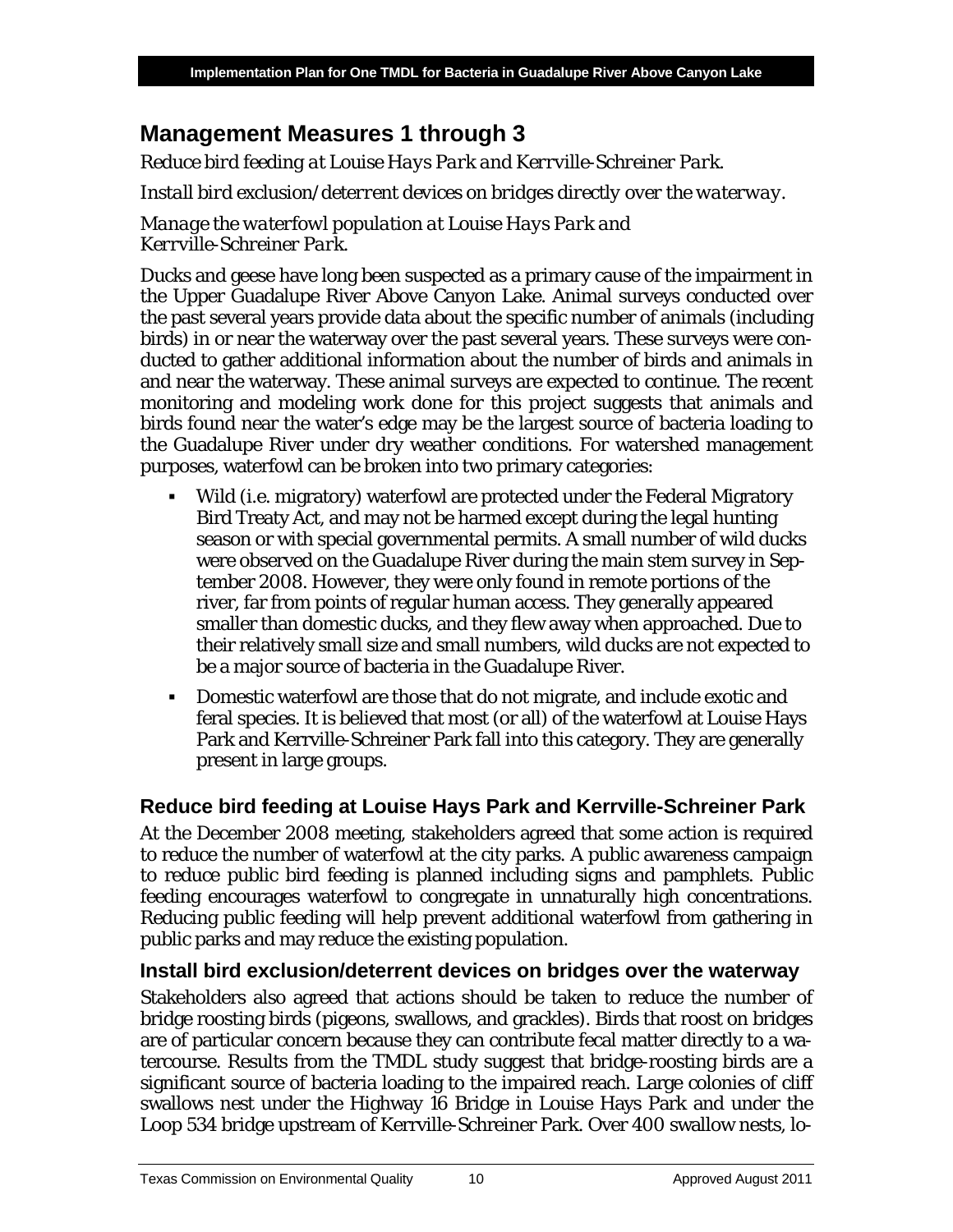cated directly over the water, have been counted at the Highway 16 Bridge. Pigeons (i.e. rock doves) are regularly seen roosting on the Highway 16 Bridge. Grackles are also seen along the Guadalupe River, but are not known to regularly roost on bridges.

Several methods of pigeon control are available. Unlike most Texas birds, pigeons are a non-native species, and are not protected by any federal or state laws. Since the primary goal of this project is to prevent pigeons from resting on bridges over a water body or in shallow pools on the water's edge, exclusion is an effective option. Exclusion of pigeons from bridges will be accomplished using screens, wires, netting, and/or spikes. Spikes have already been employed as a pigeon deterrent on portions of the Highway 16 bridge at Louise Hays Park as shown in Figure 3.



Figure 3: Pigeon Deterrents on Highway 16 Bridge

<span id="page-16-0"></span>Bird deterrent/exclusion structures consisting of spikes and netting will be installed on the underside of the bridge sections over the water on which a bird could roost or build a nest at the State Highway 16 and Loop 534 crossings. The bird deterrent/exclusion structures will be applied on a total of 39,606 square feet. The bird deterrent structures are estimated to last at least five years with little to no maintenance. UGRA staff will inspect structural BMPs periodically and apply for additional funding for maintenance and replacement if necessary. A traffic control plan will also be prepared by TxDOT to address traffic concerns during the instillation of the deterrent/exclusion devices.

Swallows are protected by state and federal law, including the Migratory Bird Treaty Act of 1918. As such, it is illegal to harass swallows or destroy their active nests. Bird deterrent devices would be installed at times when swallows are not present. The most common way to control swallows is to remove old nests and deter the construction of new nests at undesirable locations.

Swallows do serve beneficial purposes and control of nesting locations should be carefully considered. Swallows help control insect populations, including mosquitoes. Local bird watchers may also appreciate swallows. Therefore, it will be important to fully inform the public as to the reasons why the control of the location where the swallows nest is necessary. Only the swallow nests located directly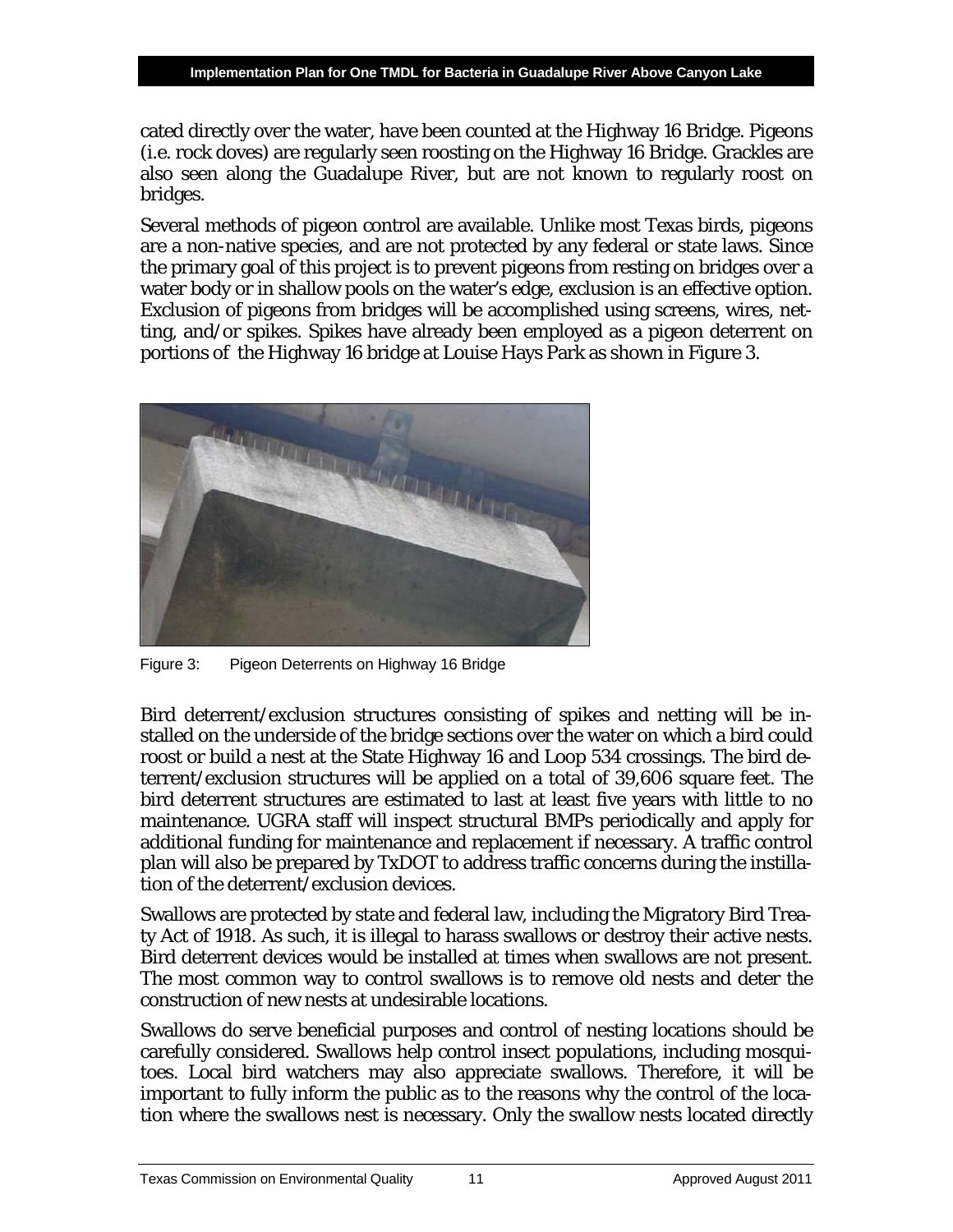over the water are a direct source of bacteria, and those nests will be the focus of the management measure.

### <span id="page-17-0"></span>**Manage the waterfowl population at Louise Hays Park and Kerrville-Schreiner Park**

Waterfowl management will include the continued removal of domestic waterfowl from City of Kerrville and Kerr County riverside parks. Limited waterfowl removal began in 2009. Public service announcements, press releases, brochures, and other publications are also proposed to inform the public of the impact that concentrated waterfowl populations have on *E. coli* levels in surface water and to encourage the public not to feed the waterfowl.

Stakeholders also viewed waterfowl capture and removal as an option if needed. Because the waterfowl populations at Louise Hays Park and Kerrville-Schreiner Park are well established, it may ultimately be necessary to capture and remove these animals. Park personnel have attempted waterfowl removal in the past with some success. Baited funnel trapping is one type of capture, which might be employed if needed. Kerr County Animal Control is willing to accept the captured waterfowl.

### <span id="page-17-1"></span>**Responsible Parties**

- $\blacksquare$  UGRA
- City of Kerrville
- Kerr County
- **Texas Department of Transportation**

## <span id="page-17-2"></span>**Measurable Milestones[2](#page-17-3)**

**In Year One**, all stakeholders will meet, review the I-Plan and agree on the schedule of actions for year one. UGRA will secure funding and design the public education campaign to focus on reducing bird feeding at Louise Hays Park and Kerrville Schreiner Park with input from the City of Kerrville. If time allows, the distribution of public education campaign materials will commence. UGRA will continue monitoring water quality and conducting animal surveys to measure improvements in water quality and to track animal populations. UGRA will secure funding and begin design of the bird exclusion/deterrent devices with input from the City of Kerrville and TxDOT.

**In Year Two**, all stakeholders will meet and review the results of year one, adjust the I-Plan as necessary and agree on actions for year two. UGRA and the City of Kerrville will implement the public education campaign including installing signs and distribution of pamphlets. If funding allows, UGRA will install bird exclusion/deterrent devices with assistance from the City of Kerrville and TxDOT. Water quality monitoring and animal surveys will continue. If the results of the animal surveys suggest additional actions are needed, the stakeholder group will discuss the removal of swallow nests from under bridge crossings and baiting and trapping to manage the waterfowl population at Louise Hays Park and Kerrville-Schreiner Park. Captured waterfowl would be relocated to Kerr County Animal Control.

<span id="page-17-3"></span><sup>2</sup> Year One begins once the TCEQ approves the I-Plan.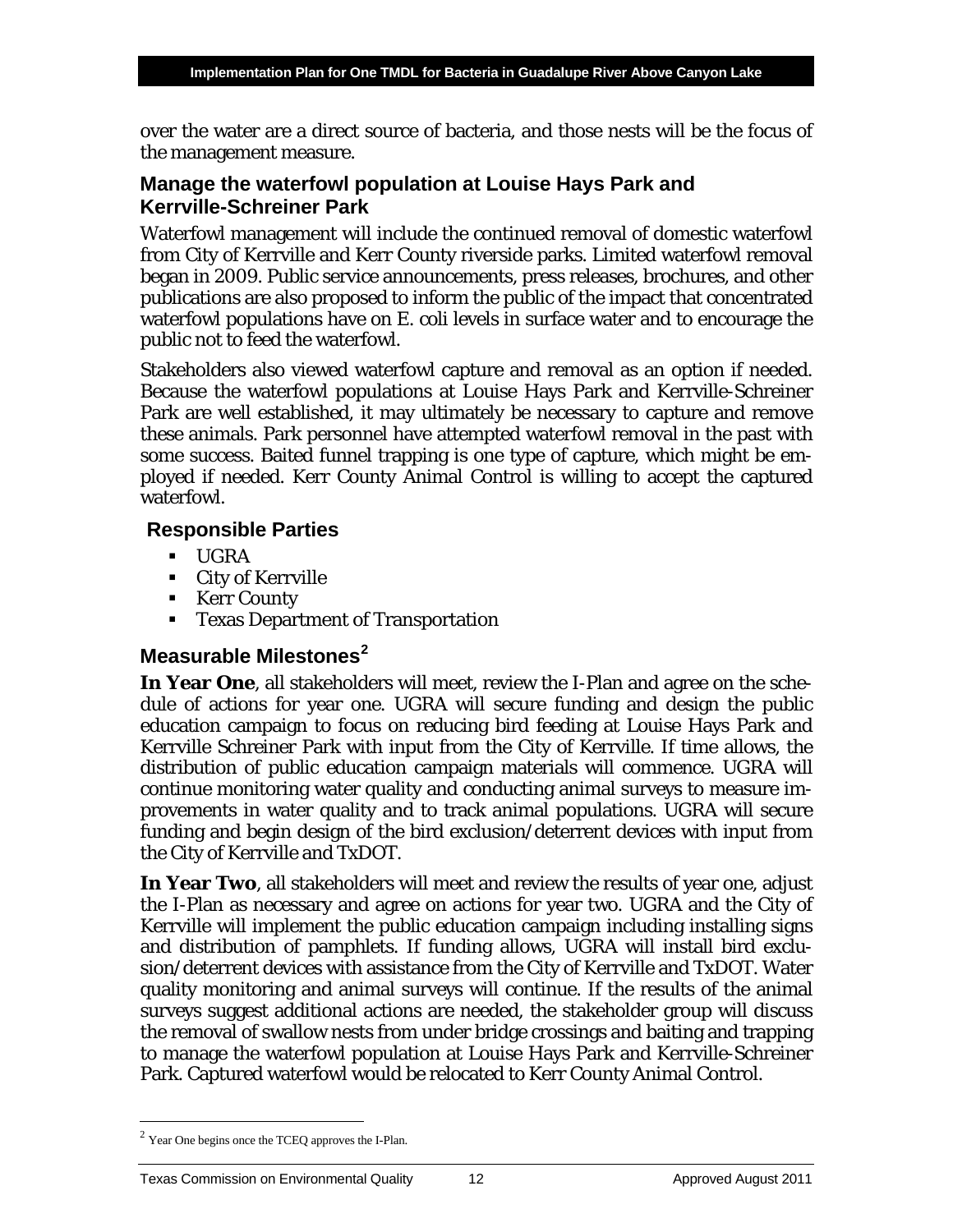**In Year Three**, all stakeholders will meet and review the results of year one and year two, adjust the I-Plan as necessary and agree on actions for year three. Year three will include a focus on results of efforts to-date. UGRA and the City of Kerrville will continue to implement the public education campaign to reduce bird feeding and to share the results of efforts. The installation of bird exclusion and deterrent devices will be completed and the results of the devices will begin to be evaluated. Partners will continue to monitor water quality and conduct animal surveys. If stakeholders approve, and the bird surveys suggest the removal of swallow nests from bridge crossings is necessary, the nests will be removed in year three. Baiting and trapping of waterfowl populations at Louise Hays Park and Kerrville-Schreiner Park will occur if deemed necessary. Captured waterfowl would be relocated to Kerr County Animal Control.

**In Years Four and Five**, all stakeholders will evaluate efforts and determine future actions if needed.

Tables 11 and 12 provide additional details about Management Measures 1, 2 and 3. Appendix A provides a schedule of implementation. The loadings are estimated through analysis of local bacteria data and application of a numerical model developed for the impaired segment of the Upper Guadalupe River Above Canyon Lake. Additional information about the modeling can be found in the 2010 Upper Guadalupe River Best Management Practice Assessment Report.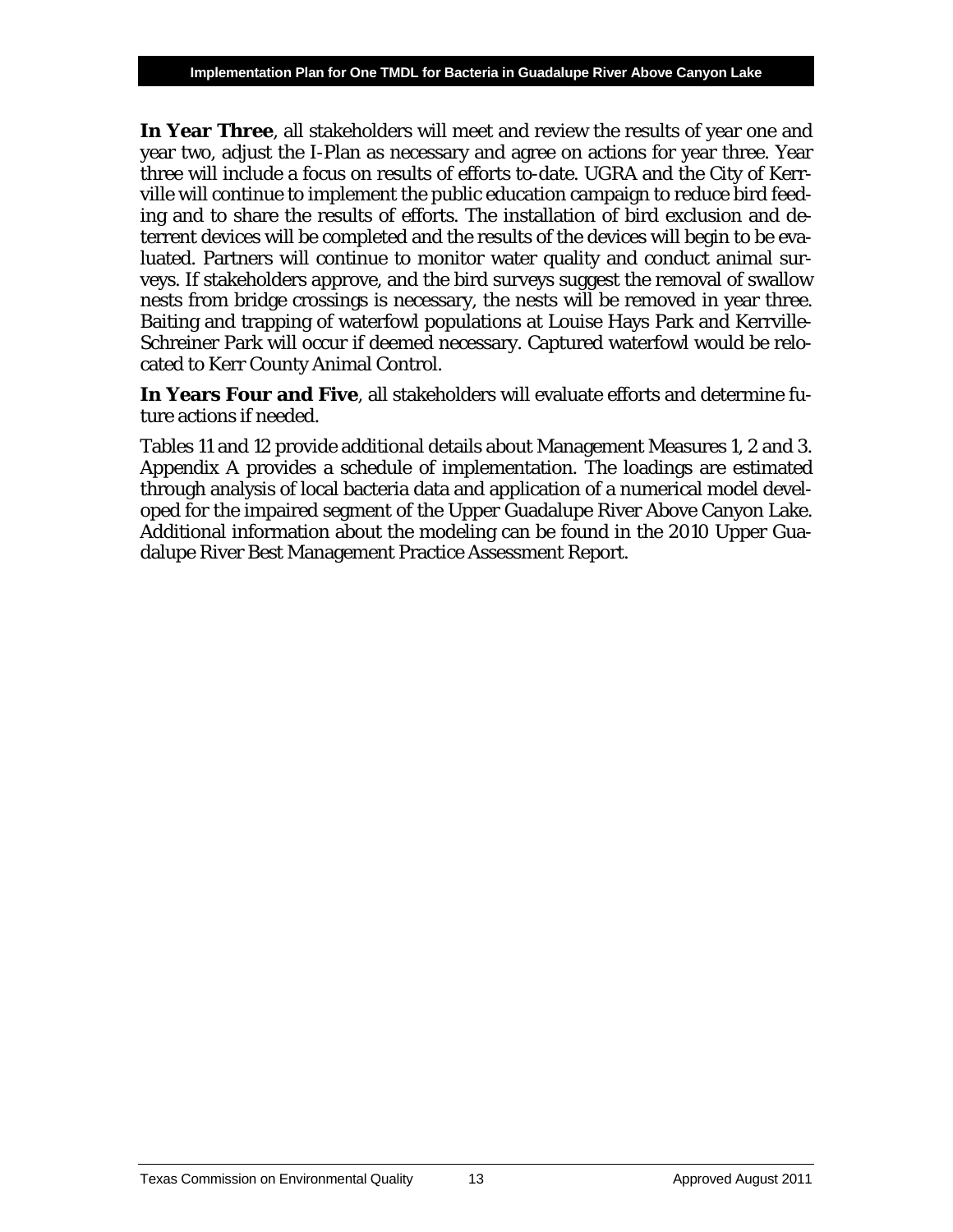#### Table 11: Summary Management Measures 1, 2, 3

\*The loadings are estimates through analysis of local bacteria data and application of a numerical model developed for the impaired segments of the Upper Guadalupe River. LHP is Louise Hays Park and KSP is Kerrville-Schreiner Park.

<span id="page-19-0"></span>

| (a)<br><b>Causes and</b><br>Sources of<br><b>Bacterial</b><br>Impairment             | (b)<br><b>Management</b><br>Measures (MM) and Tar-<br>qeted<br><b>Critical Areas</b> | (c)<br>Est.<br><b>Potential</b><br>Loading<br><b>Reduction</b><br>(109)<br>cfu/day)* | (d)<br><b>Technical and</b><br><b>Est. Financial</b><br><b>Assistance</b><br><b>Needed</b> | (e)<br><b>Educational</b><br><b>Component</b><br>for Each<br><b>Measure</b> | (f)<br><b>Schedule</b><br>of<br>Imple-<br>mentation | (g)<br>Interim,<br><b>Measurable</b><br><b>Milestones</b>          | (h)<br>Criteria to<br>determine<br>effectiveness | (i)<br><b>Monitoring</b><br><b>Component</b> | (i)<br>Responsible<br>Party                           |
|--------------------------------------------------------------------------------------|--------------------------------------------------------------------------------------|--------------------------------------------------------------------------------------|--------------------------------------------------------------------------------------------|-----------------------------------------------------------------------------|-----------------------------------------------------|--------------------------------------------------------------------|--------------------------------------------------|----------------------------------------------|-------------------------------------------------------|
| <b>Waterfowl</b> at<br><b>Louise Hays</b><br>Park                                    | (MM1)<br>reduce bird feeding at Louise<br><b>Hays Park</b>                           | $@LHP^*$ :<br>210                                                                    | \$1,000 for sign<br>and pamphlet<br>materials                                              | signs/exhibits,<br>public aware-<br>ness programs                           | 2011-2014                                           | number of pamph-<br>lets distributed                               | reduction in<br>E. coli levels                   | routine WQ<br>monitoring,<br>animal surveys  | <b>UGRA&amp;</b><br>City of<br>Kerrville              |
|                                                                                      | (MM3)<br>manage waterfowl population<br>at Louise Hays Park                          | @KSP*: 21                                                                            | none requested                                                                             | none                                                                        | ongoing                                             | reduce waterfowl at<br>park to five or less                        | reduction in<br>E. coli levels                   | routine WQ<br>monitoring,<br>animal surveys  | City of<br>Kerrville                                  |
| <b>Waterfowl</b> at<br>Kerrville-<br><b>Schreiner Park</b>                           | (MM1)<br>reduce bird feeding at<br>Kerrville-Schreiner Park                          | @KSP: 36                                                                             | \$1,000 for sign<br>and pamphlet<br>materials                                              | signs/exhibits,<br>public aware-<br>ness programs                           | 2011-2014                                           | number of pamph-<br>lets distributed                               | reduction in<br>E. coli levels                   | routine WQ<br>monitoring,<br>animal surveys  | <b>UGRA &amp;</b><br>City of<br>Kerrville             |
|                                                                                      | (MM3)<br>manage waterfowl population<br>at Kerrville-Schreiner Park                  |                                                                                      | none requested                                                                             | none                                                                        | ongoing                                             | reduce waterfowl at<br>park to three or less                       | reduction in<br>E. coli levels                   | routine WQ<br>monitoring,<br>animal surveys  | City of<br>Kerrville                                  |
| Pigeons,<br>Swallows, &<br><b>Grackles</b> at<br><b>Louise Hays</b><br>Park          | (MM1)<br>reduce bird feeding at Louise<br><b>Hays Park</b>                           | @LHP: 246<br>@KSP: 25                                                                | \$1,000 for sign<br>and pamphlet<br>materials                                              | signs/exhibits,<br>public aware-<br>ness programs                           | 2011-2014                                           | number of pamph-<br>lets distributed                               | reduction in<br>E. coli levels                   | routine WQ<br>monitoring,<br>animal surveys  | <b>UGRA &amp;</b><br>City of<br>Kerrville             |
|                                                                                      | (MM2)<br>exclusion/deterrent<br>devices on Highway 16 bridge<br>over water           |                                                                                      | \$75,000 for<br>design and con-<br>tractor<br>installation                                 | none                                                                        | 2011-2014                                           | reduce birds ob-<br>served on bridge<br>over water to near<br>zero | reduction in<br>E. coli levels                   | routine WQ<br>monitoring,<br>animal surveys  | <b>UGRA</b> with<br>City &<br><b>TXDOT</b><br>support |
| Pigeons,<br>Swallows, &<br><b>Grackles</b> at<br>Kerrville-<br><b>Schreiner Park</b> | (MM1)<br>reduce bird feeding at<br>Kerrville-Schreiner Park                          | @KSP: 104                                                                            | \$1,000 for sign<br>and pamphlet<br>materials                                              | signs and exhi-<br>bits, public<br>awareness pro-<br>grams                  | 2011-2014                                           | number of pamph-<br>lets distributed                               | reduction in<br>E. coli levels                   | routine WQ<br>monitoring,<br>animal surveys  | <b>UGRA &amp;</b><br>City of<br>Kerrville             |
|                                                                                      | (MM2)<br>exclusion/deterrent<br>devices on Loop 534 bridge<br>over water             |                                                                                      | \$65,000 for<br>design and con-<br>tractor<br>installation                                 | none                                                                        | 2011-2014                                           | reduce birds ob-<br>served on bridge<br>over water to near<br>zero | reduction in<br>E. coli levels                   | routine WQ<br>monitoring,<br>animal surveys  | <b>UGRA</b><br>w/City &<br><b>TXDOT</b><br>support    |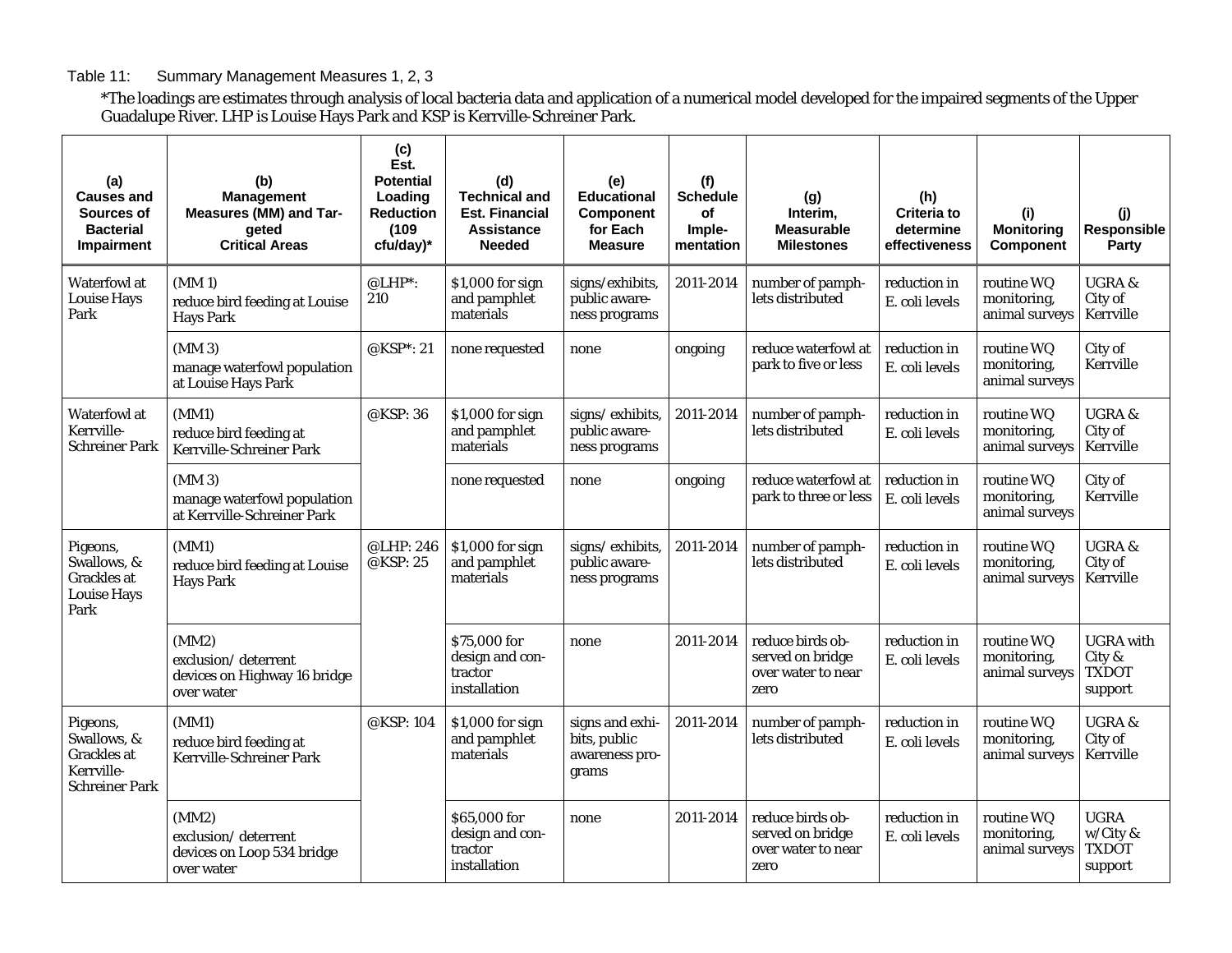| Table 12: | Summary of Long-Term Management Measures 1, 2, 3 |  |
|-----------|--------------------------------------------------|--|
|           |                                                  |  |

| (a)<br><b>Causes and</b><br>Sources of<br><b>Bacterial</b><br>Impairment | (b)<br><b>Management Measures</b><br>(MM) and Targeted<br><b>Critical Areas</b>  | (c)<br>Est.<br><b>Potential</b><br>Loading<br><b>Reduction</b><br>(109)<br>ctu/day | (d)<br>Technical<br>and Est. Fi-<br>nancial<br><b>Assistance</b><br><b>Needed</b> | (e)<br>Educational<br><b>Component</b><br>for Each<br><b>Measure</b> | (f)<br>Schedule of<br>Implementa-<br>tion | (g)<br>Interim.<br><b>Measurable</b><br><b>Milestones</b>  | (h)<br><b>Criteria to</b><br>determine<br>effective-<br>ness | (i)<br><b>Monitoring</b><br><b>Component</b>     | (j)<br>Responsible<br>Party |
|--------------------------------------------------------------------------|----------------------------------------------------------------------------------|------------------------------------------------------------------------------------|-----------------------------------------------------------------------------------|----------------------------------------------------------------------|-------------------------------------------|------------------------------------------------------------|--------------------------------------------------------------|--------------------------------------------------|-----------------------------|
| <b>Waterfowl</b>                                                         | $(MM_3)$<br>procure professional<br>waterfowl management<br>services             | to be<br>determined                                                                | to be<br>determined                                                               | none                                                                 | to be<br>determined                       | reduce waterfowl<br>observed at public<br>parks            | reduction in<br>E. coli levels                               | routine WQ<br>monitoring,<br>animal sur-<br>veys | to be<br>determined         |
| Pigeons and<br><b>Grackles</b>                                           | $(MM_3)$<br>trapping and removal of<br>pigeons and grackles from<br>L. Hays Park | to be<br>determined                                                                | to be<br>determined                                                               | none                                                                 | to be<br>determined                       | reduce pigeon and<br>grackle population<br>at L. Hays Park | reduction in<br>E. coli levels                               | routine WQ<br>monitoring,<br>animal sur-<br>veys | to be<br>determined         |

(To be considered in the future, if necessary.)

<span id="page-20-0"></span>\*The loadings are estimates through analysis of local bacteria data and application of a numerical model developed for the impaired segments of the Upper Guadalupe River. LHP is Louise Hays Park and KSP is Kerrville-Schreiner Park.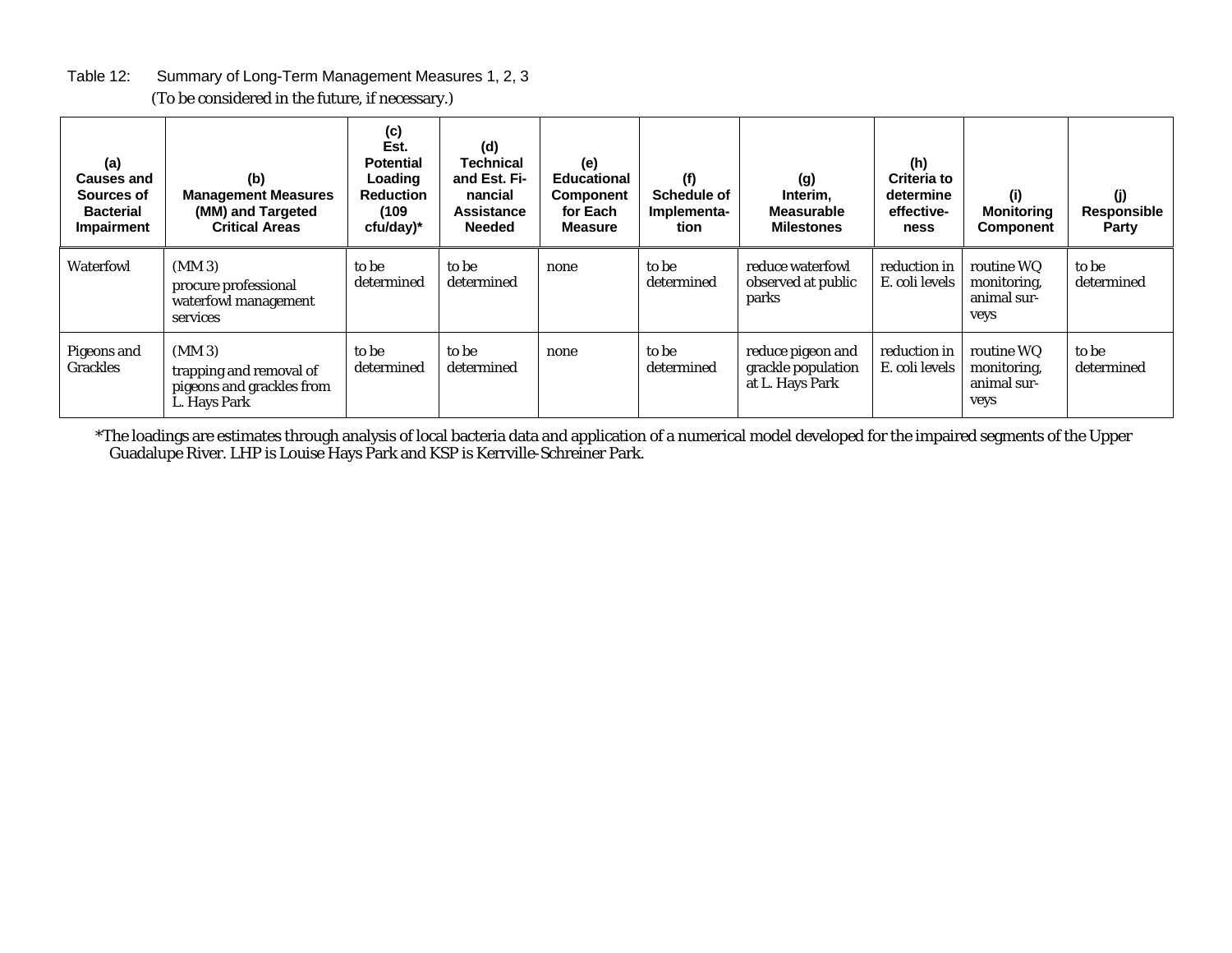## <span id="page-21-0"></span>**Management Measure 4**

*Reduce human contributions through ongoing lateral sewage line replacement, sewer inspection and rehabilitation, ongoing septic system plan review and registration, mapping of the priority OSSF area, and an education program for OSSF owners.*

Wastewater collection systems that are properly designed and installed are unlikely to contribute bacteria to the environment. However, as a system ages it may sometimes develop leaks, often as pipes are exposed to external loads and the penetration of tree roots. These leaks can result in the infiltration of rainwater and the release of sewage to the environment. If wastewater discharges occur near a watercourse, it is a potential direct source of bacteria.

### <span id="page-21-1"></span>**Lateral Sewage Line Replacement**

Service lines (also known as laterals) connect homes and other users to the collection system. Service lines are generally located on private land and require the cooperation of the homeowner to maintain. According to Kerrville City Code (Section 110-53), the property owner is responsible for maintaining their service line all the way to the City's collection main.

According to City of Kerrville staff, roughly 4-10 service lines are replaced each month. These are generally older lines that have suffered tree root intrusion, which blocks the flow of wastewater. The replacement of older service lines with newer service lines (utilizing improved materials and installation practices) should result in a decreased potential for leaks. Since the costs associated with lateral replacement and repair may discourage some homeowners from adequately maintaining their service lines, some cities have implemented programs to help low-income households cover these expenses. Such assistance, if desired, could be in the form of grants or interest-free loans.

## <span id="page-21-2"></span>**Sewer Inspection and Rehabilitation**

The City of Kerrville operates and maintains the area's sewage collection system. The City's collection system is predominantly vitrified clay pipe, though PVC is not uncommon, especially in the newer areas of the city that are further from downtown. Iron pipes are used at stream crossings. The City of Kerrville provided a GIS data set of its sanitary sewer system for use in developing the TMDL. The sewer lines were analyzed for their proximity to the Guadalupe River and its tributaries because lines located along these streams, or crossing them, have a relatively high potential to cause surface water contamination if a leak exists. Figure 4 shows the approximate extent of the City's wastewater service based on the locations of existing sewer mains.

Problems with sewage collection and infrastructure are mitigated through a process of inspection and rehabilitation. The City has used smoke testing and closed circuit televising (CCTV) of sewer mains to detect potential problems. Rehabilitation is typically performed through the replacement of aging and defective infrastructure. Table 13 presents work the City has done in recent years to improve the performance of their wastewater collection system.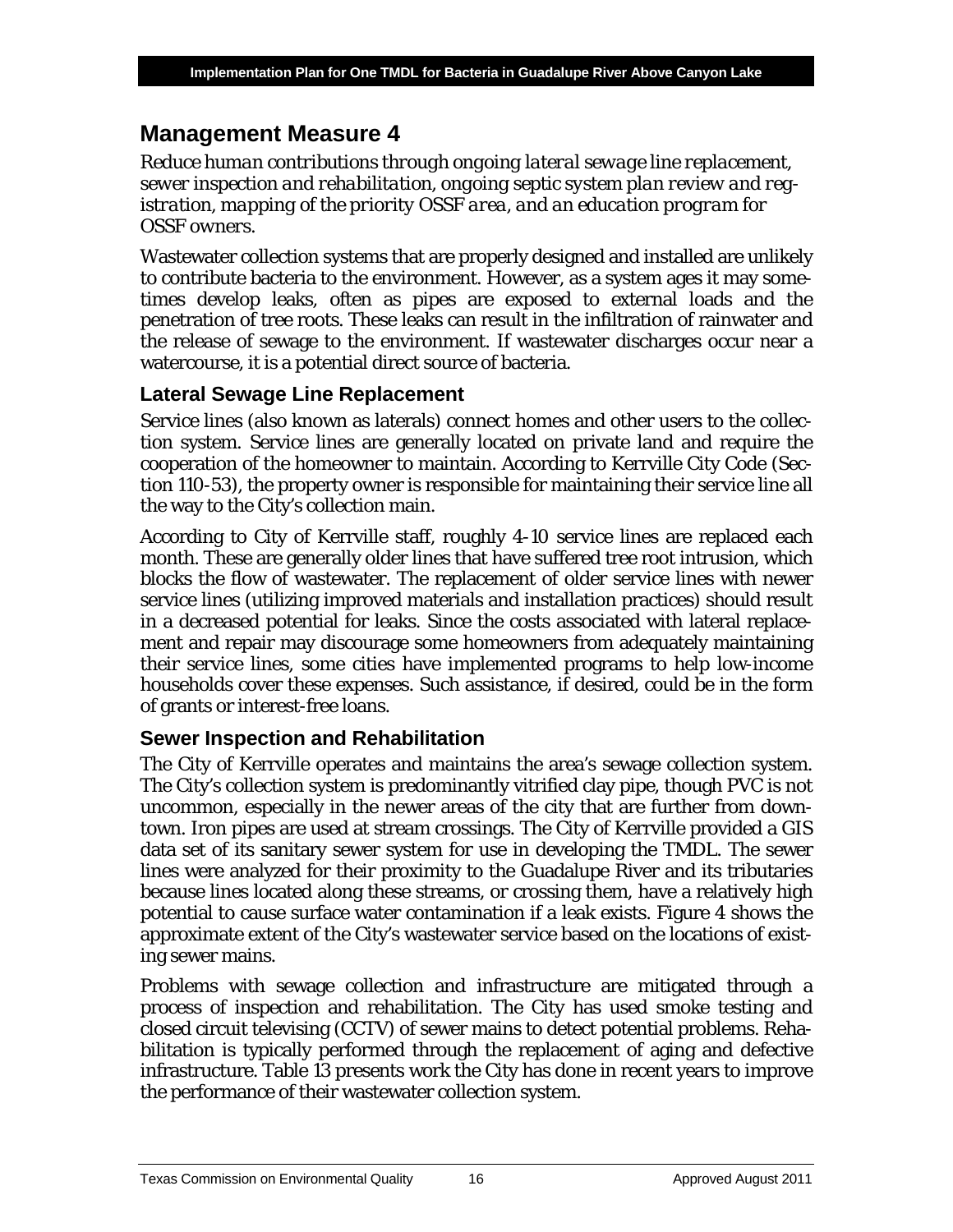

<span id="page-22-0"></span>Figure 4: Approximate Extent of Wastewater Collection Service (2006)

Much of the City's efforts are aimed at reducing inflow and infiltration (I&I) to the sanitary sewer system. Inflow is storm water that enters directly into the sanitary sewer through unknown openings like missing manhole lids or through illicit storm water drainage connections. Infiltration is storm water that permeates into the soil and then slowly enters sewers and manholes through cracks and other openings. If not properly addressed, I&I can overload the collection system and result in overflows. I&I is primarily a wet weather phenomenon. However, the same cracks that allow infiltration under wet weather may also result in wastewater exfiltration (sewage leaking from pipes) under dry weather conditions. Therefore, resolving I&I problems can potentially reduce bacteria sources under both wet and dry conditions.

The City of Kerrville recognizes that some improvements to the wastewater collection system are possible, and is working to reduce the potential for leaks and overflows within the system. As part of additional sampling conducted by UGRA, staff identified a leaking sewer force main just below Highway 173. The City of Kerrville repaired the leak quickly. The City of Kerrville identified \$700,000 in suggested sewer repairs and began funding these repairs in January 2010. System rehabilitation activities will be performed to the extent that funding is available. The potential impacts of wastewater infrastructure will continue to be evaluated throughout the course of this project.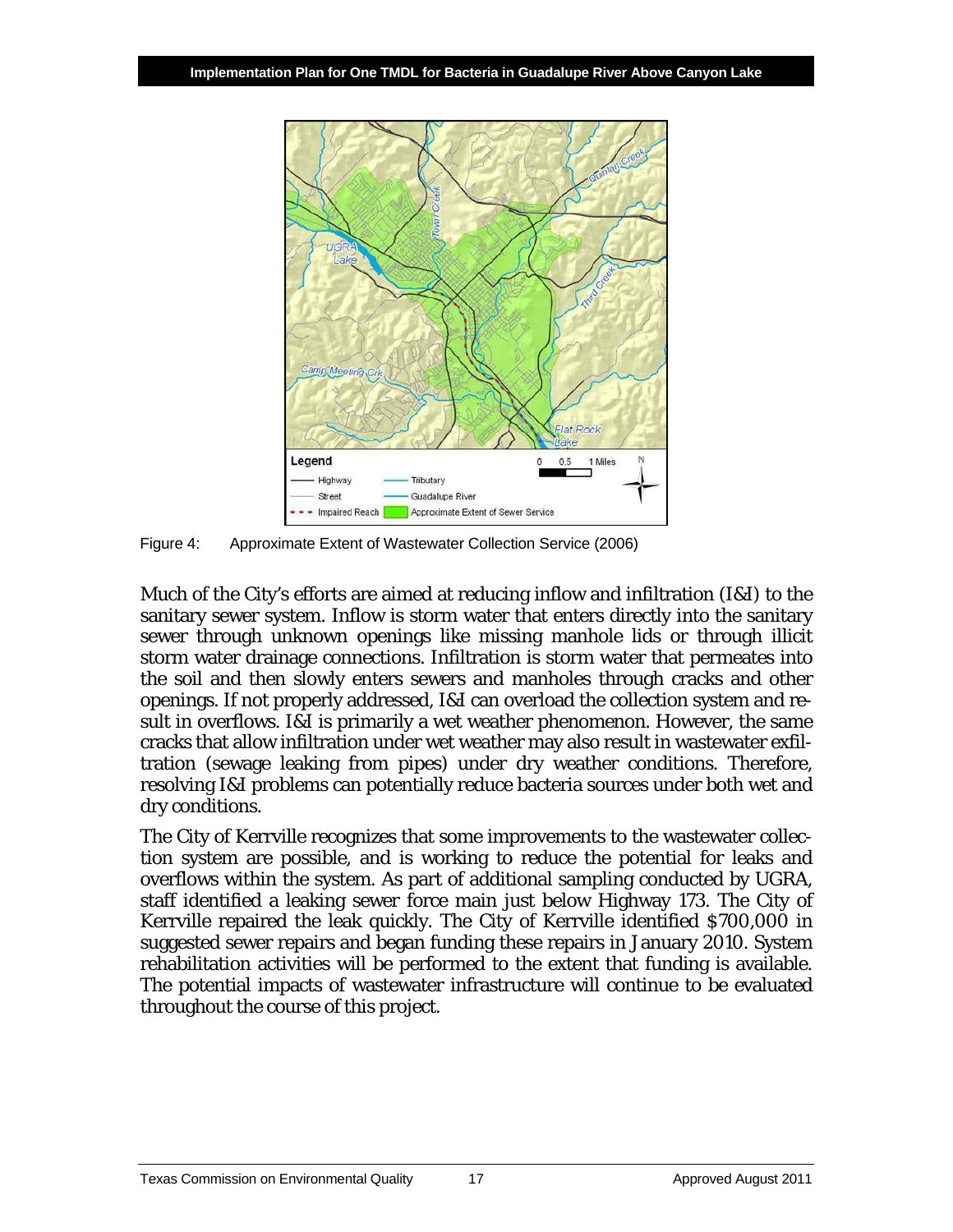| <b>Item</b>                                 | Quantity   |
|---------------------------------------------|------------|
| Sewer Main Replaced                         | 11.122 LF  |
| Lift Stations rehabilitated/improved        | 7          |
| Sanitary Sewer Manholes replaced            | 22         |
| Broken customer cleanouts repaired          | 47         |
| <b>Footage of Gravity Main Smoke Tested</b> | 46.043 LF  |
| Footage of Gravity Main Inspected (CCTV)    | 35.200 LF  |
| <b>Footage of Gravity Main Cleaned</b>      | 505,842 LF |

<span id="page-23-2"></span>Table 13: Kerrville Sewer Improvements, 2006-2008

LF=Linear Feet

### <span id="page-23-0"></span>**Ongoing septic system plan review and registration**

Septic systems can act as sources of pathogens due to inadequate design, inappropriate installation, neglectful operation, or exhausted lifetime. However, many of these problems can be avoided through improved maintenance and inspection activities.

The number of septic systems in the watershed was estimated using information from the 1990 U.S. Census, which included a question regarding the means of household sewage disposal. Unfortunately, this question was not posed in the 2000 Census. Based on the 1990 data, the number of septic systems in the study area was estimated by intersecting the geographic census blocks with the study area watershed. Based on this analysis, there are an estimated 6,400 septic systems in the impaired reach area and an estimated 8,300 sewer connections.

Kerr County's On-Site Sewage Facilities (OSSF) regulations ensure that all OSSF complaints are investigated as mandated by state law and brought into compliance in accordance with the Title 30, Texas Administrative Code §285, the Texas Health & Safety Code §366, §341 and the Texas Water Code §7. Kerr County Environmental Health Department took over the registration and licensing of OSSFs in Kerr County in November of 2003. Previously, these activities were administered by UGRA. Kerry County reviews and registers all new OSSFs in the county. Kerr County OSSF regulations do not require that the sewage facilities be inspected at the time a property's ownership is sold. Continued investigation of complaints by Kerr County and review of new plans for septic systems will help to identify current failing septic systems and reduce the number of future systems from failing.

### <span id="page-23-1"></span>**Mapping and education components**

Human contributions will be addressed through the establishment of an OSSF priority area based on proximity to the impaired reach and contributing tributaries. Mapping of the priority area will be conducted as part of this effort. Residents in the priority area will be mailed a "Homeowner's Septic System Guide" including information on proper maintenance of conventional and aerobic systems and how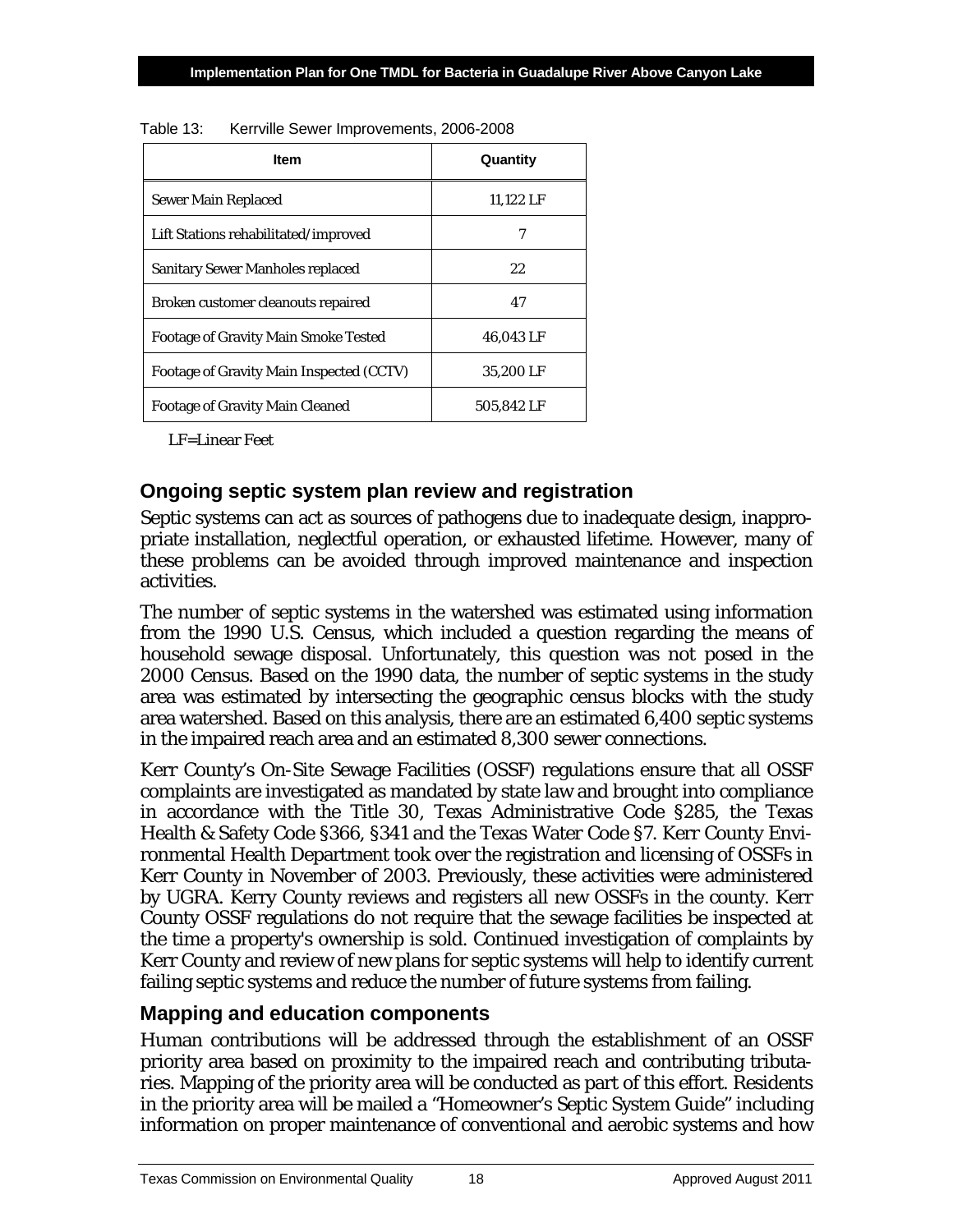to identify a failing system. It is estimated that a 5% response rate from this mailing will result in an inspection by Kerr County Environmental Health Department staff. The guide will also be available to the public and possibly distributed through local realtors. Additional public information is also proposed such as public service announcements, brochures, and workshops.

### <span id="page-24-0"></span>**Responsible Entities**

- UGRA
- City of Kerrville
- **Kerr County**

### <span id="page-24-1"></span>**Measurable Milestones**

**In Year One**, all stakeholders will review the I-Plan, submit status reports on current projects and will agree on a plan of action for year one. The City of Kerrville recognized that some improvements to the wastewater collection system were needed and awarded a construction contract in January 2010 to continue sewer inspection and rehabilitation in Kerrville. The City of Kerrville will continue to replace laterals as needed. Kerr County will continue its OSSF plan review and registration. UGRA will mail residents in the priority area a Homeowner's Septic System Guide. Kerr County Environmental Health Department staff will respond to homeowners requesting an inspection. Additional public information plans will be established and begin in year two. UGRA will continue to collect water quality data.

**In Years Two and Three**, all stakeholders will review the progress of ongoing programs and agree on actions for years two and three. The City of Kerrville, Kerr County, and UGRA will continue projects outlined in years one and two as needed. Kerr County Environmental Health Department staff will respond to homeowners requesting an inspection.

**In Years Four and Five**, all stakeholders will review the progress of ongoing programs and agree on actions for years four and five.

Table 14 provides additional details about Management Measure 4. Appendix A provides the schedule of implementation.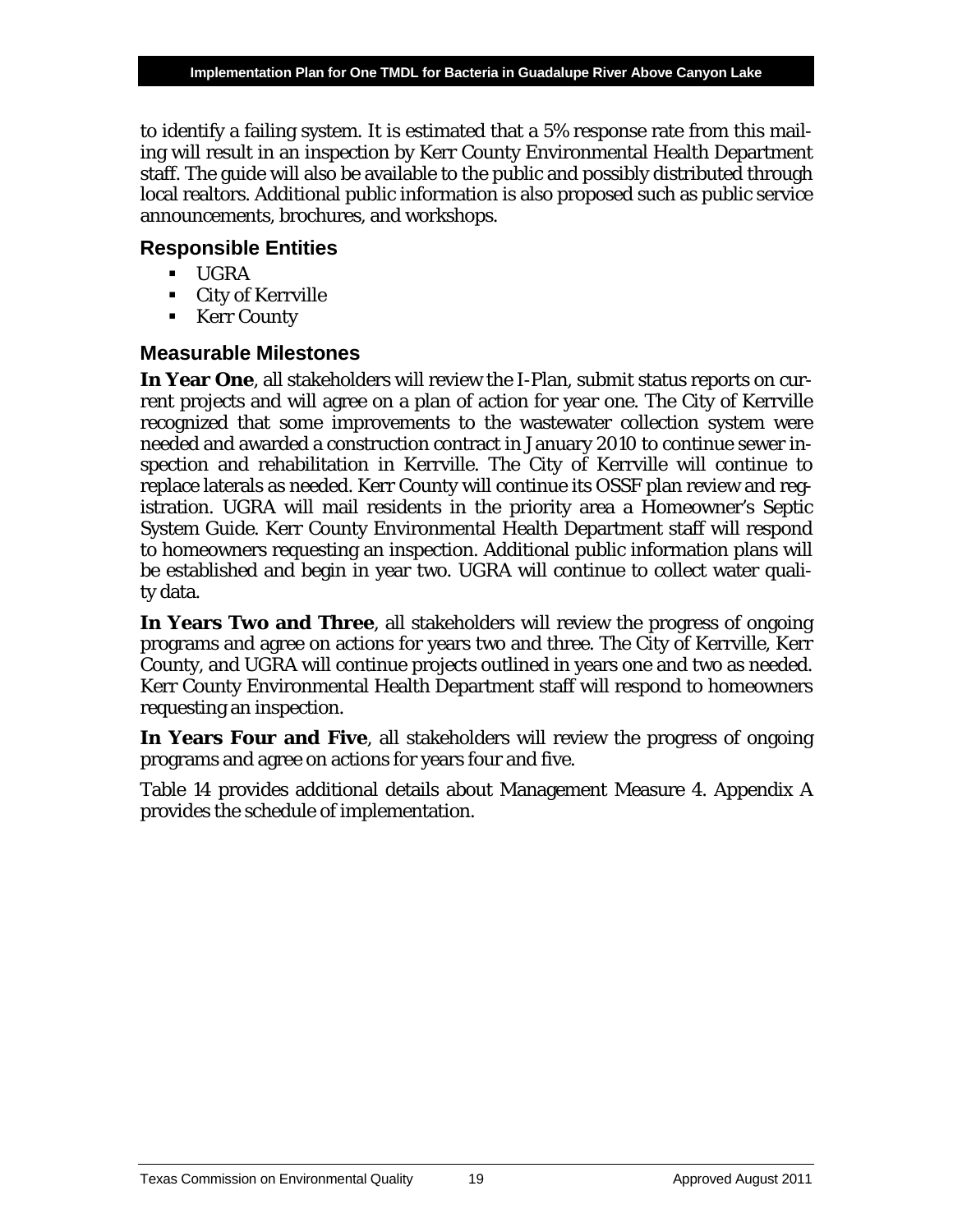| Table 14. | Summary of Short-Term Management Measures 4 |
|-----------|---------------------------------------------|
|           |                                             |

<span id="page-25-0"></span>

| (a)<br><b>Causes and</b><br>Sources of<br><b>Bacterial</b><br>Impairment | (b)<br><b>Management Measures</b><br>(MM) and Targeted<br><b>Critical Areas</b> | (c)<br>Est.<br><b>Potential</b><br>Loading<br><b>Reduction</b><br>$(109 \text{ cfu/day})^*$ | (d)<br><b>Technical and</b><br>Est.<br><b>Financial</b><br><b>Assistance</b><br><b>Needed</b> | (e)<br><b>Educational</b><br><b>Component</b><br>for Each<br><b>Measure</b> | (f)<br><b>Schedule</b><br><b>of</b><br>Implemen-<br>tation | (g)<br>Interim,<br><b>Measurable</b><br><b>Milestones</b>         | (h)<br>Criteria to<br>determine<br>effectiveness | (i)<br><b>Monitoring</b><br><b>Component</b> | (i)<br>Responsible<br>Party |
|--------------------------------------------------------------------------|---------------------------------------------------------------------------------|---------------------------------------------------------------------------------------------|-----------------------------------------------------------------------------------------------|-----------------------------------------------------------------------------|------------------------------------------------------------|-------------------------------------------------------------------|--------------------------------------------------|----------------------------------------------|-----------------------------|
| Humans                                                                   | ongoing lateral replace-<br>ment in Kerrville                                   | @LHP: 139<br>@KSP: 106                                                                      | no new fund-<br>ing required                                                                  | none                                                                        | ongoing                                                    | number of laterals<br>replaced                                    | reduction in<br>E. coli levels                   | routine WQ<br>monitoring                     | City of<br>Kerrville        |
|                                                                          | ongoing sewer inspection<br>and rehabilitation in<br>Kerrville                  |                                                                                             | \$700,000 in<br>suggested<br>sewer repairs<br>have been<br>identified by<br>City              | none                                                                        | ongoing                                                    | feet of sewer main<br>replaced, number of<br>leaks repaired, etc. | reduction in<br>E. coli levels                   | routine WQ<br>monitoring                     | City of<br>Kerrville        |
|                                                                          | map OSSF locations and<br>determine priority areas,<br>make site inspections    |                                                                                             | \$8,000 for<br>consulting/<br>mapping ser-<br>vices                                           | none                                                                        | 2010-2013                                                  | map of priority<br>areas, number of<br>systems visited            | reduction in<br>E. coli levels                   | routine WQ<br>monitoring                     | UGRA, Kerr<br>County        |
|                                                                          | education programs for<br><b>OSSF</b> owners                                    |                                                                                             | \$2,000 for<br>sign and<br>pamphlet ma-<br>terials                                            | public<br>education<br>programs                                             | 2010-2013                                                  | number of pamph-<br>lets distributed                              | reduction in<br>E. coli levels                   | routine WQ<br>monitoring                     | UGRA, Kerr<br>County        |
|                                                                          | ongoing septic system<br>plan review and<br>registration                        |                                                                                             | no new fund-<br>ing required                                                                  | none                                                                        | ongoing                                                    | number of OSSF<br>registrations issued,<br>complaints resolved    | reduction in<br>E. coli levels                   | routine WQ<br>monitoring                     | <b>Kerr County</b>          |

**\***The loadings are estimates through analysis of local bacteria data and application of a numerical model developed for the impaired segments of the Upper Guadalupe River. LHP is Louise Hays Park and KSP is Kerrville-Schreiner Park.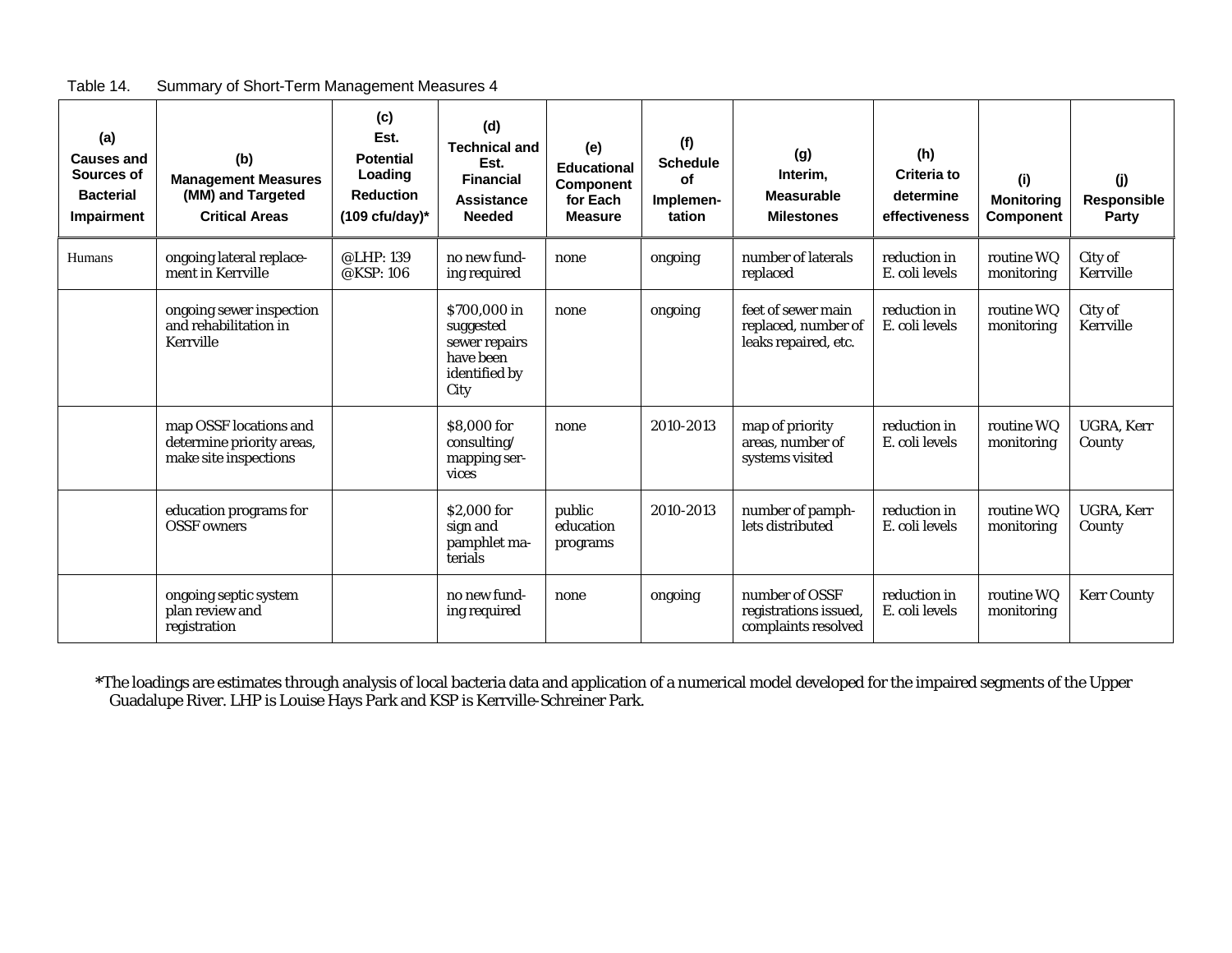# <span id="page-26-0"></span>**Management Measure 5**

*Implement an education program for pet owners and install pet waste stations at public parks.* 

The key to reducing bacteria loads from domestic pets is to encourage pet owners to clean up after their pets. There are generally three methods available for accomplishing this:

- Implement and enforce local ordinances, which require owners to collect and dispose of animal waste properly.
- Educate the public about the deleterious effects of uncollected animal waste, including human health hazards and the sullying of public parks.
- **Provide the public with improved means of animal waste collection, includ**ing bag dispensers and disposal containers at public parks.

UGRA will work with Kerry County and the City of Kerrville to develop the public education campaign. As of October 2010, 19 public parks in the City of Kerrville could benefit from the addition of pooper-scooper stations. The City of Kerrville is interested in providing information to the public about proper pet waste disposal through brochures. Kerr County has expressed interest in installing stations in Flat Rock Park where the risk of bacteria loading to the waterways is high due to its proximity to the river. Seven pet waste stations have been installed at Flat Rock Park. Additional stations will be added in the watershed. Each station would contain a poster with information about pet waste contributions to *E. coli* levels in the river.

UGRA has applied for funding to create public service announcements, press releases, and other publications. The new stations will have small signs or mounted posters explaining the virtues of pet waste collection. Currently, dogs and other pets are not suspected of being a major source of bacteria to the impaired reach of the Guadalupe River, but these proposed programs will further reduce waste contributions from this potential source. The potential impacts of pets will continue to be evaluated throughout the course of the I-Plan.

## <span id="page-26-1"></span>**Respon**s**ible Parties**

- **Kerr County**
- UGRA
- City of Kerrville

### <span id="page-26-2"></span>**Measurable Milestones**

**In Year One**, UGRA will secure funding and develop a pet waste education campaign including brochures and signage. The City of Kerrville has expressed interest in providing information about proper pet waste disposal in its outreach materials. Pet waste containers, signs, and collection bins will be installed in area parks. A program to evaluate the effectiveness of the pet waste stations will be implemented. UGRA will continue to monitor water quality.

**In Years Two and Three**, all stakeholders will review the progress of ongoing programs and agree on actions for years two and three. The pet waste education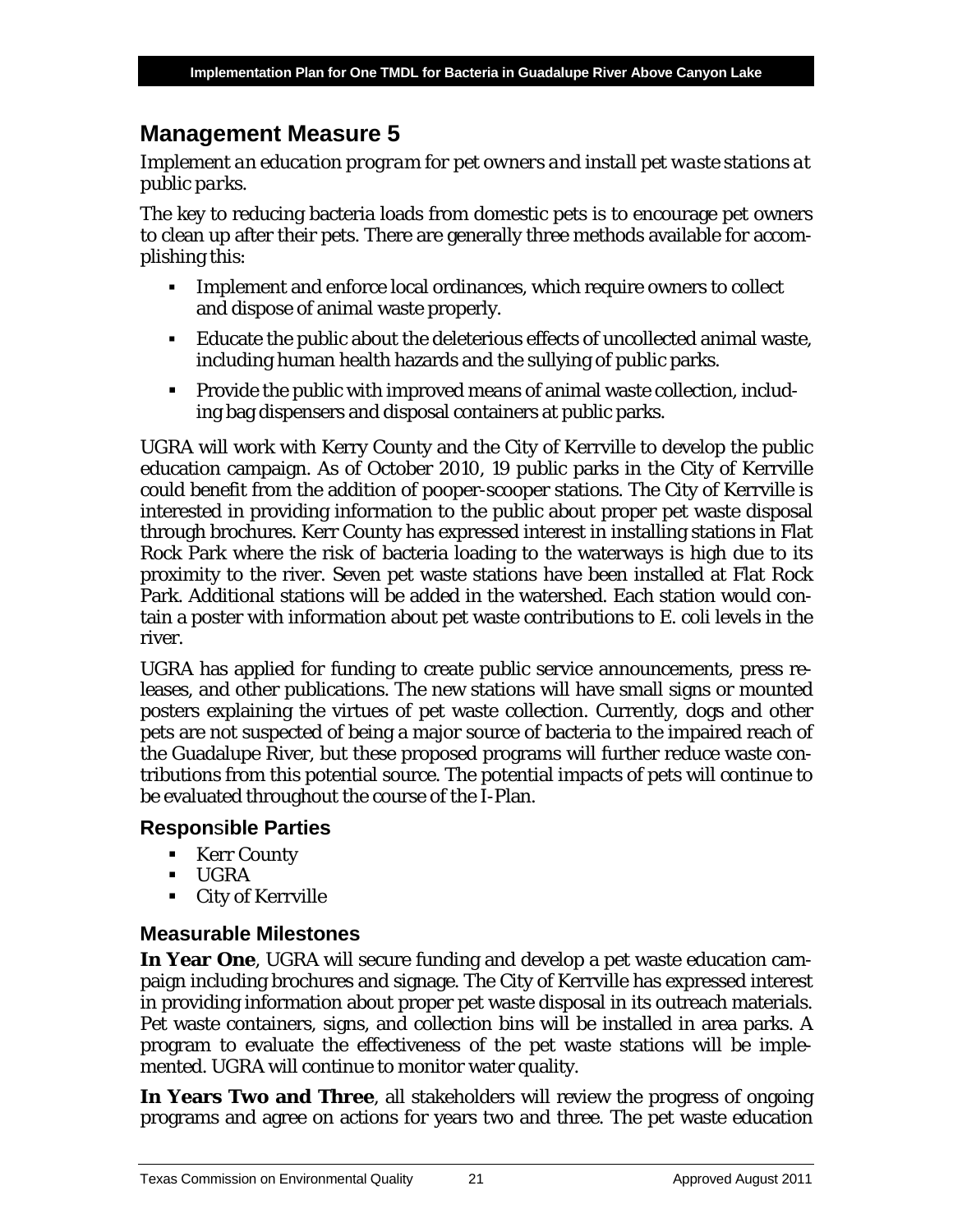campaign will continue and if funding is available, additional containers and signage will be distributed. Routine water quality monitoring will continue.

**In Years Four and Five**, all stakeholders will review the progress of ongoing programs and agree on how to move forward with actions for years four and five.

Table 15 provides additional details for Management Measure 5. Appendix A provides the schedule of implementation.

# <span id="page-27-0"></span>**Management Measure 6**

*Reduce contributions from general urban runoff through street sweeping, river clean ups and storm water education programs.*

The goal of this management measure is to decrease nonpoint source pollution from storm water runoff and raise awareness of how unregulated sources of pollution impact water quality. The City of Kerrville has agreed to conduct street sweeping in the watershed of the impaired reach on a routine basis. The street sweeping will remove potential pollutants, including material that may contribute to the bacterial impairment from impervious roadway surfaces. In addition, UGRA will continue the River Crossing Cleanup program to remove trash from three crossings within the impaired reach. UGRA will also conduct annual river clean ups to remove trash from the watershed and promote awareness of the litter program by involving the community.

UGRA also plans to purchase an interactive kiosk that will support an educational program that will rotate among local school libraries and other locations in the community. In addition to the interactive kiosk, public service announcements, press releases, and workshops are also proposed to increase public knowledge of storm water runoff.

## <span id="page-27-1"></span>**Responsible Parties**

- UGRA
- City of Kerrville

## <span id="page-27-2"></span>**Measurable Milestones**

**In Year One**, UGRA will secure funding and purchase the interactive kiosk and begin developing the educational program that could potentially include public service announcements, press releases, workshops, and school programs. The first year will focus on design and creation of the educational program. UGRA will continue the River Crossing CleanUp program at up to two river crossing in the impaired reach. The City of Kerrville will conduct street sweeping in the watershed on a routine basis.

**In Years Two and Three**, all stakeholders will review the progress of ongoing programs and agree on actions for years two and three. UGRA will begin implementing the storm water education program. UGRA will continue the River Crossing CleanUp program at up to two river crossing within the watershed. The City of Kerrville will conduct street sweeping in the watershed on a routine basis.

**In Years Four and Five**, all stakeholders will review the progress of ongoing programs and agree on how to move forward with actions for years four and five.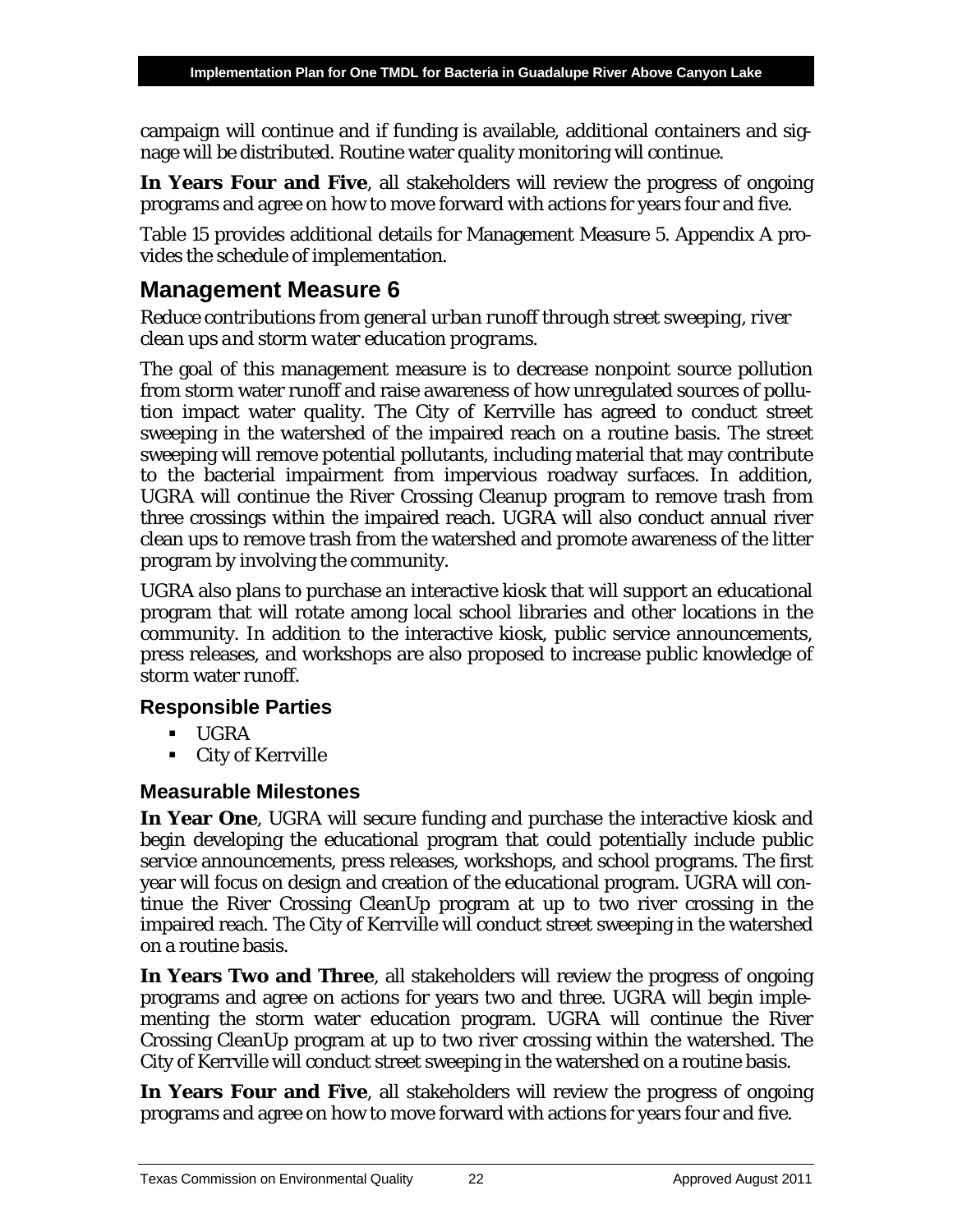Table 16 provides additional details for Management Measure 6. Appendix A provides the schedule of implementation.

# <span id="page-28-0"></span>**Control Action**

*Monitor and report E. coli concentrations from WWTFs.*

# <span id="page-28-1"></span>**Control Action 1**

There is currently one WWTF (Hill Country Camp) that discharges in the Upper Guadalupe River Above Canyon Lake watershed. This WWTF will monitor and report *E. coli* concentrations in their final effluent. Monitoring will then continue as required by the permit.

The goal of the monitoring is to ensure that the facility's effluent has concentrations less than the water quality stream standard for contact recreation. If monitoring results indicate concentrations approaching or exceeding the standard, the facility will make necessary operational changes to reduce bacteria concentrations.

In November 2009, the TCEQ's Commissioners approved Rule Project No. 2009- 005-309-PR. The rulemaking adds bacteria limits for either *E. coli* for fresh water discharges or *Enterococc*i for saltwater discharges to TPDES domestic permits in Chapter 309 and sets the frequency of testing for bacteria in Chapter 319.

The TCEQ is responsible for enforcement of compliance with permits. The goal of the monitoring is to ensure that the facilities' effluent has concentrations less than the limits stated in each facility's permit.

### <span id="page-28-2"></span>**Responsible Parties**

- TCEQ
- WWTFs in the watershed

## <span id="page-28-3"></span>**Measurable Milestones**

In 2009, the TCEQ included an *E. coli* monitoring requirement in the permits for the existing WWTFs.

**In Years One**, **Two, Three, Four and Five,** all WWTFs will continue to monitor and report *E. coli* bacteria data as required by individual wastewater permits and will make appropriate adjustments to operations, if *E. coli* concentrations warrant adjustments to decrease concentrations. The TCEQ TMDL team and responsible entities will review, summarize, and present monitoring data to the stakeholders at annual stakeholder meetings or as needed.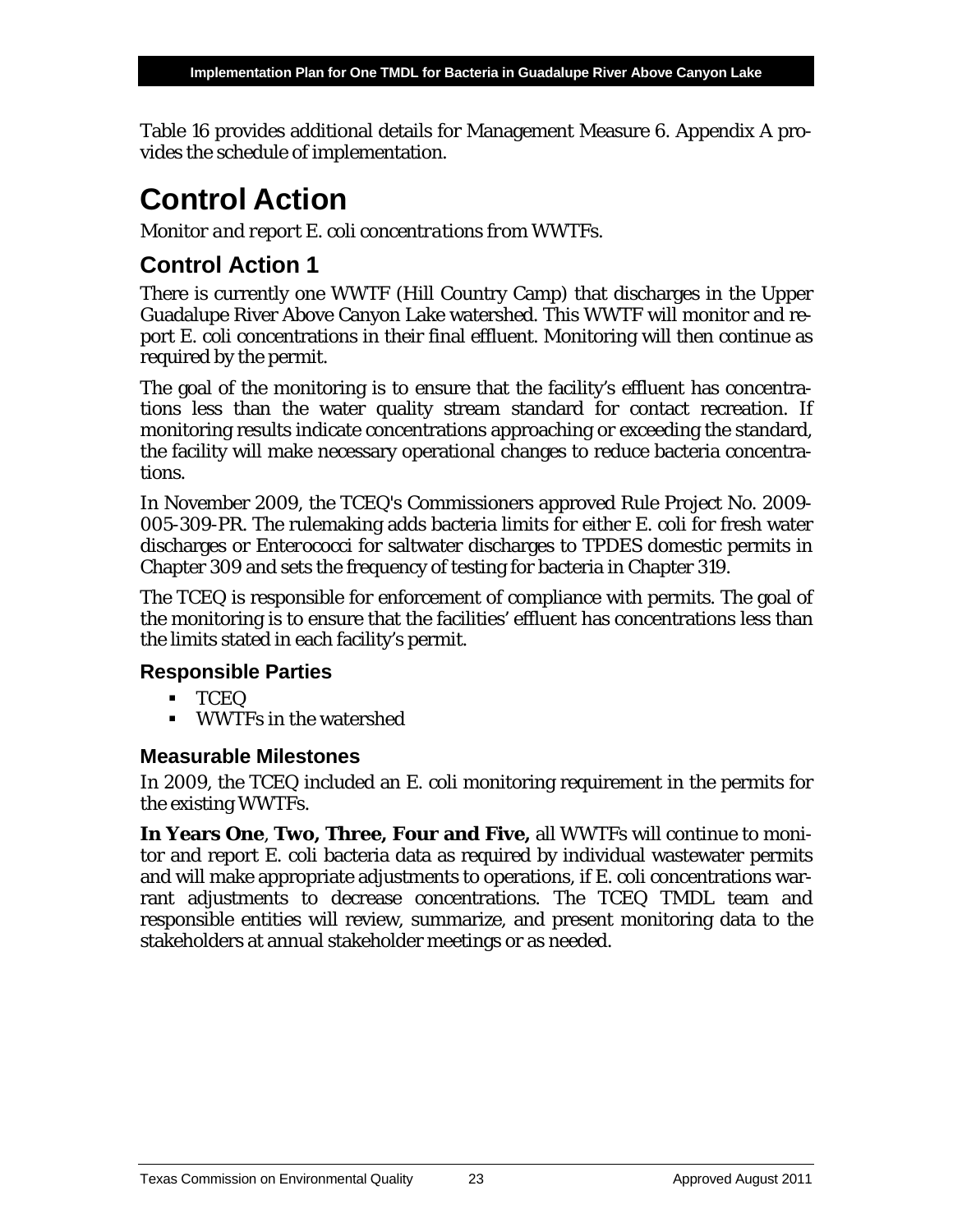#### Table 15. Short-Term Management Measure 5

| (a)<br><b>Causes</b><br>and<br>Sources of<br><b>Bacterial</b><br><b>Impairment</b> | (b)<br><b>Management</b><br><b>Measures (MM)</b><br>and Targeted<br><b>Critical Areas</b> | (c)<br>Est.<br><b>Potential</b><br>Loading<br><b>Reduction</b><br>$(109 \text{ cfu/day})^*$ | (d)<br><b>Technical and</b><br><b>Est. Financial</b><br><b>Assistance Needed</b> | (e)<br>Educational<br><b>Component for</b><br>Each Measure | (f)<br><b>Schedule</b><br>оf<br>Implemen-<br>tation | (g)<br>Interim,<br><b>Measurable</b><br><b>Milestones</b> | (h)<br><b>Criteria to</b><br>determine<br>effective-<br>ness | (i)<br><b>Monitoring</b><br><b>Component</b> | (j)<br><b>Responsible</b><br>Party     |
|------------------------------------------------------------------------------------|-------------------------------------------------------------------------------------------|---------------------------------------------------------------------------------------------|----------------------------------------------------------------------------------|------------------------------------------------------------|-----------------------------------------------------|-----------------------------------------------------------|--------------------------------------------------------------|----------------------------------------------|----------------------------------------|
| Pets (dogs)                                                                        | pet waste stations<br>at public parks                                                     | @LHP:30<br>@KSP: $16$                                                                       | each station: \$400 for<br>equipment $+$ \$300/yr<br>maintenance                 | signs and exhibits                                         | 2011-2014                                           | number of stations<br>installed/waste<br>bags used        | reduction in<br>E. coli levels                               | routine WQ<br>monitoring                     | County and<br>possibly City            |
|                                                                                    | education pro-<br>grams for pet<br>owners                                                 |                                                                                             | \$2,000 for sign and<br>pamphlet materials                                       | public education<br>programs                               | 2011-2014                                           | number of pamph-<br>lets distributed                      | reduction in<br>E. coli levels                               | routine WQ<br>monitoring                     | <b>UGRA &amp; City</b><br>of Kerrville |

<span id="page-29-0"></span>**\***The loadings are estimates through analysis of local bacteria data and application of a numerical model developed for the impaired segments of the Upper Guadalupe River. LHP is Louise Hays Park and KSP is Kerrville-Schreiner Park.

#### Table 16. Short-Term Management Measure 6

| (a)<br><b>Causes</b><br>and<br>Sources of<br><b>Bacterial</b><br><b>Impairment</b> | (b)<br><b>Management</b><br><b>Measures (MM)</b><br>and Targeted<br><b>Critical Areas</b>          | (c)<br>Est.<br><b>Potential</b><br>Loading<br><b>Reduction</b><br>$(109 \text{ cfu/day})^*$ | (d)<br><b>Technical and</b><br><b>Est. Financial</b><br><b>Assistance Needed</b> | (e)<br><b>Educational</b><br><b>Component for</b><br>Each Measure | (f)<br><b>Schedule</b><br><b>of</b><br>Imple-<br>mentation | (g)<br>Interim.<br><b>Measurable</b><br><b>Milestones</b> | (h)<br>Criteria to<br>determine<br>effective-<br>ness | (i)<br><b>Monitoring</b><br>Component | (j)<br>Responsible<br>Party |
|------------------------------------------------------------------------------------|----------------------------------------------------------------------------------------------------|---------------------------------------------------------------------------------------------|----------------------------------------------------------------------------------|-------------------------------------------------------------------|------------------------------------------------------------|-----------------------------------------------------------|-------------------------------------------------------|---------------------------------------|-----------------------------|
| General ur-<br>ban runoff                                                          | routine street<br>sweeping in the<br>City of Kerrville in<br>the watershed of<br>the impaired area | $@LHP: 1-2$<br>@KSP: 1-2                                                                    | no new funding<br>required                                                       | none                                                              | ongoing                                                    | # and frequency of<br>streets swept                       | reduction in<br>E. coli levels                        | routine WQ<br>monitoring              | City of Kerr-<br>ville      |
|                                                                                    | routine river clean<br>ups in the wa-<br>tershed of the<br>impaired area                           |                                                                                             | no new funding<br>required                                                       | none                                                              | ongoing                                                    | pounds of trash<br>and debris re-<br>moved                | reduction in<br>E. coli levels                        | routine WQ<br>monitoring              | <b>UGRA</b>                 |
|                                                                                    | storm water educa-<br>tion program                                                                 |                                                                                             | \$2,000 for sign and<br>pamphlet materials                                       | public education<br>programs                                      | 2010-2013                                                  | # of pamphlets dis-<br>tributed                           | reduction in<br>E. coli levels                        | routine WQ<br>monitoring              | <b>UGRA</b>                 |

<span id="page-29-1"></span>**\***The loadings are estimates through analysis of local bacteria data and application of a numerical model developed for the impaired segments of the Upper Guadalupe River. LHP is Louise Hays Park and KSP is Kerrville-Schreiner Park.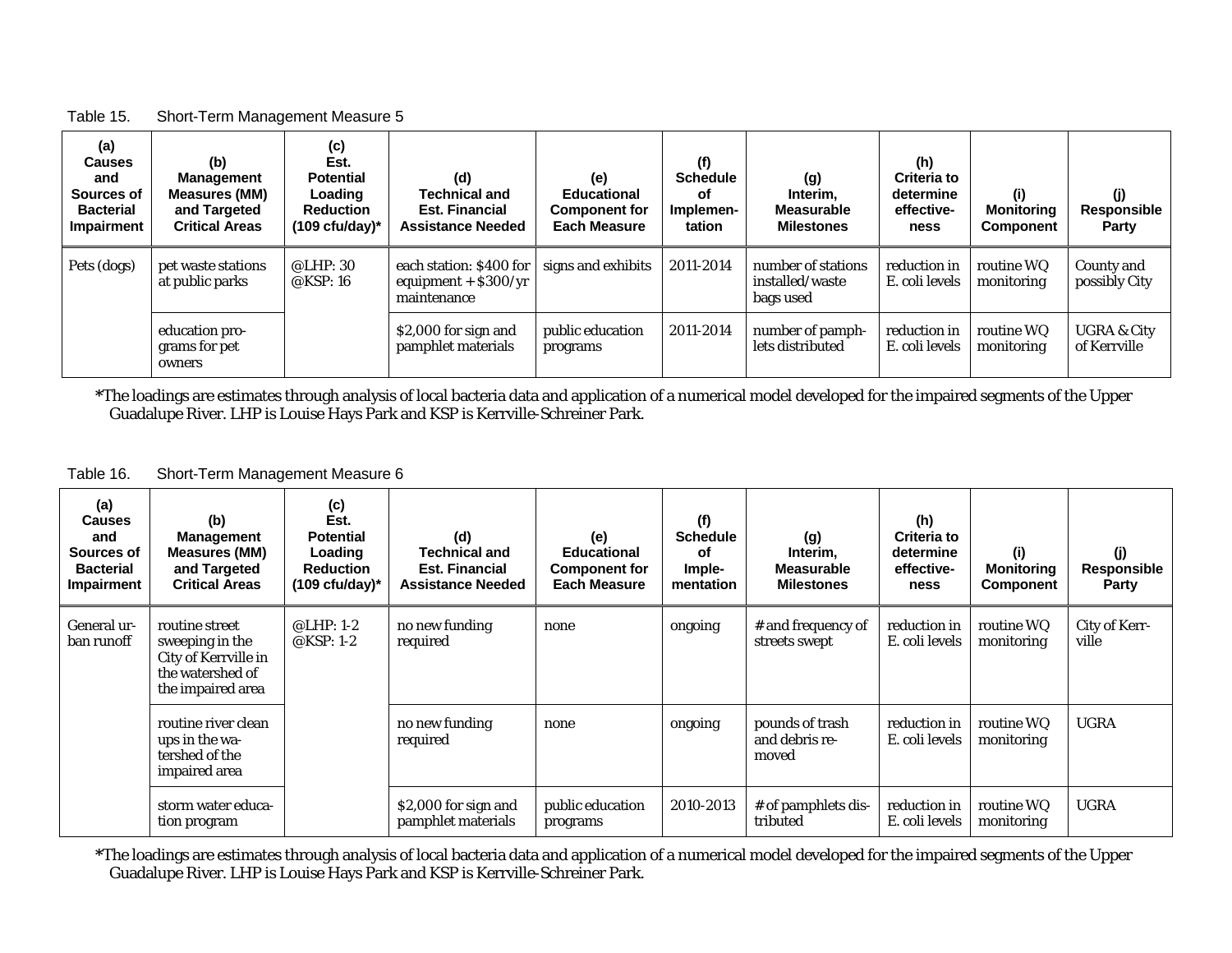# <span id="page-30-0"></span>**Sustainability**

The TCEQ and stakeholders in TMDL implementation projects periodically assess the results of the planned activities and other sources of information to evaluate the efficiency of the I-Plan. Stakeholders evaluate several factors, such as the pace of implementation, the effectiveness of BMPs, load reductions, and progress toward meeting water quality standards. The TCEQ will document the results of these evaluations and the rationale for maintaining or revising elements of the I-Plan, and will present them as summarized in the following section.

The TCEQ and stakeholders will track the progress of the I-Plan using both implementation milestones and water quality indicators. These terms are defined as:

- **Water Quality Indicator** A measure of water quality conditions for comparison to pre-existing conditions, constituent loadings, and water quality standards.
- **Implementation Milestones** A measure of administrative actions undertaken to effect an improvement in water quality.

# <span id="page-30-1"></span>**Water Quality Indicators**

Follow-up monitoring will be conducted within the watershed throughout the implementation schedule. The monitoring strategy will consider the spatial and temporal aspects necessary to characterize trends in water quality that result from implementing the activities in this plan. Follow-up monitoring will also provide water quality data for evaluation of standards attainment. The monitoring program is expected to consist of routine sampling exercises that emphasize historical monitoring locations, with some potential modifications as needed. Water quality monitoring and data collection will occur routinely throughout the year. As stated in the TMDL report, the summer season represents the critical condition, during which time the study area has the highest levels of bacteria and contact recreation. The TMDL and respective reductions are based on the critical condition.

UGRA, with support from the TCEQ, began a three-year monitoring regime in July 2008. The objective of this monitoring is to provide data for characterizing *E. coli* bacteria loads in the impaired reach. The scope of this monitoring includes three types of surveys: synoptic sampling surveys, spatially intensive surveys, and animal (including bird) surveys.

The synoptic sampling surveys are used to determine temporal variations in *E. coli* levels at key locations within the study area. The synoptic monitoring is performed irrespective of hydrologic conditions. The second type of monitoring is spatially intensive surveys that were performed under base flow conditions. For this monitoring the sampling density is much greater than that of synoptic sampling surveys. Sampling for spatial intensive surveys is performed at regular intervals along the length of the stream and at any flowing outfalls or tributaries rather than at prescribed stations. The last type of monitoring is the animal surveys. Animal surveys are used to determine the numbers and types of animals typically present along the impaired reach. For these surveys, animal counts are conducted at sever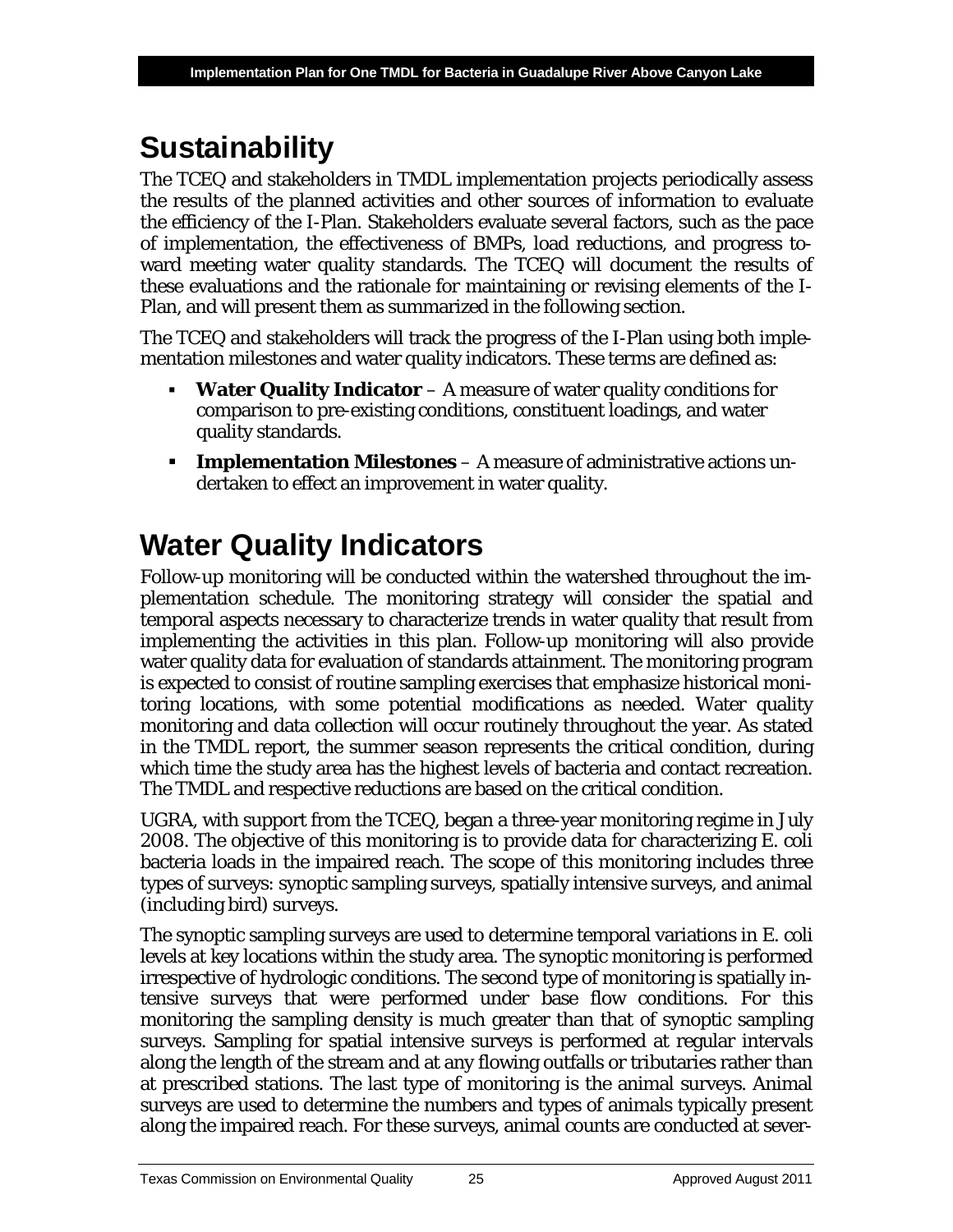al stations on a semi-weekly basis during the summer (typically on a weekday) and semi-monthly during the rest of the year. Surveyed animals include humans, ducks, geese, bridge-roosting birds, and dogs. The data from these surveys combined with water quality sampling data can be used to measure the success of imimplementation measures.

The UGRA is responsible for coordinating the monitoring activities of the Clean Rivers Program in Kerr County. The data from these activities are included in the TCEQ's Surface Water Quality Monitoring database (SWQMIS), which houses the primary data used for the state's biennial assessment of water quality. The UGRA collects data quarterly from 10 fixed stations within the study area. During the summer months, UGRA also monitors bacteria levels at 21 swimming areas, but this data has not been included in SWQMIS since 2007. Progress related to these environmental indicators will be analyzed by UGRA and the TCEQ.

The TCEQ will assess Guadalupe River Above Canyon Lake every two years as part of updating the Integrated Report. If the Texas Surface Water Quality Standards criteria for contact recreation are revised or changes in the creek's water quality are observed, this plan will be modified. This management strategy allows stakeholders to learn and adapt the plan as progress is made. The ultimate goal is for the AUs of the Guadalupe River Above Canyon Lake to meet water quality standards for contact recreation. If sufficient reductions in *E. coli* are not observed, the stakeholders will reevaluate the potential sources identified in the TMDL and adapt the I-Plan as appropriate.

# <span id="page-31-0"></span>**Implementation Milestones**

Implementation tracking provides information that can be used to determine if progress is being made toward meeting the goals of the TMDL. Tracking also allows stakeholders to evaluate the actions taken, identify those which may not be working, and make any changes that may be necessary to get the plan back on target. Schedules of implementation activities and milestones for this I-Plan are included in Appendix A.

# <span id="page-31-1"></span>**Communication Strategy**

Communication is necessary to ensure stakeholders understand the I-Plan and its progress in restoring water quality conditions. The TCEQ will disseminate the information derived from tracking I-Plan activities to interested parties, including watershed stakeholders, state leadership, government agencies, non-governmental organizations, and individuals.

The TCEQ will report results and evaluations from implementation tracking to stakeholders for up to the next five years or as needed. The TMDL Program will summarize all actions taken to address the impairment and will report trends observed in the water quality data collected to track the progress of implementation as needed. Responsible parties are committed to providing appropriate information to the TCEQ to update these progress assessments and communicating information at annual meetings. Regionally, the progress and results of the I-Plan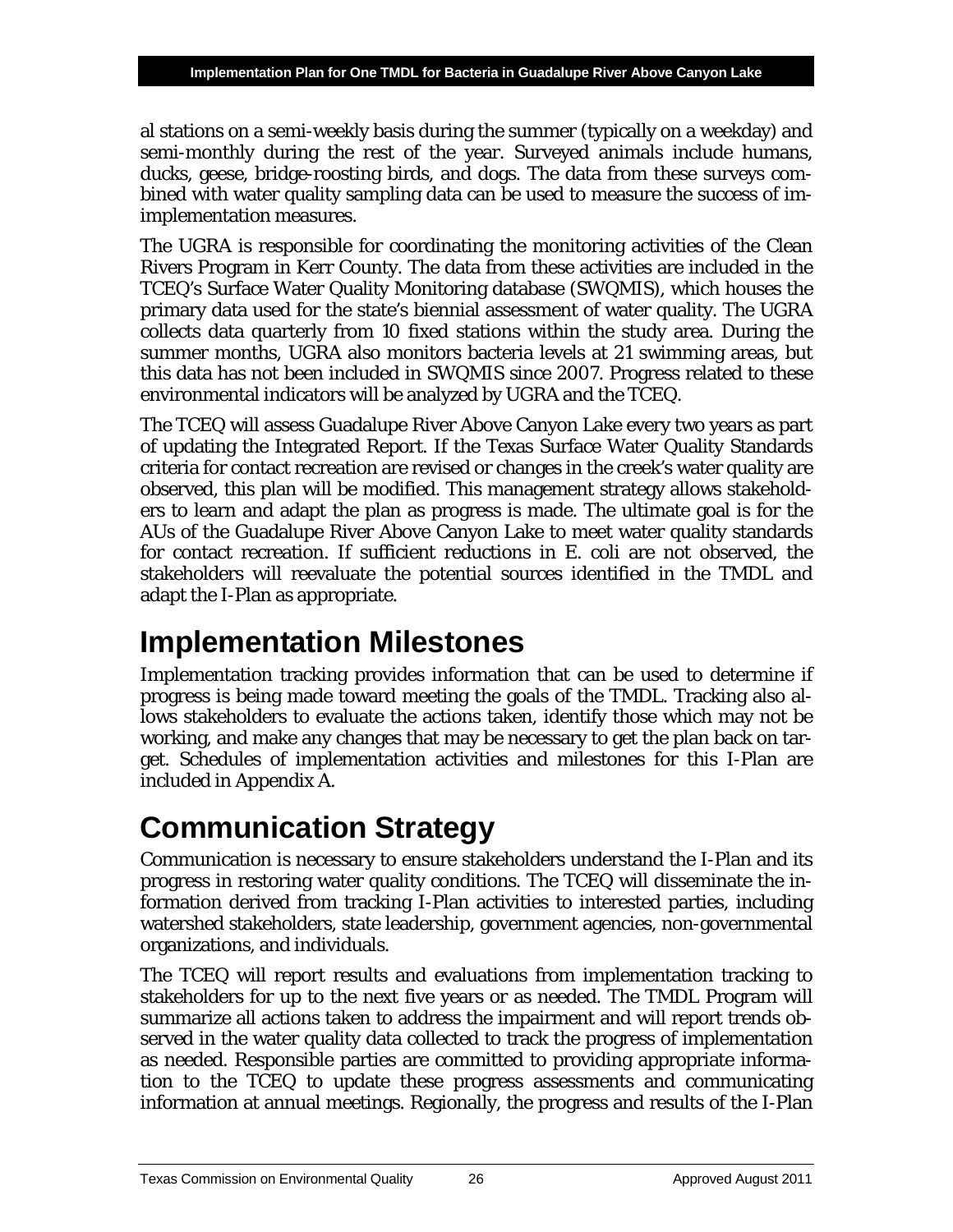will be reported in annual reports prepared by the Upper Guadalupe River Authority under provisions of the Texas Clean Rivers Program.

In accordance with CWA §319, the state must annually report to USEPA on success in achieving the goals and objectives of the *Texas Nonpoint Source Management Program*, including progress in implementing the NPS portion of TMDLs. The TCEQ and TSSWCB jointly publish *Managing Nonpoint Source Water Pollution in Texas: Annual Report*, which highlights the state's efforts during each fiscal year to collect data, assess water quality, implement projects that reduce or prevent NPS pollution, and educate and involve the public to improve the quality of water resources. Information derived from tracking and review activities of this I-Plan will be reported in each annual report. Previously published annual reports are available at <www.tceq.texas.gov/waterquality/nonpoint-source/>.

The TCEQ will be responsible for hosting annual meetings for up to five years so stakeholders may evaluate their progress. Stakeholders will continue to take part in annual meetings for up to the next five years to evaluate implementation efforts. At the completion of the scheduled I-Plan activities, stakeholders will assemble and evaluate the actions, overall impacts, and results of their implementation efforts.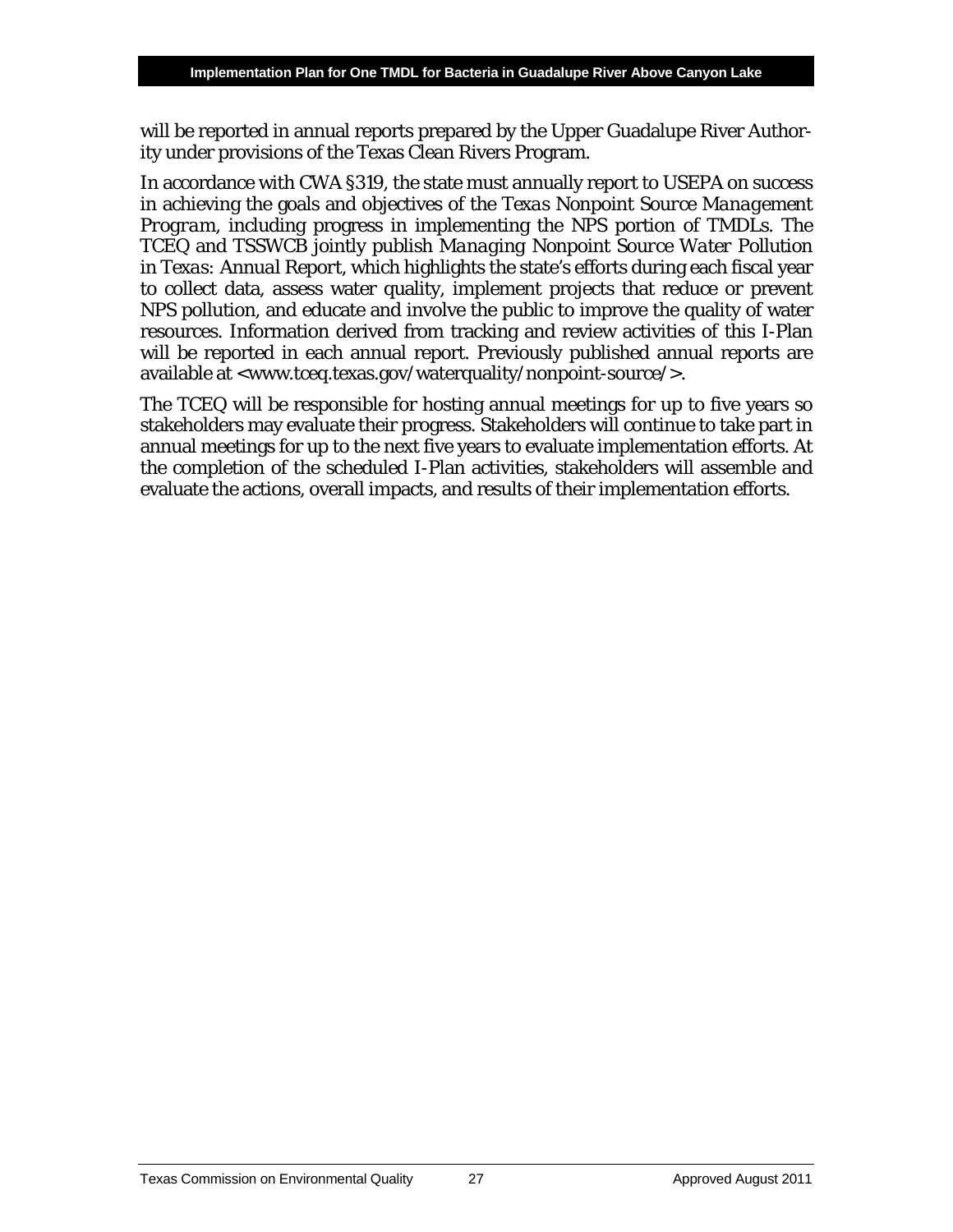# <span id="page-33-0"></span>**References**

- EPA 2008. Handbook for Developing Watershed Plans to Restore and Protect Our Waters. EPA/841/B-08/002. U.S. Environmental Protection Agency. March 2008.
- Miertschin, James, and Associates for Upper Guadalupe River Authority 2010. Best Management Practices Assessment Report for Upper Guadalupe River TMDL Implementation Project. September 2010.
- TCEQ 2002. 2002 Texas 303(d) List. Texas Commission on Environmental Quality. Austin, Texas. 1 October 2002.
- TCEQ 2007. One TMDL for Bacteria in the Guadalupe River above Canyon Lake. Texas Commission on Environmental Quality. Austin, Texas. Adopted 25 July 2007.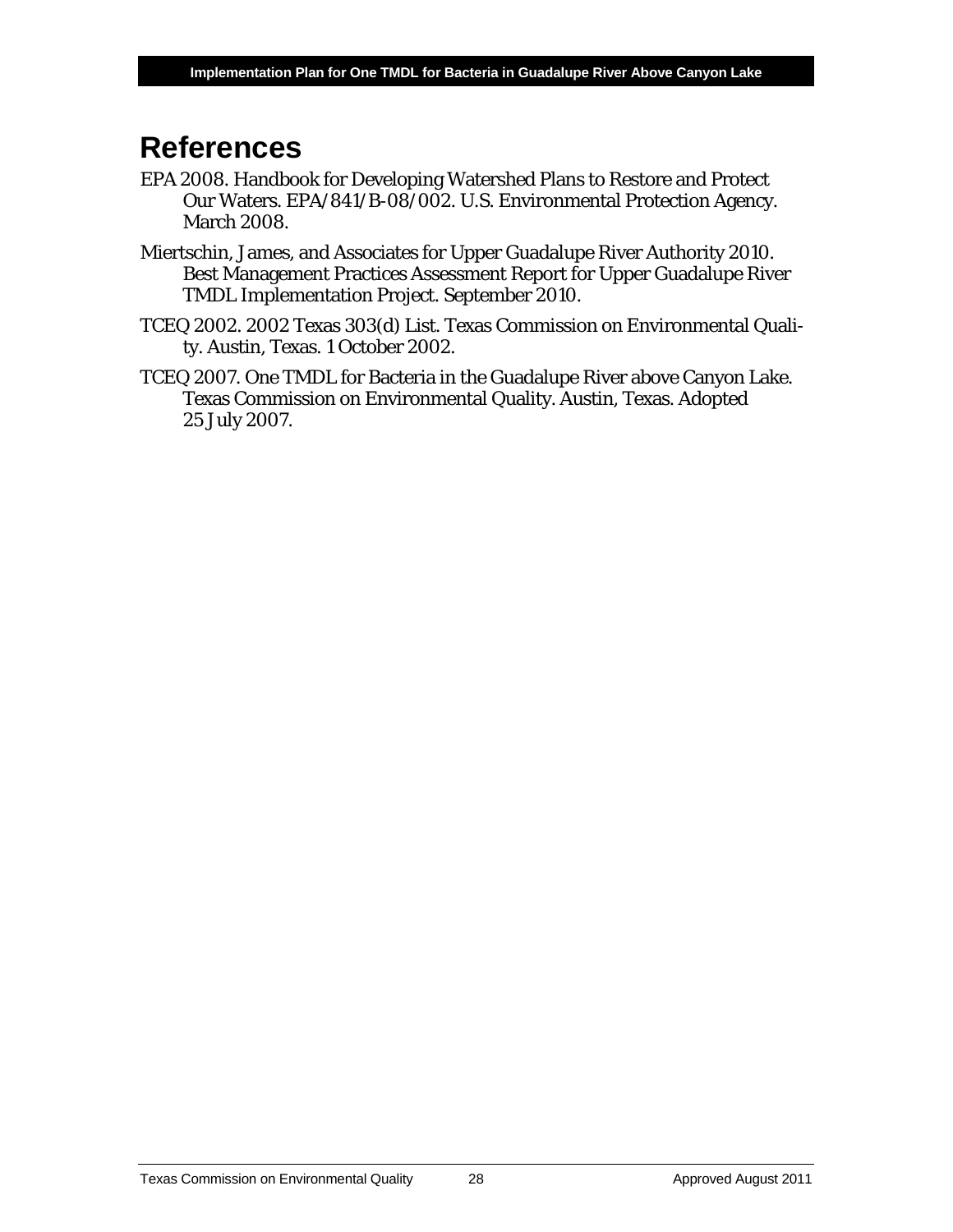**Appendix A. I-Plan Matrix**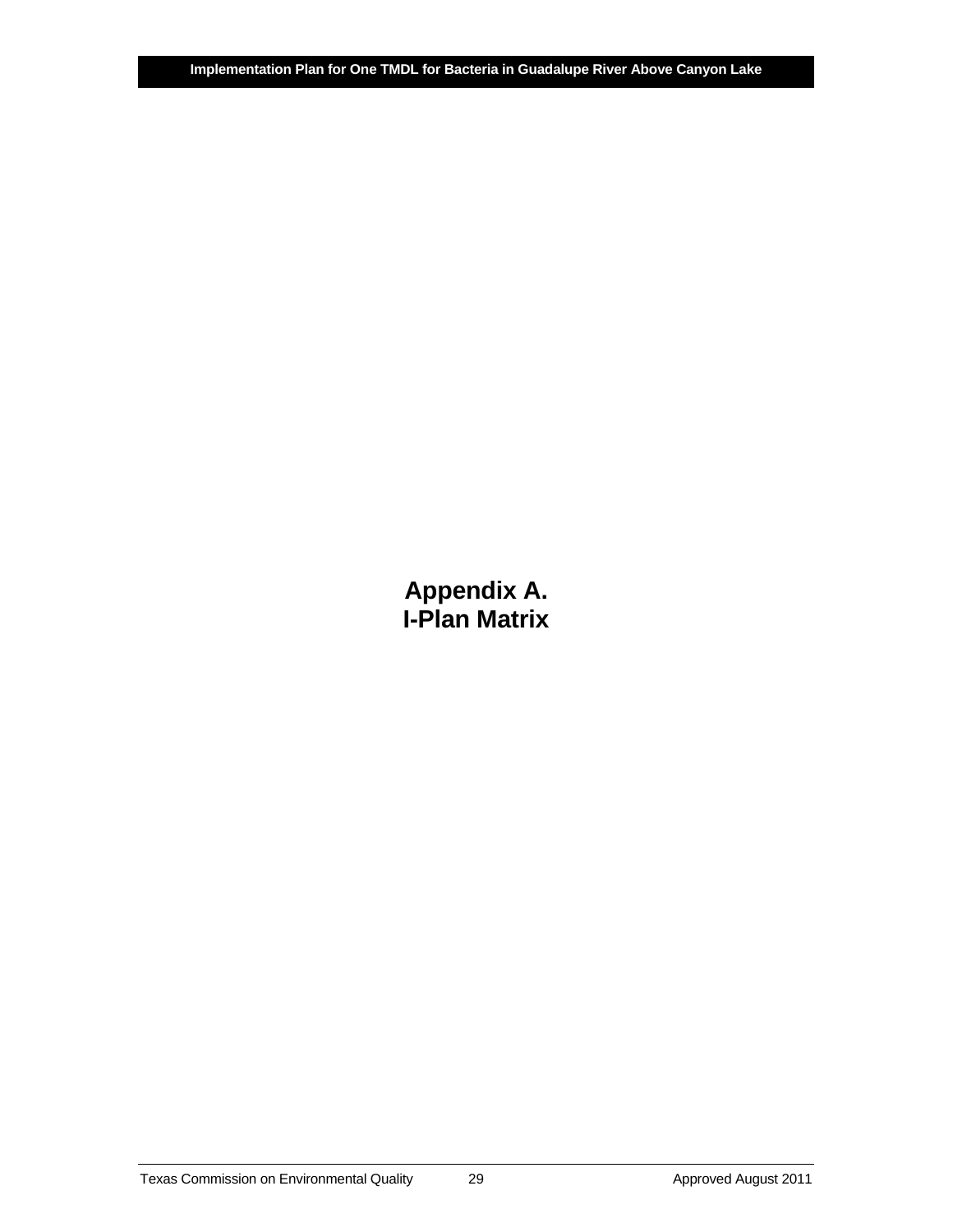#### Table A-1. Implementation Task Schedule for Management Measures 1, 2, and 3

*1) Reduce Bird Feeding at Louise Hays Park and Kerrville-Schreiner Park.*

*2) Install bird exclusion/deterrent devices on the Highway 16 and Loop 534 bridges over the water.*

*3) Manage the waterfowl population at Louise Hays Park and Kerrville-Schreiner Park.*

<span id="page-35-0"></span>

| Plan<br>Year | <b>Responsible Parties</b>                                          | <b>Implementation Task Schedule</b>                                                            | <b>Implementation Milestones</b>                                                                                                                                                                                                                         |
|--------------|---------------------------------------------------------------------|------------------------------------------------------------------------------------------------|----------------------------------------------------------------------------------------------------------------------------------------------------------------------------------------------------------------------------------------------------------|
| Year 1       |                                                                     |                                                                                                |                                                                                                                                                                                                                                                          |
|              | <b>All Stakeholders</b>                                             | Meeting to review and draft I-Plan schedule                                                    | Number of stakeholders reporting efforts and participating<br>Detailed year one schedule complete                                                                                                                                                        |
|              | <b>UGRA</b>                                                         | Apply for and receive funding to reduce bird feeding                                           | Amount of funding received                                                                                                                                                                                                                               |
|              | <b>UGRA, City of Kerrville</b>                                      | Distribute educational materials to reduce bird feeding                                        | Number of materials distributed                                                                                                                                                                                                                          |
|              | <b>UGRA</b>                                                         | <b>Continue Water Quality Monitoring</b>                                                       | Number of water quality samples taken<br>Percentage of water quality samples below contact recreation standard                                                                                                                                           |
|              | <b>UGRA</b>                                                         | Conduct animal surveys at local parks and where<br>implementation measures have been installed | Number of animal surveys completed<br>Reduction in number of animals as a result of implementation measures                                                                                                                                              |
|              | <b>Kerr County and</b><br><b>City of Kerrville</b>                  | Removal of waterfowl from Louise Hays Park and<br>Kerrville-Schreiner Park                     | Number of waterfowl successful relocated to Kerr County Animal Control                                                                                                                                                                                   |
|              | <b>UGRA</b> with assistance from<br>TxDOT and the City of Kerrville | Secure funding and begin design of the bird<br>exclusion/deterrent devices.                    | Amount of funding secured<br>Complete design of bird exclusion/deterrent devices                                                                                                                                                                         |
| Year 2       |                                                                     |                                                                                                |                                                                                                                                                                                                                                                          |
|              | <b>All Stakeholders</b>                                             | Meeting to review and draft I-Plan schedule                                                    | Number of stakeholders reporting efforts and participating<br>Detailed year two schedule complete                                                                                                                                                        |
|              | <b>UGRA, City of Kerrville</b>                                      | Implement the public education campaign                                                        | Number of signs installed<br>Number of pamphlets distributed                                                                                                                                                                                             |
|              | <b>UGRA, and TxDOT</b>                                              | Install bird exclusion/deterrent devices                                                       | Number of bird deterrent devices installed<br>Funding match provided to complete installation of bird deterrent devices<br>Reduction in the number of birds roosting as a result of bird deterrent<br>devices/ Reduction in bird bacteria loading values |
|              | <b>Kerr County and</b><br><b>City of Kerrville</b>                  | Removal of waterfowl from Louise Hays Park and Kerrville-<br><b>Schreiner Park</b>             | Number of waterfowl successful relocated to Kerr County Animal Control                                                                                                                                                                                   |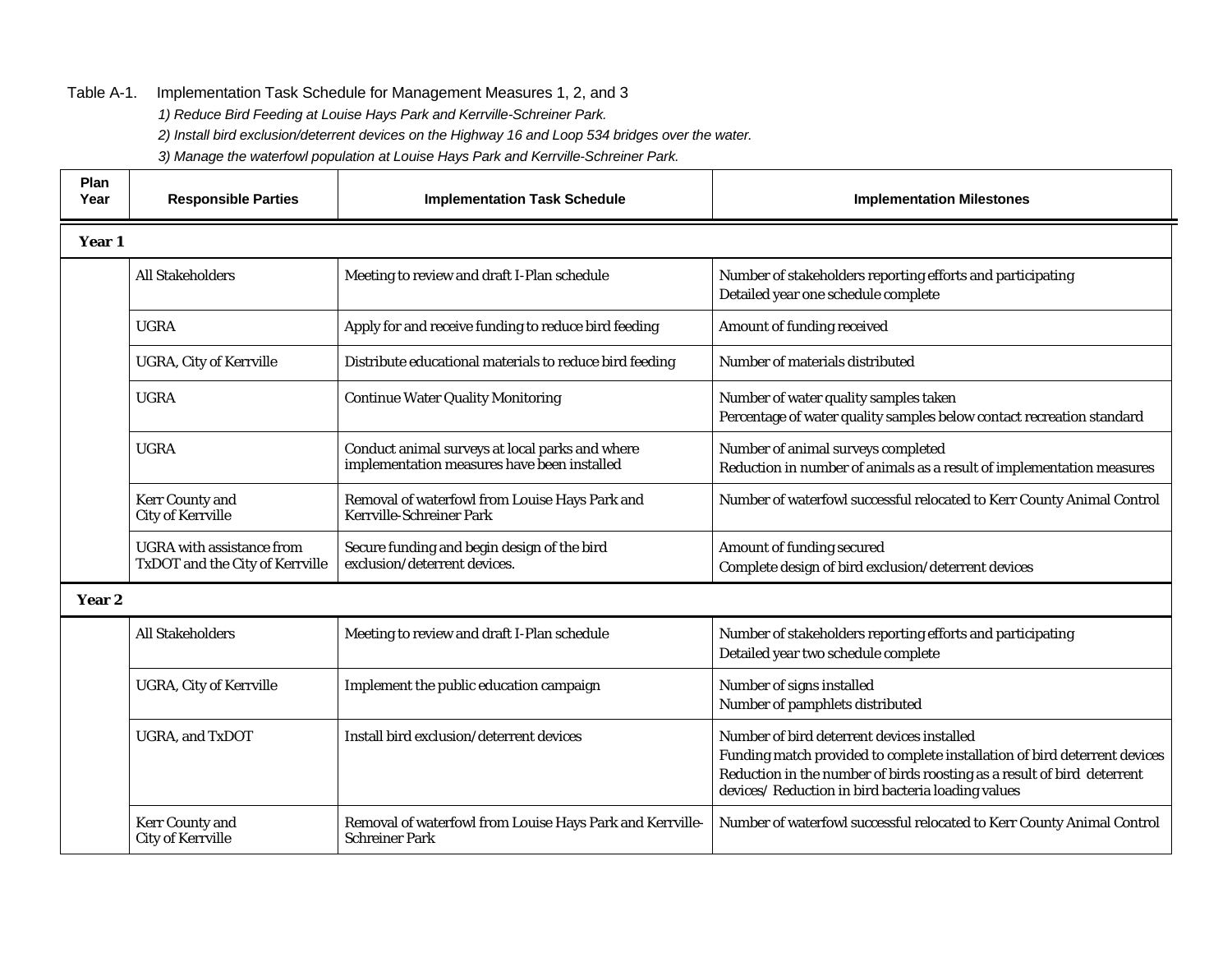#### Table A-1, continued

| Plan<br>Year | <b>Responsible Parties</b>                         | <b>Implementation Task Schedule</b>                                                                                                                  | <b>Implementation Milestones</b>                                                                                                                |
|--------------|----------------------------------------------------|------------------------------------------------------------------------------------------------------------------------------------------------------|-------------------------------------------------------------------------------------------------------------------------------------------------|
|              | Year 2 continued                                   |                                                                                                                                                      |                                                                                                                                                 |
|              | TxDOT                                              | Design traffic safety plan when installation of devices oc-<br>curs                                                                                  | Complete safety plan<br>Safely installation of devices                                                                                          |
|              | <b>UGRA</b>                                        | <b>Continue Water Quality Monitoring</b>                                                                                                             | Number of water quality samples taken<br>Percentage of water quality samples below contact recreation standard                                  |
|              | <b>UGRA</b>                                        | Conduct animal surveys at local parks and where imple-<br>mentation measures have been installed                                                     | Number of animal surveys completed and the reduction in the number of<br>birds<br>Reduction in the bacteria contributions per bird              |
| Year 3       |                                                    |                                                                                                                                                      |                                                                                                                                                 |
|              | <b>All Stakeholders</b>                            | Meeting to review year one and two results and draft<br>schedule for year three                                                                      | Number of stakeholders reporting efforts and participating<br>Detailed year three schedule complete                                             |
|              | <b>UGRA</b> and<br><b>City of Kerrville</b>        | Continue to implement public education campaign with a<br>focus on evaluation of efforts to date                                                     | Number of signs installed and estimated results of signage<br>Number of pamphlets distributed and estimated results of pamphlets                |
|              | <b>UGRA</b>                                        | Evaluate effectiveness of bird exclusion/deterrent devices                                                                                           | Reduction in bird numbers on the bridges<br>Reduction in the bacteria contributions from birds                                                  |
|              | <b>UGRA</b>                                        | Continue water quality monitoring                                                                                                                    | Number of water quality samples taken<br>Improvements in water quality<br>Percentage of water quality samples below contact recreation standard |
|              | <b>UGRA</b>                                        | Conduct animal surveys at local parks and where<br>implementation measures have been installed                                                       | Reduction in bacteria contributions based on reduction in survey results                                                                        |
|              | <b>All Stakeholders</b>                            | Removal of swallow nests from bridge crossings directly<br>over the water body (if necessary based on animal surveys<br>and stakeholder discussions) | Reduction in bacteria contributions by removal of swallows nests from<br>bridge crossings directly over the water body.                         |
|              | <b>Kerr County and</b><br><b>City of Kerrville</b> | Removal of waterfowl from Louise Hays Park and<br>Kerrville-Schreiner Park                                                                           | Number of waterfowl successful relocated to Kerr County Animal Control                                                                          |
| Years 4 & 5  |                                                    |                                                                                                                                                      |                                                                                                                                                 |
|              | <b>All Stakeholders</b>                            | Review results of implementation plan efforts, water quality<br>data and determine year 4 and year 5 efforts                                         | Number of stakeholders reporting efforts and participating<br>Detailed schedule for each year if needed                                         |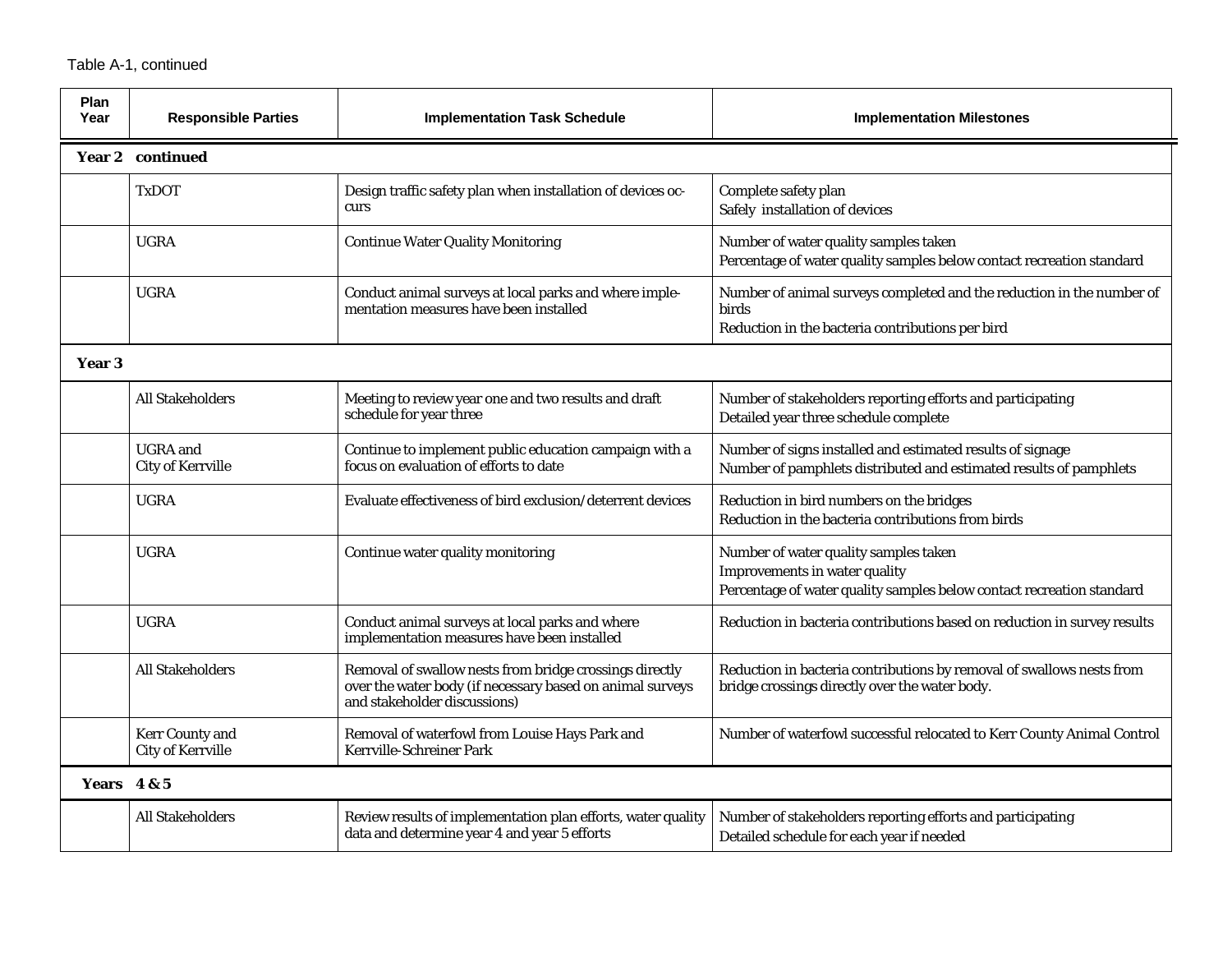#### Table A-2. Implementation Task Schedule for Management Measure 4

*4) Reduce human contributions through ongoing lateral sewage line replacement, sewer inspection and rehabilitation, and ongoing septic system plan review and registration.*

<span id="page-37-0"></span>

| Plan<br>Year       | <b>Responsible Parties</b><br><b>Implementation Task Schedule</b>                |                                                                                                                                                                                                              | <b>Implementation Milestones</b>                                                                                                                                                                                                                                                                                                                                        |
|--------------------|----------------------------------------------------------------------------------|--------------------------------------------------------------------------------------------------------------------------------------------------------------------------------------------------------------|-------------------------------------------------------------------------------------------------------------------------------------------------------------------------------------------------------------------------------------------------------------------------------------------------------------------------------------------------------------------------|
| Year 1             |                                                                                  |                                                                                                                                                                                                              |                                                                                                                                                                                                                                                                                                                                                                         |
|                    | <b>All Stakeholders</b>                                                          | Meeting to review and draft I-Plan schedule                                                                                                                                                                  | Number of stakeholders reporting efforts and participating<br>Detailed year one schedule complete                                                                                                                                                                                                                                                                       |
|                    | <b>City of Kerrville</b><br>Conduct improvements to wastewater collection system |                                                                                                                                                                                                              | Amount spent to improve collection system<br>Lateral feet of collection line system repaired or replaced<br>Number of lift stations rehabilitated/improved<br>Number of sanitary manholes replaced<br>Number of broken customer cleanouts repaired<br>Footage of Gravity Main inspected, smoked tested and cleaned<br>Information and updates submitted to stakeholders |
|                    | <b>Kerr County</b>                                                               | Continue OSSF plan review and registration                                                                                                                                                                   | Number of septic systems inspected<br>Number of septic systems repaired or replaced<br>Number of septic systems review and registered                                                                                                                                                                                                                                   |
|                    | <b>UGRA</b> and Kerr County                                                      | Map the OSSF priority area and mail residents in the priority<br>area a Homeowner's Septic System Guide and respond to any<br>homeowner requests for an inspection                                           | Number of pamphlets distributed<br>Number of home owners requesting an inspection from<br><b>Kerr County</b><br>Number of septic systems repaired or replaced                                                                                                                                                                                                           |
| <b>Years</b> 2 & 3 |                                                                                  |                                                                                                                                                                                                              |                                                                                                                                                                                                                                                                                                                                                                         |
|                    | <b>All Stakeholders</b>                                                          | Meeting to review and draft I-Plan schedule                                                                                                                                                                  | Number of stakeholders reporting efforts and participating<br>Detailed year two schedule complete<br>Detailed year three schedule complete                                                                                                                                                                                                                              |
|                    | <b>UGRA</b> and Kerr County                                                      | Additional public information distributed through public ser-<br>vice announcements, brochures or workshops as needed and<br>the possible distribution of the Homeowner's Septic System<br>Guide by realtors | Number of materials distributed<br>Public reached through public service announcements<br>or workshops<br>Number of realtors distributing information                                                                                                                                                                                                                   |
|                    | <b>Kerr County</b>                                                               | Continue OSSF plan review and registration                                                                                                                                                                   | Number of septic systems plans reviewed and registered<br>Number of septic systems inspected, and repaired or replaced                                                                                                                                                                                                                                                  |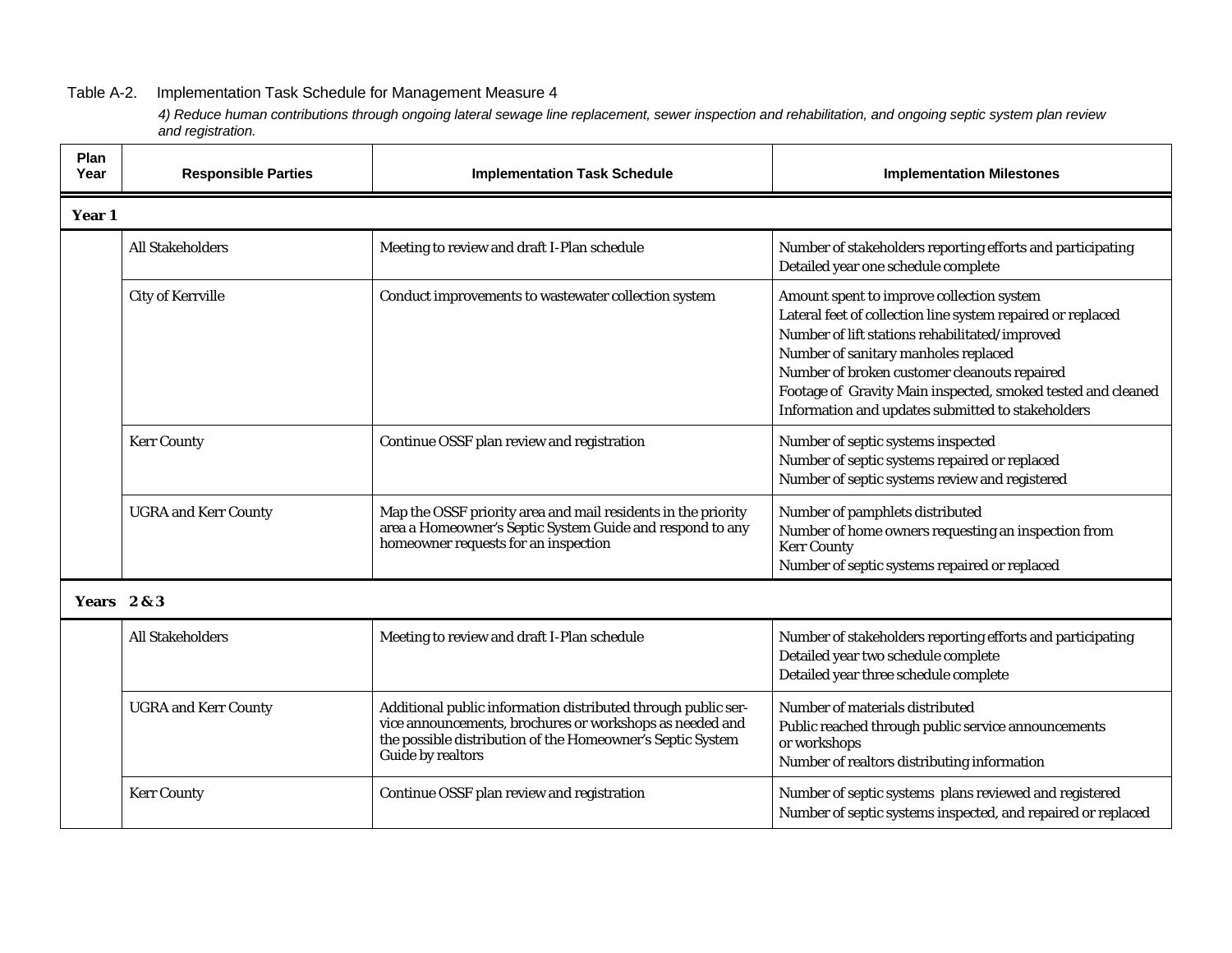# Table A-2, continued

| <b>Plan</b><br>Year | <b>Responsible Parties</b> | <b>Implementation Task Schedule</b>                                                                                | <b>Implementation Milestones</b>                                                                                                                                                                                                                                                                                                                                        |  |  |  |
|---------------------|----------------------------|--------------------------------------------------------------------------------------------------------------------|-------------------------------------------------------------------------------------------------------------------------------------------------------------------------------------------------------------------------------------------------------------------------------------------------------------------------------------------------------------------------|--|--|--|
|                     | Years 2 & 3, continued     |                                                                                                                    |                                                                                                                                                                                                                                                                                                                                                                         |  |  |  |
|                     | <b>City of Kerrville</b>   | Conduct improvements to wastewater collection system                                                               | Amount spent to improve collection system<br>Lateral feet of collection line system repaired or replaced<br>Number of lift stations rehabilitated/improved<br>Number of sanitary manholes replaced<br>Number of broken customer cleanouts repaired<br>Footage of Gravity Main inspected, smoked tested and cleaned<br>Information and updates submitted to stakeholders |  |  |  |
|                     | <b>Years</b> 4 & 5         |                                                                                                                    |                                                                                                                                                                                                                                                                                                                                                                         |  |  |  |
|                     | <b>All Stakeholders</b>    | Review results of implementation plan efforts, water quality<br>data and determine year four and year five efforts | Number of stakeholders reporting efforts and participating<br>Detailed schedule for each year if needed                                                                                                                                                                                                                                                                 |  |  |  |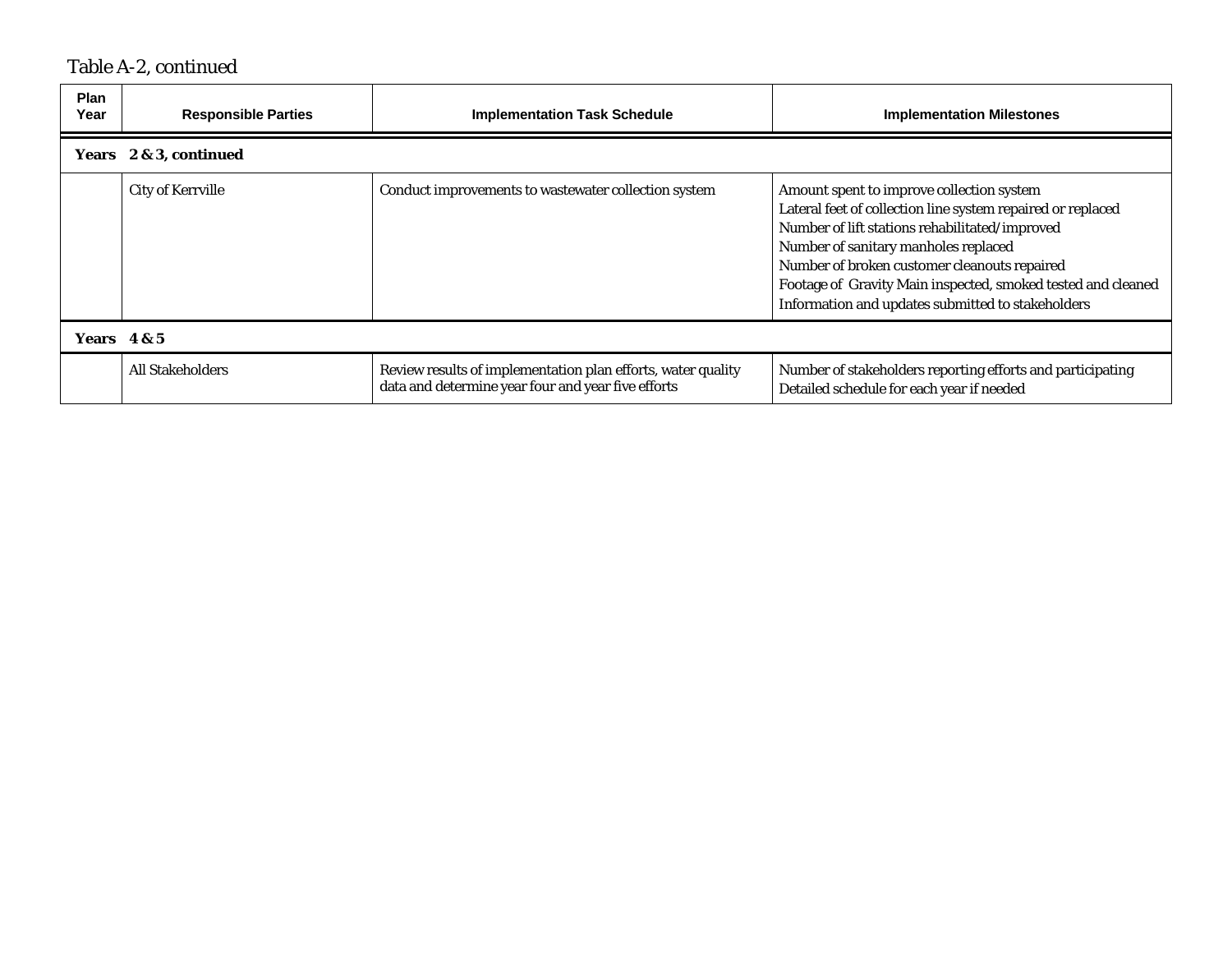#### Table A-3. Implementation Task Schedule for Management Measure 5

<span id="page-39-0"></span>

| Plan<br>Year       | <b>Responsible Parties</b>                                           | <b>Implementation Task Schedule</b>                                                                                                               | <b>Implementation Milestones</b>                                                                                                                            |
|--------------------|----------------------------------------------------------------------|---------------------------------------------------------------------------------------------------------------------------------------------------|-------------------------------------------------------------------------------------------------------------------------------------------------------------|
| Year 1             |                                                                      |                                                                                                                                                   |                                                                                                                                                             |
|                    | <b>All Stakeholders</b>                                              | Meeting to review and draft I-Plan schedule                                                                                                       | Number of stakeholders reporting efforts and participating<br>Detailed year one schedule complete                                                           |
|                    | <b>UGRA</b>                                                          | Secure funding to develop pet waste education campaign and<br>develop educational campaign                                                        | Amount of funding secured<br>Materials created for educational campaign                                                                                     |
|                    | <b>City of Kerrville</b>                                             | Potential distribution of education materials                                                                                                     | Number of education materials distributed                                                                                                                   |
|                    | <b>UGRA</b> and possibly Kerr County and<br><b>City of Kerrville</b> | Install pet waste container, signs, and collection bins in area<br>parks<br>Implement program to measure effectiveness of pet waste sta-<br>tions | Number of pet waste containers installed<br>Number of signs installed<br>Number of collection bins installed<br>Results of effectiveness monitoring program |
| <b>Years</b> 2 & 3 |                                                                      |                                                                                                                                                   |                                                                                                                                                             |
|                    | <b>All Stakeholders</b>                                              | Meeting to review and draft I-Plan schedule                                                                                                       | Detailed year two schedule complete                                                                                                                         |
|                    | UGRA, City of Kerrville, Kerr County                                 | Install additional pet waste containers, signs, and collection bins<br>if funding is available                                                    | Number of pet waste containers installed<br>Number of signs installed<br>Number of collection bins installed                                                |
|                    | <b>UGRA</b>                                                          | Evaluate results of areas with and without collection stations                                                                                    | Percent change in people's behavior before and after instillation<br>of pet waste containers, signs and collection bins                                     |
| Years 4 & 5        |                                                                      |                                                                                                                                                   |                                                                                                                                                             |
|                    | <b>All Stakeholders</b>                                              | Review results of implementation plan efforts, water quality data<br>and determine year four and year five efforts                                | Number of stakeholders participating<br>Detailed schedule for each year if needed                                                                           |

*5) Implement an education program for pet owners and install pet waste stations at public parks.*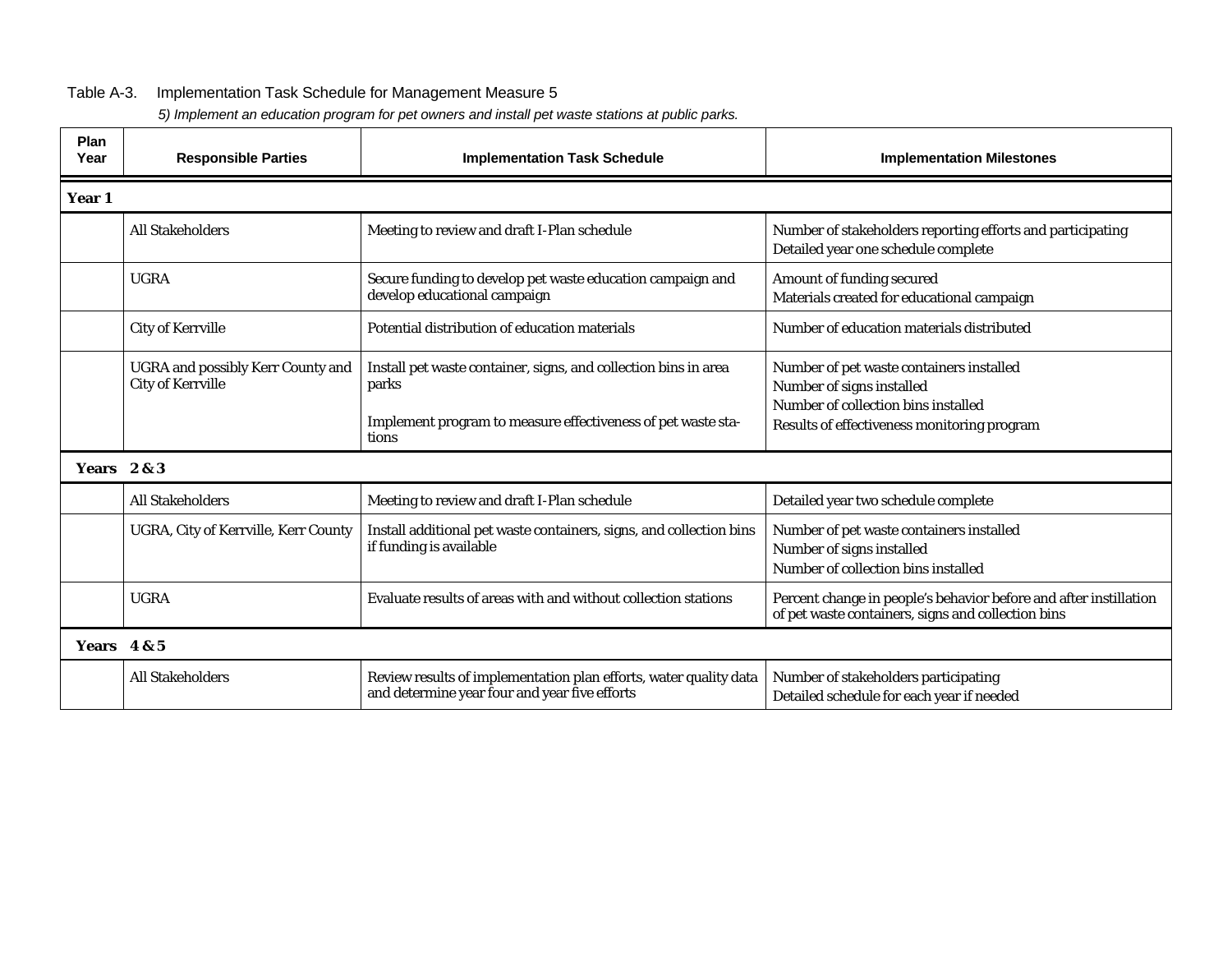#### Table A-4. Implementation Task Schedule for Management Measure 6

*6) Reduce contributions from general urban runoff through street sweeping, river clean ups and storm water education programs.*

<span id="page-40-0"></span>

| Plan<br>Year       | <b>Responsible Parties</b><br><b>Implementation Task Schedule</b> |                                                                                                                    | <b>Implementation Milestones</b>                                                                                                      |
|--------------------|-------------------------------------------------------------------|--------------------------------------------------------------------------------------------------------------------|---------------------------------------------------------------------------------------------------------------------------------------|
| Year 1             |                                                                   |                                                                                                                    |                                                                                                                                       |
|                    | <b>All Stakeholders</b>                                           | Meeting to review and draft I-Plan schedule                                                                        | Number of stakeholders reporting efforts and participating<br>Detailed year one schedule complete                                     |
|                    | <b>UGRA</b>                                                       | Secure funding to develop educational campaign and develop<br>campaign                                             | Amount of funding secured<br>Materials created for educational campaign                                                               |
|                    | <b>City of Kerrville</b>                                          | <b>Conduct street sweeping</b>                                                                                     | Miles of streets swept<br>Frequency of street sweeping                                                                                |
|                    | <b>UGRA</b>                                                       | Conduct up to two river clean ups                                                                                  | Pounds of trash and debris removed                                                                                                    |
| <b>Years</b> 2 & 3 |                                                                   |                                                                                                                    |                                                                                                                                       |
|                    | <b>All Stakeholders</b>                                           | Meeting to review and draft I-Plan schedule                                                                        | Detailed year two schedule complete                                                                                                   |
|                    | <b>City of Kerrville</b>                                          | <b>Conduct street sweeping</b>                                                                                     | Miles of streets swept<br>Frequency of street sweeping                                                                                |
|                    | <b>UGRA</b>                                                       | Conduct up to two river clean ups                                                                                  | Pounds of trash and debris removed                                                                                                    |
|                    | <b>UGRA</b>                                                       | Implement education program including educational kiosk,<br>workshops, or educational materials                    | Number of people viewing educational materials<br>Number of people attending workshops<br>Number of educational materials distributed |
| Years $4 & 5$      |                                                                   |                                                                                                                    |                                                                                                                                       |
|                    | <b>All Stakeholders</b>                                           | Review results of implementation plan efforts, water quality data<br>and determine year four and year five efforts | Number of stakeholders participating<br>Detailed schedule for each year if needed                                                     |